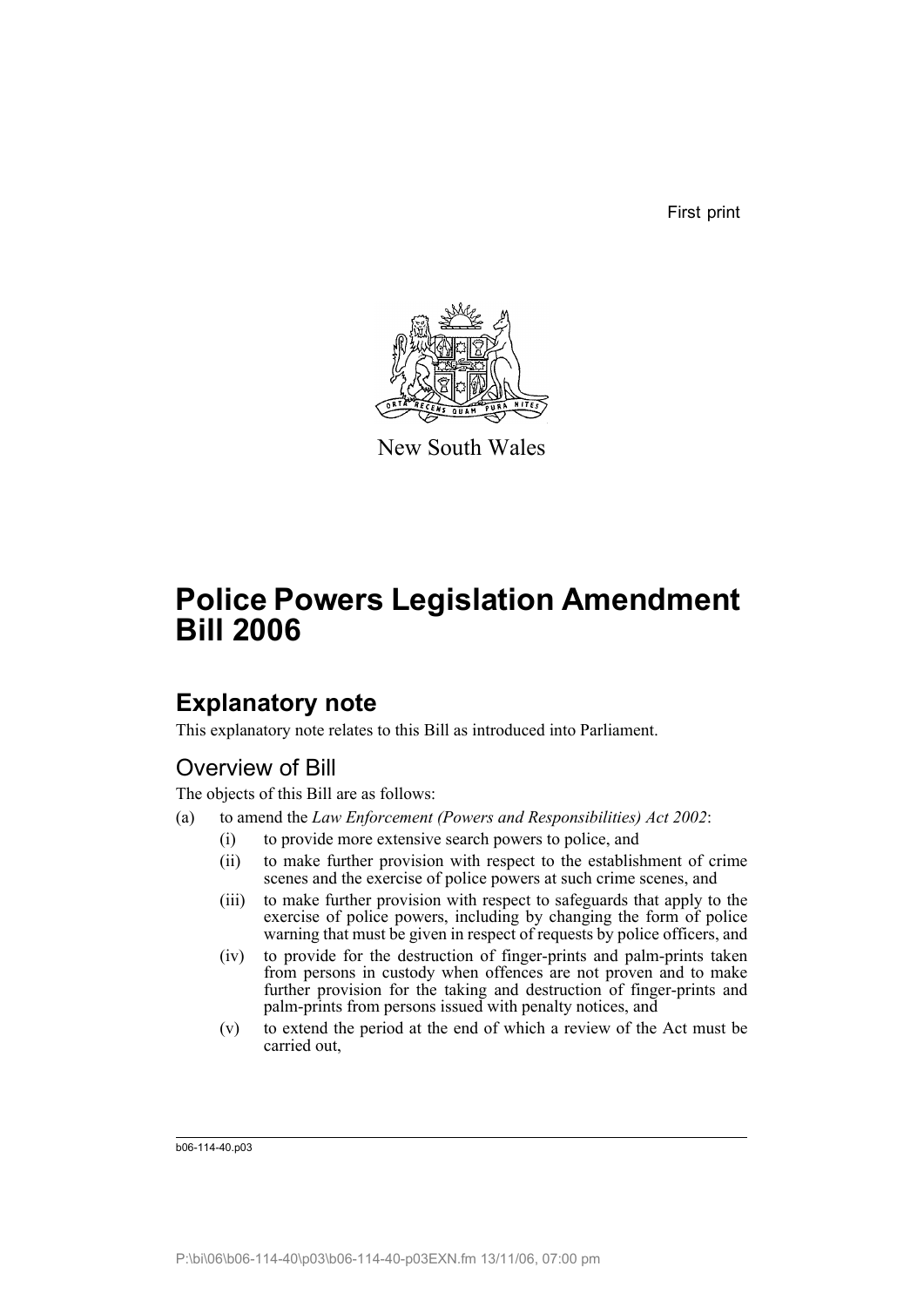Explanatory note

- (b) to amend the *Police Powers (Drug Detection in Border Areas Trial) Act 2003*:
	- (i) to revive and extend the trial under that Act, and
	- (ii) to extend the trial so as to permit drug detection operations in all areas outside the metropolitan areas of Newcastle, Sydney and the Illawarra, and
	- (iii) to change the method by which police officers are authorised to exercise powers conferred by that Act, and
	- (iv) to make other minor modifications to the trial, and
	- (v) to provide for the monitoring of the extension of the trial by the Ombudsman,
- (c) to amend the *Terrorism (Police Powers) Act 2002*:
	- (i) to make further provision with respect to the grant of an authorisation, and
	- (ii) to authorise police officers executing a covert search warrant to take action for the purpose of concealing the search from the occupier of the premises, and
	- (iii) to extend the period for a review under that Act, and
	- (iv) to make other changes for the purposes of consistency with police powers under the *Law Enforcement (Powers and Responsibilities) Act 2002*,
- (d) to amend the *Criminal Procedure Act 1986*:
	- (i) to allow penalty notices to be served by post (as well as personally as is currently the case) and to make further provision for the withdrawal of penalty notices, and
	- (ii) to require the Ombudsman to report on certain matters relating to the issue of penalty notices,
- (e) to amend the *Criminal Procedure Regulation 2005* so that penalty notices cannot be issued for common assault offences,
- (f) to make other minor changes to the above Acts and regulation, including by providing for savings and transitional matters,
- (g) to make consequential amendments to other Acts.

# Outline of provisions

**Clause 1** sets out the name (also called the short title) of the proposed Act.

**Clause 2** provides for the commencement of the proposed Act.

**Clause 3** is a formal provision that gives effect to the amendments to the *Law Enforcement (Powers and Responsibilities) Act 2002* set out in Schedule 1.

**Clause 4** is a formal provision that gives effect to the amendments to the *Police Powers (Drug Detection in Border Areas Trial) Act 2003* set out in Schedule 2.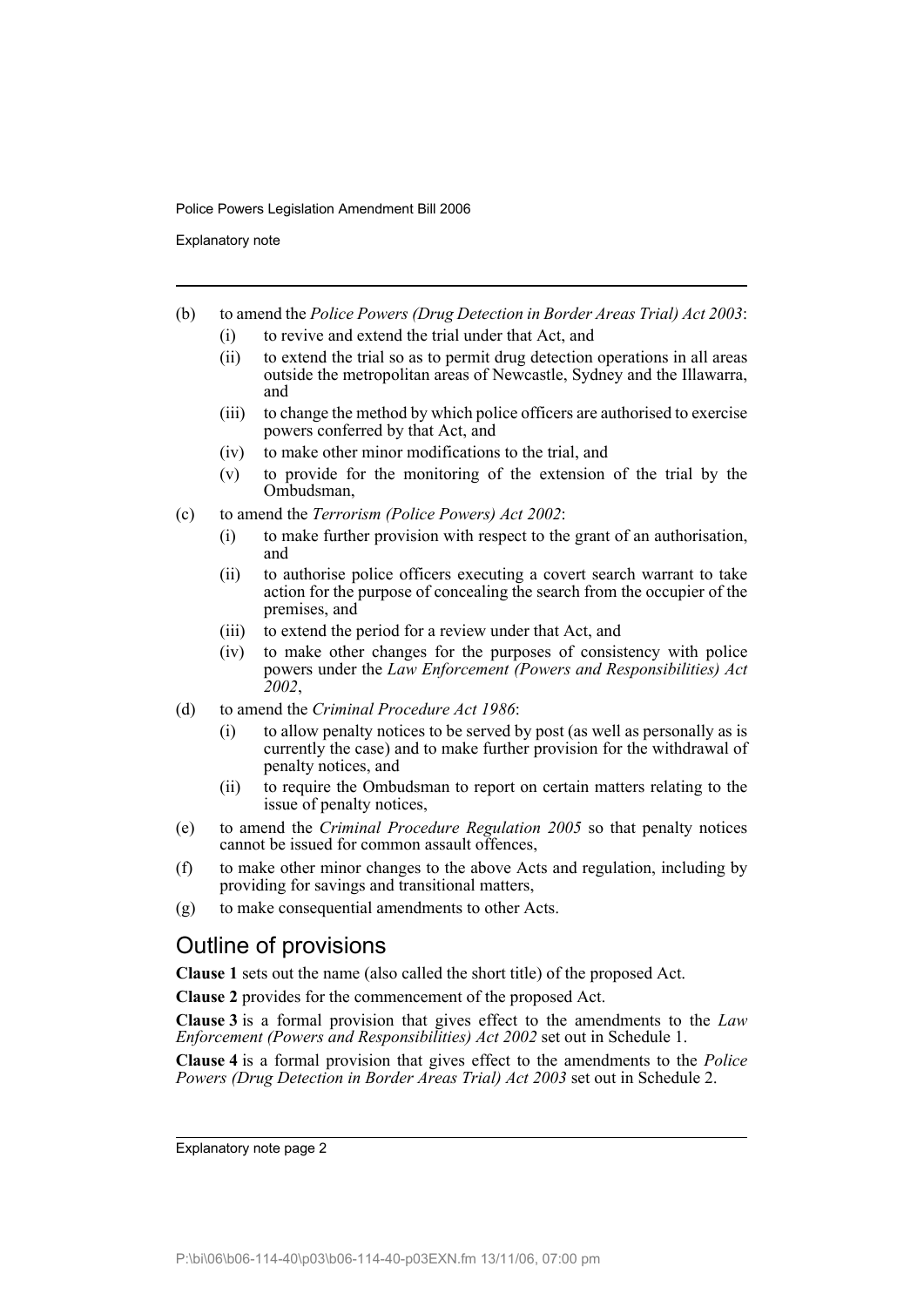Explanatory note

**Clause 5** is a formal provision that gives effect to the amendments to the *Terrorism (Police Powers) Act 2002* set out in Schedule 3.

**Clause 6** is a formal provision that gives effect to the amendments to the *Crimes Act 1900*, *Crimes (Forensic Procedures) Act 2000*, *Criminal Procedure Act 1986* and *Criminal Procedure Regulation 2005* set in Schedule 4.

**Clause 7** provides for the repeal of the proposed Act after all the amendments made by the proposed Act have commenced. Once the amendments have commenced the proposed Act will be spent and section 30 of the *Interpretation Act 1987* provides that the repeal of an amending Act does not affect the amendments made by that Act.

# **Schedule 1 Amendment of Law Enforcement (Powers and Responsibilities) Act 2002**

### **Extension of police powers of search**

**Schedule 1 [2]** ensures that a police officer may, in conducting an ordinary search of a person, require the person to remove his or her socks (in addition to his or her shoes).

**Schedule 1 [3]** allows a police officer, when conducting a search of a person, to request the person to open his or her mouth or to shake or move his or her hair in connection with ascertaining whether something is concealed in the person's mouth or hair. Failure to comply with such a request will be an offence. **Schedule 1 [39]** ensures that the safeguards relating to the exercise of police powers (such as the requirement to give a warning that compliance with the request is required by law) apply in respect of the new powers.

**Schedule 1 [4]** allows a police officer who is conducting a search of a student at a school to request the student to submit to a search of any bag or other personal effect that is on or with the student. Failure to comply with such a request will be an offence.

**Schedule 1 [6]** clarifies that a police officer may, in a public place or school, take possession of and confiscate a dangerous implement that is in a person's custody without first requesting the person to produce the dangerous implement to the police officer.

### **Crime scenes**

Part 7 of the *Law Enforcement (Powers and Responsibilities) Act 2002* (*the LEPR Act*) provides for the establishment of crime scenes by police officers and allows police officers to exercise certain powers at a crime scene for up to 3 hours before a crime scene warrant is obtained.

However, it is not necessarily the case that all crime scenes are established without warrant. Section 88 of the LEPR Act provides that a police officer may establish a crime scene on premises only if the police officer is lawfully on the premises, pursuant to a crime scene warrant or for any other lawful reason. **Schedule 1 [18], [21] and [22]** make it clear that a crime scene warrant may authorise the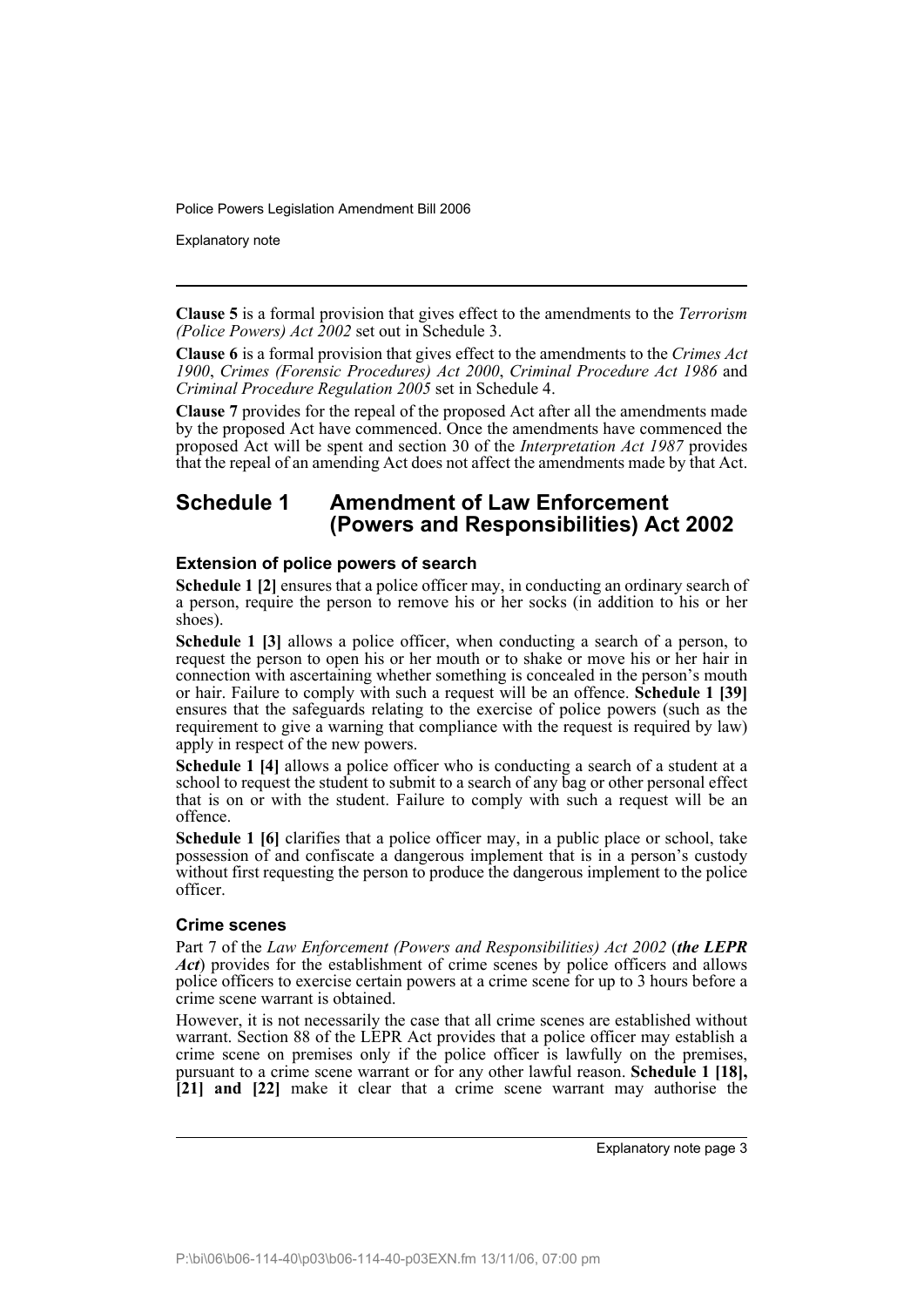Explanatory note

establishment of a crime scene on premises. **Schedule 1 [20]** is a consequential amendment.

**Schedule 1 [19]** allows all powers that are exercised at a crime scene without warrant to be exercised by a police officer with the aid of assistants.

**Schedule 1 [19]** also allows some crime scene powers (limited to powers relating to forensic investigation) to be exercised at a crime scene by any member of NSW Police responsible for examining or maintaining a crime scene, but only with the authority of the police officer who established the crime scene or is responsible for the crime scene at the time. A similar amendment (**Schedule 1 [23]**) allows the same crime scene powers to be exercised by members of NSW Police responsible for maintaining or examining a crime scene but only with the authority of a police officer who is responsible for executing the warrant.

**Schedule 1 [17]** makes it clear that a crime scene may be established in a public place that includes any vehicle, vessel or aircraft in the public place. At present, crime scene powers may be exercised in a public place without obtaining a warrant. However, the amendment prevents a police officer from exercising any crime scene power that involves seizing, detaining or searching a vehicle, vessel or aircraft in a public place unless the police officer suspects on reasonable grounds that it is necessary to do so to preserve, or search for and gather, evidence of the commission of the offence in connection with which the crime scene was established or the police officer is authorised to do so by a crime scene warrant or other lawful authority.

## **Safeguards in relation to exercise of police powers (including warnings)**

At present, section 201 of the LEPR Act provides for certain safeguards in relation to the exercise of police powers under that Act, including by requiring police officers who make certain requests to warn the person to whom the request is made that a failure to comply with the request may be an offence. **Schedule 1 [36] and [38]** change this requirement, so that no warning is required if the person has already complied with the request or is in the process of complying with the request. If the person does fail to comply, the police officer is required to warn the person that compliance with the request is required by law. In addition, if the person fails to comply after having been given that warning, and the police officer believes the person is committing an offence, the police officer is required to warn the person that failure to comply with the request is an offence. This removes any necessity for a police officer to warn a person that non-compliance may be an offence in circumstances where the police officer does not believe an offence has been committed (for example, if the person has a reasonable excuse for not complying).

The amendments also extend these requirements to police directions, so as to ensure that the warning requirements apply in respect of such directions as those given under section 198 of the LEPR Act.

Explanatory note page 4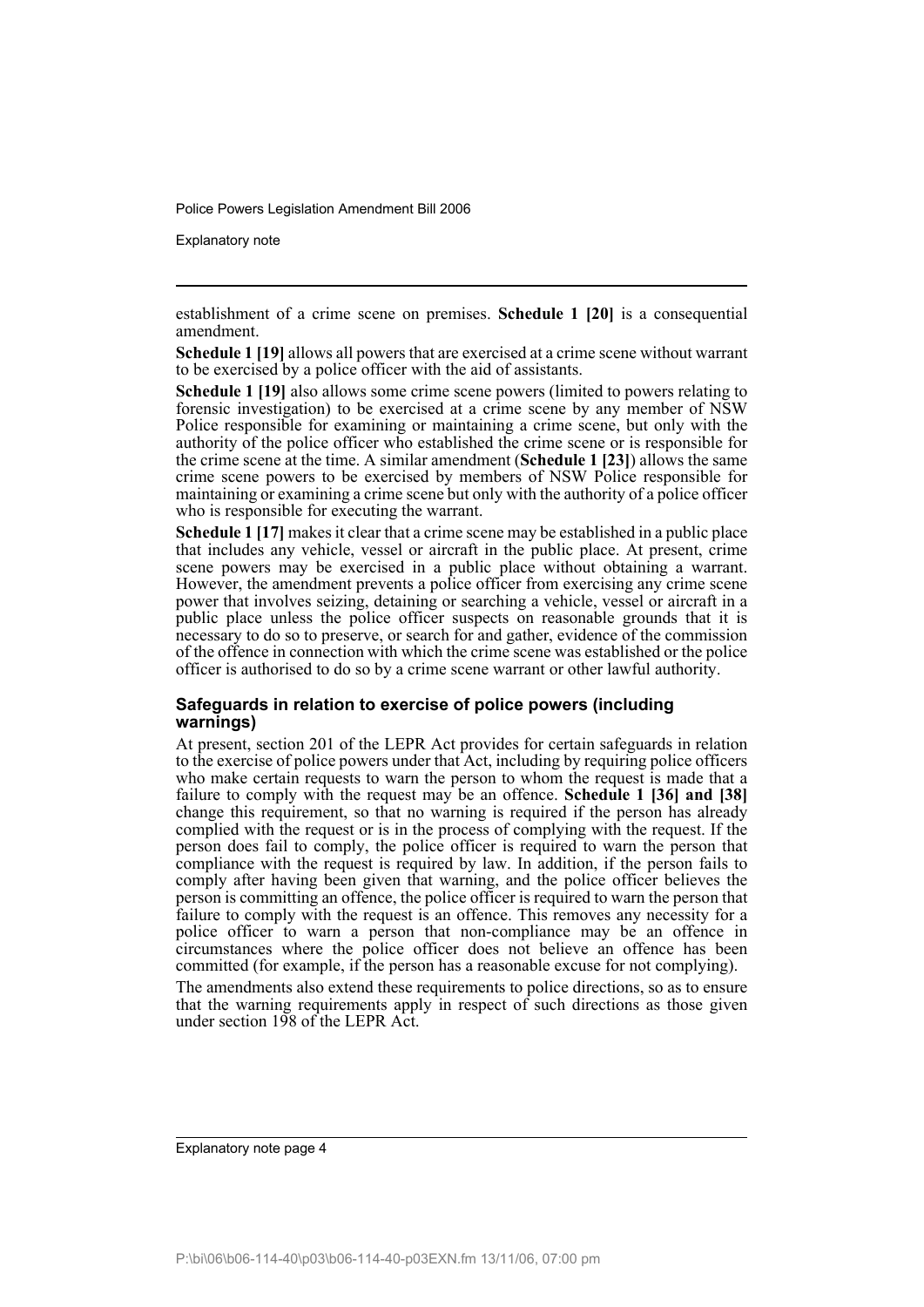Explanatory note

**Schedule 1 [5], [15], [16] and [35]** modify various provisions of the LEPR Act that allow the police to make requests or give directions to clarify the interaction of those provisions with section 201 of that Act and remove provisions that are made redundant by the new warning requirements.

**Schedule 1 [37] and [38]** modify the requirement that a police officer state his or her name and place of duty before exercising a power to give a direction to a person, so that, if the direction is given to a group, the police officer may comply with the requirement after the direction is given.

**Schedule 1 [40]** provides that the requirement that a police officer provide evidence that he or she is a police officer (if not in uniform), and state his or her name and place of duty, when exercising powers under the LEPR Act applies once only if several powers are exercised in relation to one person on a single occasion.

**Schedule 1 [41]** provides that if 2 or more police officers are exercising any power under the LEPR Act it is sufficient that only one of them complies with the safeguard requirements.

## **Taking and destruction of finger-prints and palm-prints**

**Schedule 1 [28]** allows any person from whom any finger-prints or palm-prints have been taken to request the Commissioner of Police to destroy them if the offence in connection with which they were taken is not proven. The Commissioner of Police is required to destroy them as soon as practicable after receiving such a request. **Schedule 1 [47]** extends these arrangements to finger-prints and palm-prints taken before the relevant amendment commences.

Section 353AC of the *Crimes Act 1900* currently provides that a police officer who serves a penalty notice on a person under the *Criminal Procedure Act 1986* may require the person to submit to the taking of finger-prints and palm-prints and that such prints are to be destroyed on payment of the penalty under the penalty notice. That section, and related sections 353AD and 353AE, are transferred from the *Crimes Act 1900* to the *Law Enforcement (Powers and Responsibilities) Act 2002* by Schedule 4.1 [1] as sections 138A, 138B and 138C, respectively.

**Schedule 1 [30]** amends transferred section 138A to make it clear that a requirement to submit to the taking of prints may be requested before or after the penalty notice has been served.

**Schedule 1 [31]** provides that the prints are to also be destroyed if a court deals with the penalty notice offence and dismisses the relevant charge or arrives at a finding of not guilty for the charge.

**Schedule 1 [26], [27], [29] and [32]** are consequential amendments.

### **Review period**

**Schedule 1 [45]** extends the period at the end of which a review of the LEPR Act is required to be carried out. The amendment requires the principal provisions of the Act to have been in operation for 3 years before the review is required.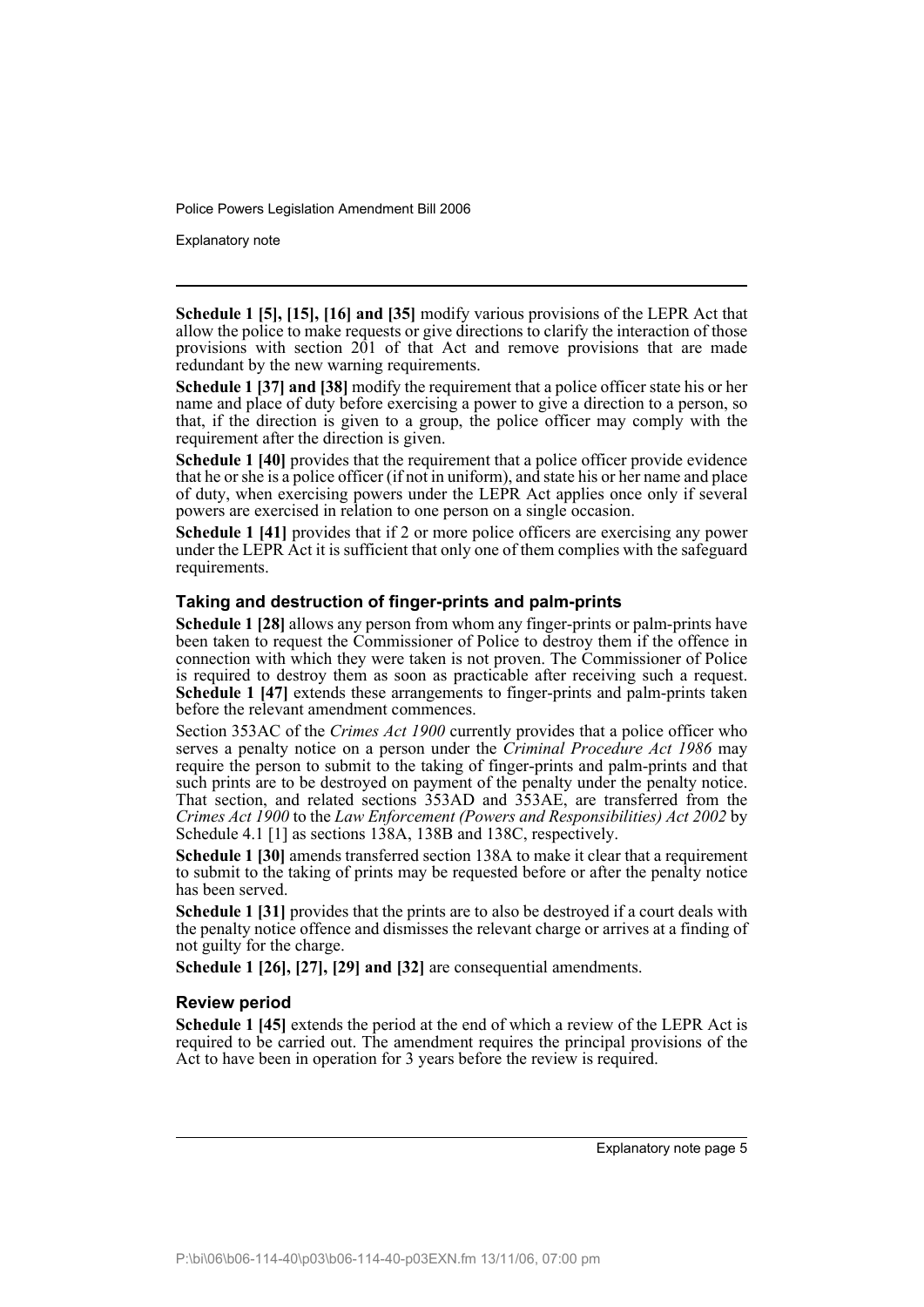Explanatory note

#### **Minor amendments**

**Schedule 1 [1]** updates a reference to the position of clerk of a Local Court (now the registrar).

**Schedule 1 [8] and [9]** make it clear that the requirements relating to the preparation and provision of an occupier's notice apply to crime scene warrants when they are obtained by telephone. **Schedule 1 [7]** is a consequential amendment.

**Schedule 1 [10]** allows an authorised officer to extend a warrant where the authorised officer who initially issued the warrant has died, has ceased to be an authorised officer or is absent.

**Schedule 1 [11]** makes it clear that the power conferred on a police officer to enter and remain on premises where the apparent victim of a domestic violence offence has issued an invitation to do so applies only if the victim apparently resides on those premises.

**Schedule 1 [12]** allows a police officer of or above the rank of Superintendent to revoke an authorisation, made in connection with a public disorder, that prohibits the sale of liquor from licensed premises. Currently the police officer must be of or above the rank of Inspector.

**Schedule 1 [13] and [14]** allow a police officer who finds a person drinking in an alcohol-free zone established in connection with a public disorder to direct the person to remove the alcohol from the zone (rather than to remove the alcohol from the zone or put it away) and to require the person to obey that direction immediately. The police officer may seize the liquor if the direction is not obeyed.

**Schedule 1 [24]** amends a provision transferred from the *Crimes Act 1900* to the LEPR Act relating to arrests by a commander of an aircraft. The amendment is consequential on the transfer of the provision.

**Schedule 1 [25]** extends the provisions that allow a "time-out" for the calculation of time spent in lawful custody so that time spent in obtaining a crime scene warrant is disregarded (similar to the treatment of other types of warrants).

**Schedule 1 [33]** requires a search warrant in respect of suspected drug premises to be applied for by the police officer who is in charge of an investigation into the suspected use of the premises as drug premises (rather than any police officer of or above the rank of sergeant).

**Schedule 1 [34]** makes a minor law revision amendment.

**Schedule 1 [42]** clarifies that the provisions relating to the exercise of police powers do not apply to police powers exercised under another Act that is excluded from the operation of the LEPR Act by section 5 (1) of that Act.

**Schedule 1 [43]** removes a requirement that a person make a record of certain matters when another person has already made a record of those matters.

**Schedule 1 [44]** allows the Ombudsman to require information from a public authority in connection with the exercise of functions under the LEPR Act.

**Schedule 1 [46]** provides for the making of savings and transitional regulations as a consequence of the proposed amendments.

Explanatory note page 6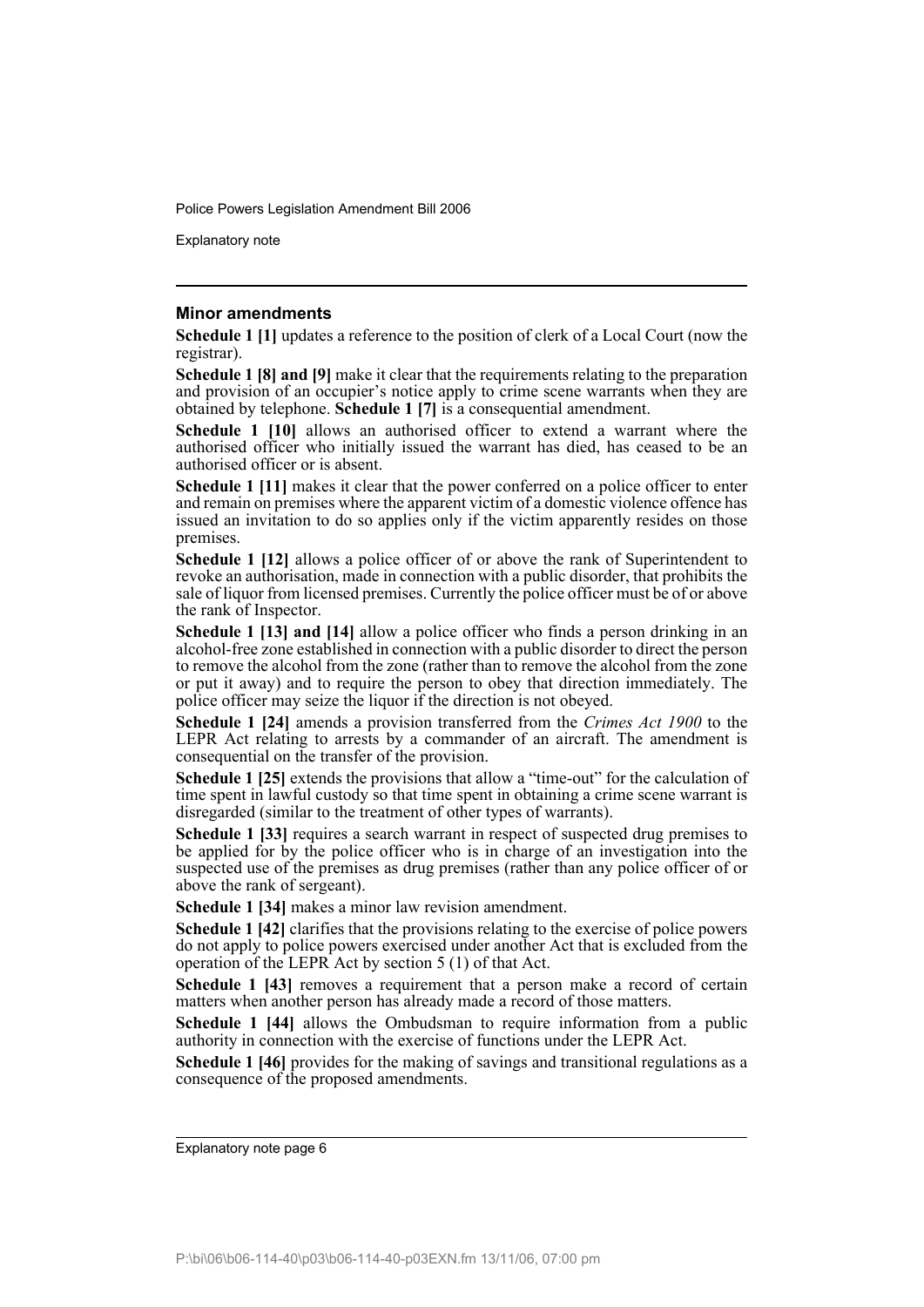Explanatory note

# **Schedule 2 Amendment of Police Powers (Drug Detection in Border Areas Trial) Act 2003**

**Schedule 2** revives, with modifications, the drug detection scheme that operated under the *Police Powers (Drug Detection in Border Areas Trial) Act 2003* (*the Drug* **Detection Trial Act**). The drug detection scheme that operated under that Act allowed police, under authority of a drug detection warrant issued by a Judge, to exercise certain powers in border areas for the purpose of drug detection operations. These included powers to establish check points in a search area, to stop vehicles at the check points and to use dogs to carry out general drug detection in relation to vehicles.

The principal change to the scheme, as revived by the amendments, is that it will operate under an authorisation issued by the Commissioner of Police or another designated officer (as defined by **Schedule 2 [5]**), rather than under a warrant-based system. This will make it more consistent with the schemes provided for by the *Terrorism (Police Powers) Act 2002* and the *Law Enforcement (Controlled Operations) Act 1997*.

**Schedule 2 [7]** sets out the new procedure for applying for, and granting, an authorisation to exercise powers conferred by the scheme. A police officer will be able to apply to a designated officer for an authorisation to exercise the powers conferred by the Act when the police officer suspects on reasonable grounds that an area is being, or is to be, used on a regular basis for or in connection with the supply of indictable quantities of prohibited drugs or prohibited plants. This is consistent with existing requirements. In addition to the matters that are currently required to be included in an application, the amendments will require the application to include details of past applications in relation to the area and of past operations in relation to the area. The designated officer will be able to issue an authorisation to exercise the powers conferred by the Drug Detection Trial Act on the same sort of grounds as a Judge was permitted to issue a drug detection warrant under the previous scheme. The designated officer will also be required to be satisfied that the nature and extent of the proposed drug detection operation is appropriate to the suspected criminal activity concerned.

Once issued, an authorisation will remain in force for up to 14 days, unless sooner revoked. Under the previous scheme, drug detection warrants had effect for only 72 hours. See **Schedule 2 [15]**.

Other amendments to the scheme are made to reflect the change from the search warrant-based scheme to an authorisation-based scheme. The amendments incorporate in the Drug Detection Trial Act similar requirements to the requirements that previously applied (under section 15 of the Drug Detection Trial Act) to the issue of a search warrant under that Act. See **Schedule 2 [15] and [19]**.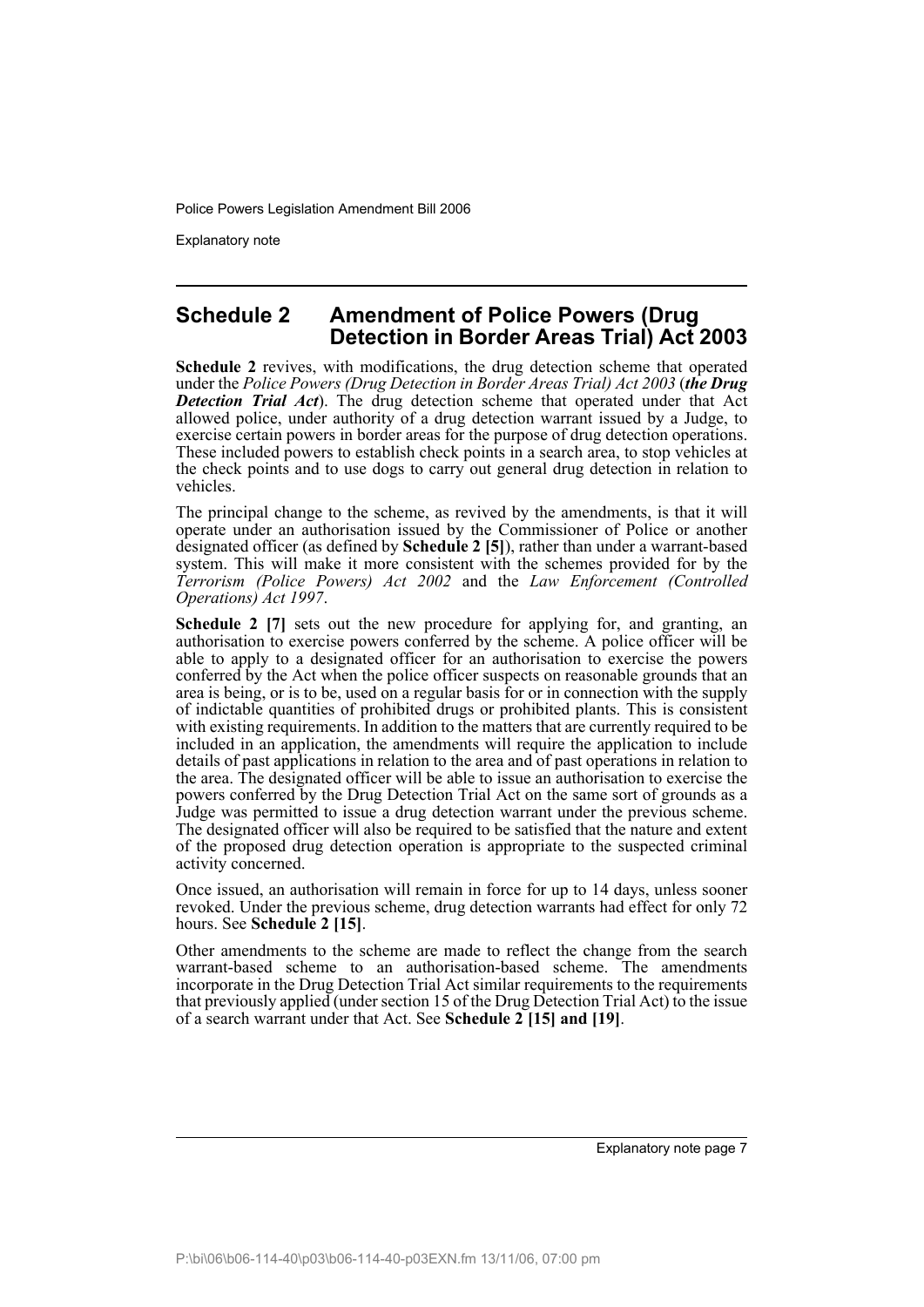Explanatory note

Another key change to the scheme is that it will extend to all parts of the State that are outside the metropolitan areas of Sydney, Newcastle and the Illawarra. Accordingly, it will be possible to obtain an authorisation to exercise the powers conferred by the Act in respect of a search area in any such non-metropolitan area (not merely in border areas). See the definition of *outer metropolitan area* in **Schedule 2** [2] and the provisions relating to search areas in **Schedule 2** [7]. **Schedule 2** [1] and [24] amend the name of the Act, and the long title, consequentially. **Schedule 2 [6]** is a consequential amendment.

In addition, a search area may be comprised of an area of up to 5 square kilometres, rather than a maximum of one square kilometre under the previous scheme (see the provisions relating to search areas in **Schedule 2 [7]**).

Other modifications to the scheme include provisions that make it clear that police may establish more than one check point in a search area and may move check points at any time. The requirement that police ensure that signs are erected to indicate the presence of a check point in a search area is removed. Instead, it will be sufficient that police ensure that adequate measures are in place to ensure the safety of vehicles and persons approaching the check point. See **Schedule 2 [9] and [13]**.

The provisions of the Act that require police to issue a warning to persons who fail to comply with requests made by police in the exercise of powers under the Act are revised in a similar manner to the changes made to section 201 of the LEPR Act by Schedule 1. See **Schedule 2 [11] and [12]**.

The scheme is revived from the commencement of the relevant amendments and will have effect for 18 months. See **Schedule 2 [23]**.

The Ombudsman will be required to undertake another review of the scheme, as modified, at the end of the period of 12 months after the commencement of the relevant provisions. For that purpose, the powers of the Ombudsman are extended so as to allow the Ombudsman to inspect the records of NSW Police at any time. See **Schedule 2 [20], [21] and [22]**.

**Schedule 2 [2]–[4], [8], [10], [14], [16] and [17]** contain amendments that are consequential on the changes outlined above.

**Schedule 2 [18]** makes a minor amendment to update a cross-reference to another Act.

# **Schedule 3 Amendment of Terrorism (Police Powers) Act 2002**

The *Terrorism (Police Powers) Act 2002* (*the TPP Act*) confers special powers on police to deal with terrorist acts or suspected terrorist acts. Those powers may be exercised only under the authority of the Commissioner of Police or a Deputy Commissioner of Police, or under the authority of another senior police officer in an emergency.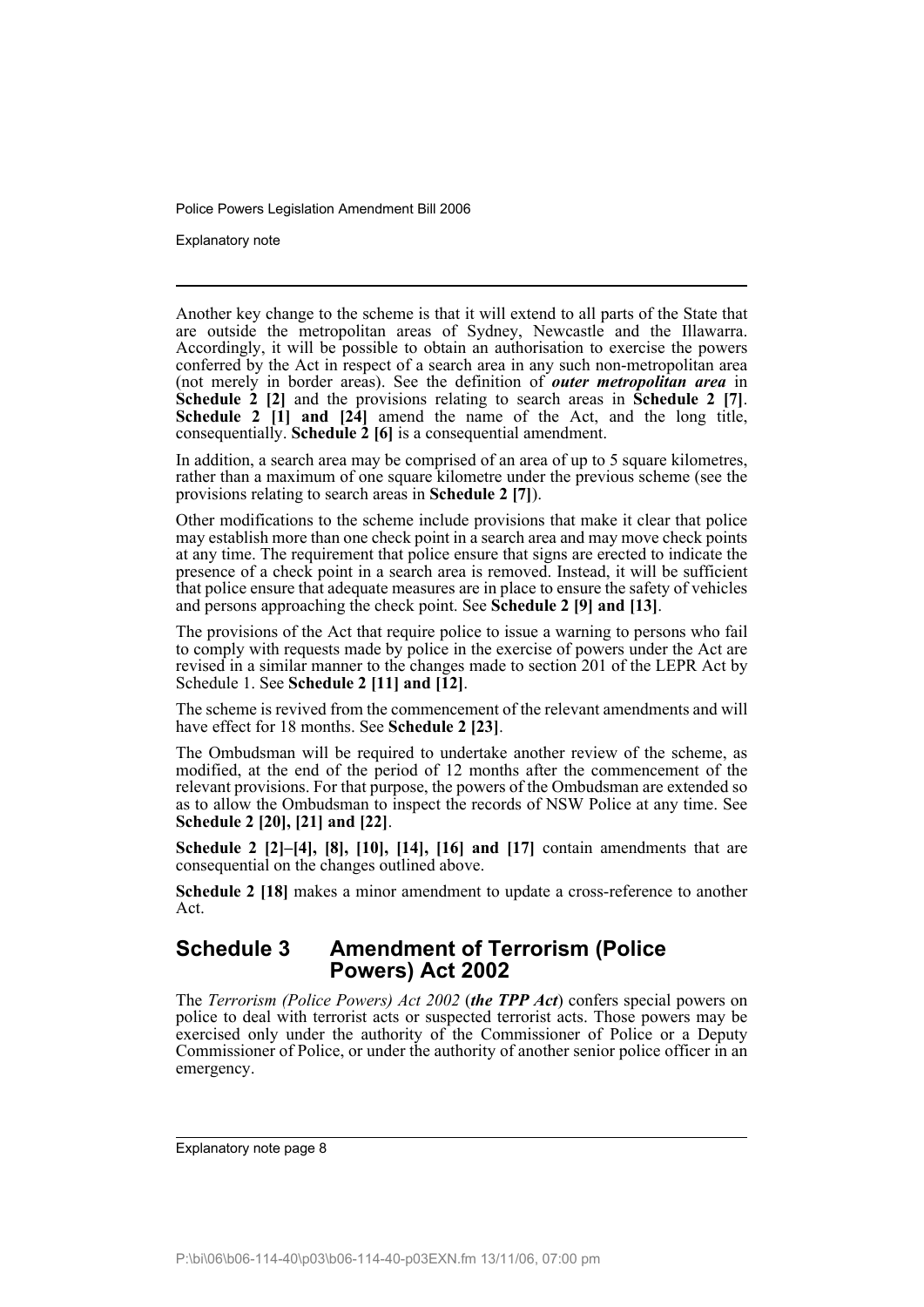Explanatory note

**Schedule 3 [1]** requires the Commissioner of Police, when giving an authorisation, (or any other officer who gives an authorisation) to be satisfied that the nature and extent of the powers to be conferred by the authorisation are appropriate to the threatened or suspected terrorist act.

**Schedule 3 [2]** makes it clear that the special powers conferred by the TPP Act may be exercised by a police officer whether or not the police officer has been provided with a copy of the authorisation or notified of all the terms of the authorisation.

**Schedule 3 [3] and [4]** revise police powers relating to the detention of persons and vehicles so as to clarify that police officers must not detain persons or vehicles for longer than reasonably necessary. This makes the provisions more consistent with the LEPR Act.

**Schedule 3 [5]** makes it mandatory for a police officer to provide evidence that he or she is a police officer (if not in uniform) and to provide his or her name and place of duty, and other information, to a person when he or she exercises powers under the TPP Act (whether or not the police officer is requested to do so). This is also consistent with requirements imposed on police officers by the LEPR Act.

**Schedule 3 [6]** revises the form of warning that a police officer must give to a person if the police officer makes a request of the person that the person is required to comply with by law. The changes are similar to the changes made to section 201 of the LEPR Act by Schedule 1. The changes make it unnecessary for a police officer to give any warning to a person who has already complied with a request or is in the process of complying. Consistent with the changes to the LEPR Act in Schedule 1, the amendments also:

- (a) provide that the requirement that a police officer supply evidence that he or she is a police officer (if not in uniform), and state his or her name and place of duty, when exercising powers under the TPP Act applies once only if several powers are exercised in relation to one person on a single occasion, and
- (b) provide that if 2 or more police officers are exercising any power under the TPP Act, it is sufficient that only one of the officers present complies with the requirements relating to the exercise of that power (such as the requirement to supply evidence that he or she is a police officer and state his or her name and place of duty).

**Schedule 3 [7]** makes it clear that when police execute a covert search warrant they are entitled to do anything that is reasonable for the purpose of concealing the execution of the warrant from the occupier of the premises.

**Schedule 3 [8]** requires a review of the TPP Act to be carried out by the Minister every 2 years (rather than every 12 months as is presently the case).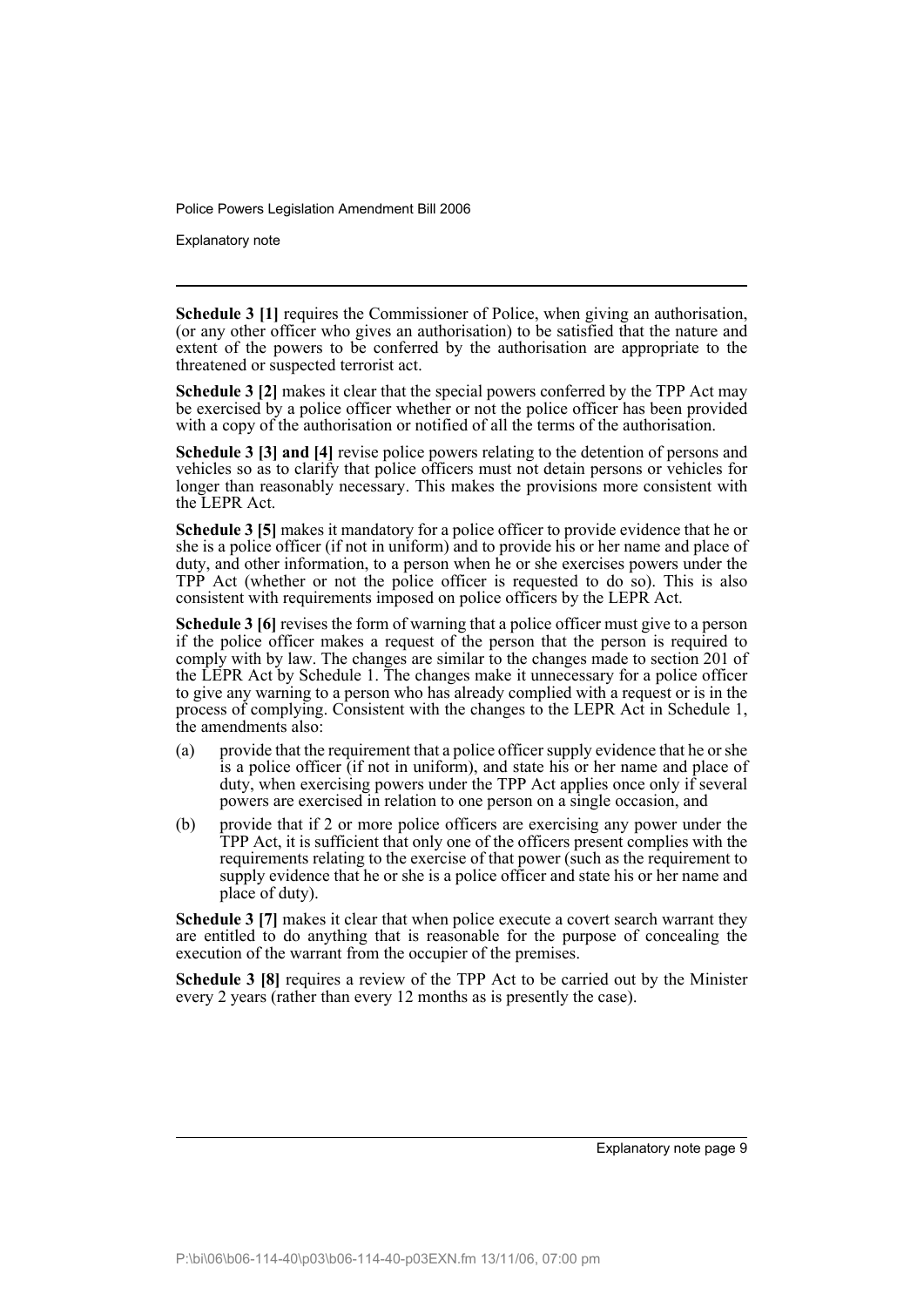Explanatory note

# **Schedule 4 Amendment of other Acts and regulation**

## **Amendment of Crimes Act 1900**

**Schedule 4.1 [1]** amends the *Crimes Act 1900* to:

- (a) transfer sections of that Act dealing with the taking of finger-prints and palm-prints from persons issued with penalty notices for certain offences under the *Criminal Procedure Act 1986* to the *Law Enforcement (Powers and Responsibilities) Act 2002*, and
- (b) renumber a section of that Act dealing with an apprehended person carrying a razor, razor blade or other cutting weapon, and
- (c) transfer a section of that Act dealing with the arrest of persons on an aircraft by the aircraft's commander to the *Law Enforcement (Powers and Responsibilities) Act 2002*.

**Schedule 4.1 [2]** is a consequential amendment.

## **Amendment of Crimes (Forensic Procedures) Act 2000**

**Schedule 4.2** amends the *Crimes (Forensic Procedures) Act 2000* consequentially on the amendments made by Schedule 4.1 [1].

## **Amendment of Criminal Procedure Act 1986**

Part 3 of Chapter 7 of the *Criminal Procedure Act 1986* enables police officers to serve penalty notices on persons for certain prescribed minor offences.

Currently, section 334 of the Act provides that such penalty notices may only be served personally. **Schedule 4.3 [1]** amends the *Criminal Procedure Act 1986* to allow for penalty notices to also be served by post.

Section 340 of the Act currently provides that a penalty notice may be withdrawn by a senior police officer before the due date for payment under the notice. **Schedule 4.3 [2]** provides, instead, that a penalty notice may be withdrawn at any time. **Schedule 4.3 [3]** provides that if a penalty notice is withdrawn then any subsequent action taken, including any enforcement action, in relation to the notice is to be reversed and that any costs in relation to that action are not payable and, if paid, are repayable.

Section 340 (3) (c) of the Act currently provides that if a penalty notice is withdrawn then further proceedings in respect of the alleged offence to which the notice relates may be taken against any person as if the notice had never been served. **Schedule 4.3 [4]** makes it clear that such proceedings may only be taken subject to any time limit within which the relevant proceedings for the offence are required to be commenced.

**Schedule 4.3 [5]** is consequential on the amendments made by Schedule 4.1 [1].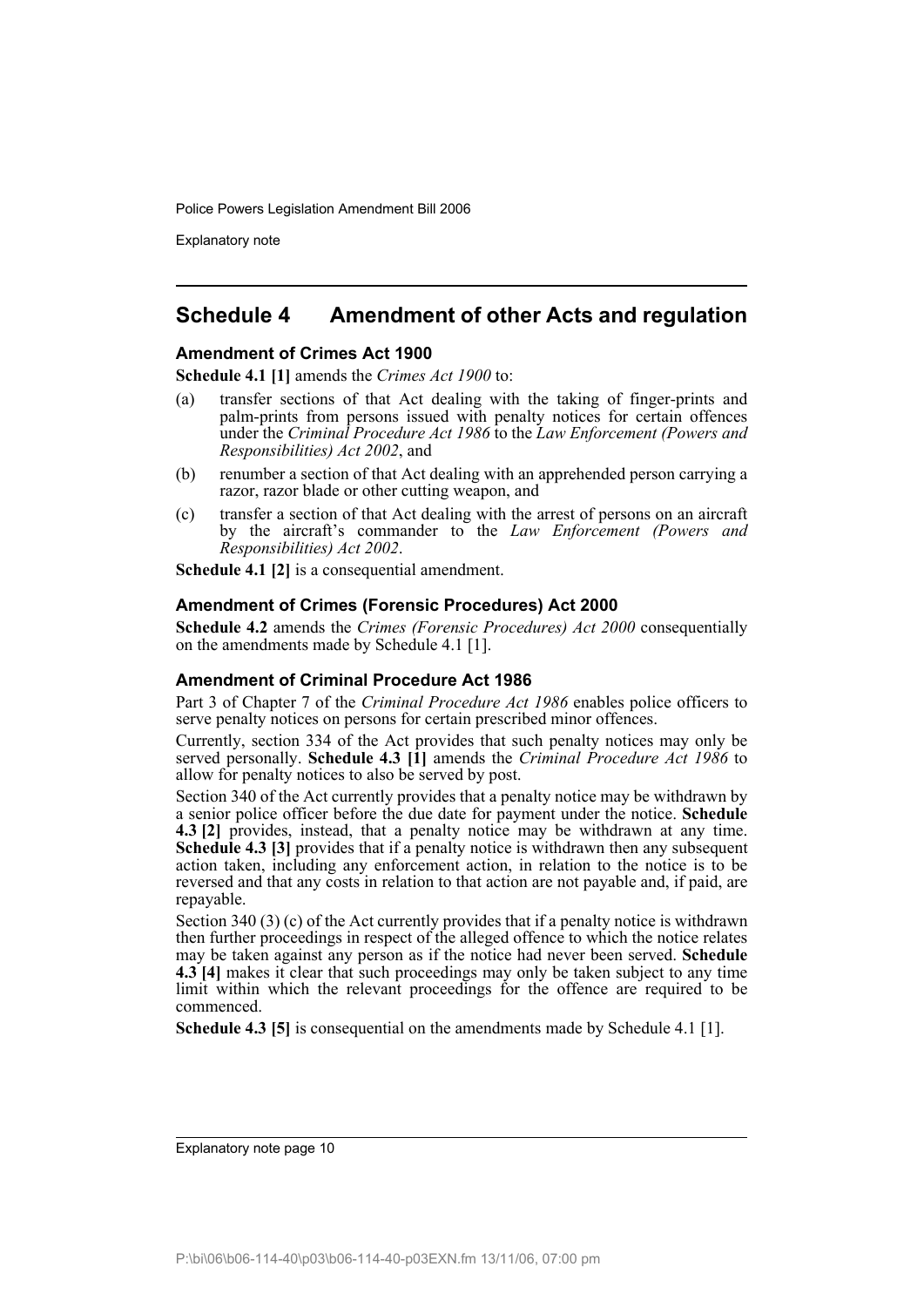Explanatory note

**Schedule 4.3 [6]** provides that the Ombudsman is to review and report to the Attorney General and the Minister for Police by 30 November 2008 on the operation of Part 3 of Chapter 7 of the *Criminal Procedure Act 1986* (and related provisions) penalty notices scheme in so far as the provisions impact on Aboriginal and Torres Strait Islander communities.

## **Amendment of Criminal Procedure Regulation 2005**

**Schedule 4.4 [1]** extends the operation of Part 3 of the *Criminal Procedure Regulation 2005*, which establishes a trial period for a penalty notice scheme for certain offences under the *Crimes Act 1900* and the *Summary Offences Act 1988*, until 30 April 2007.

**Schedule 4.4 [2]** removes the offence of common assault (under section 61 of the *Crimes Act 1900*) from the offences prescribed for which police officers may issue penalty notices.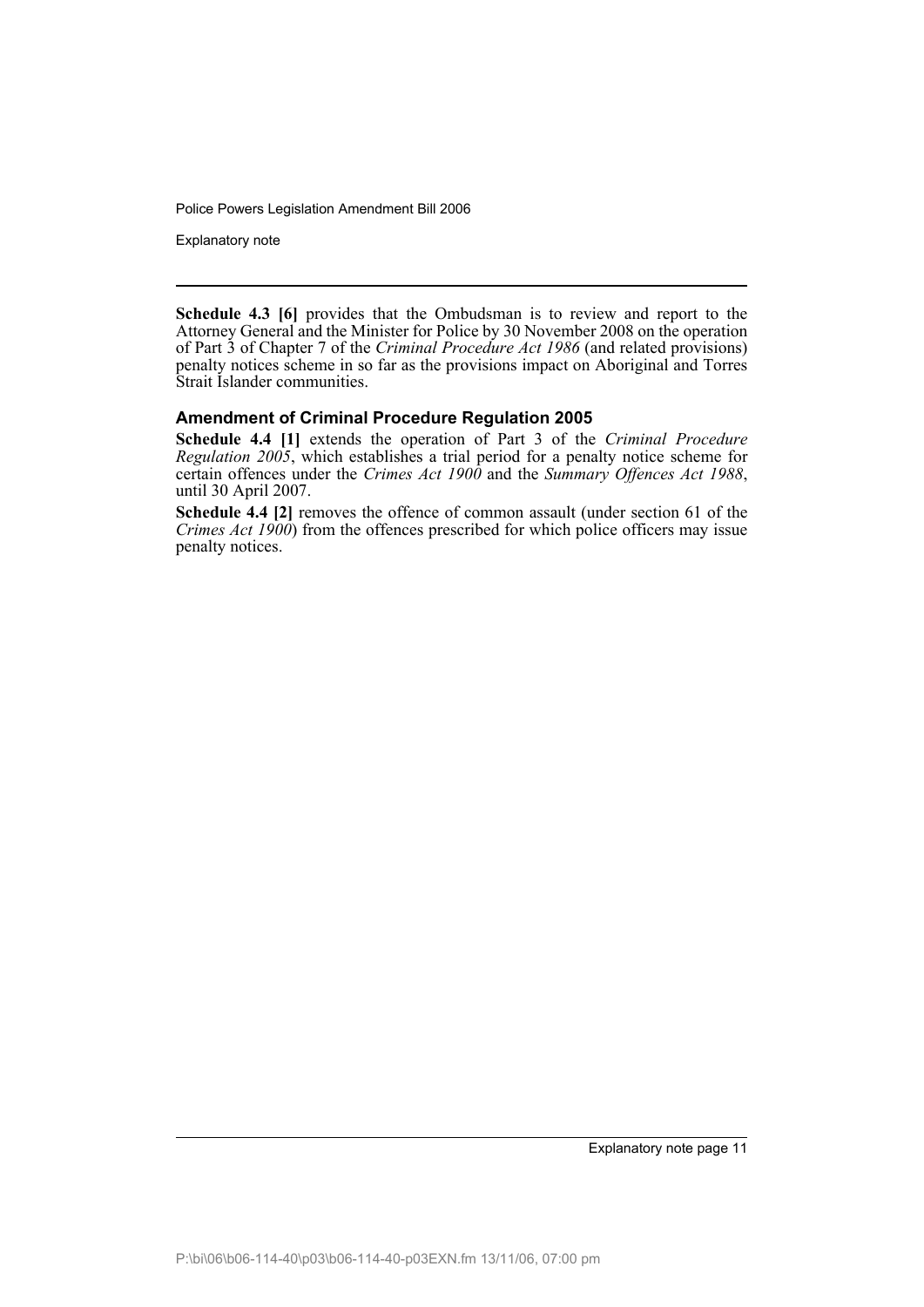Explanatory note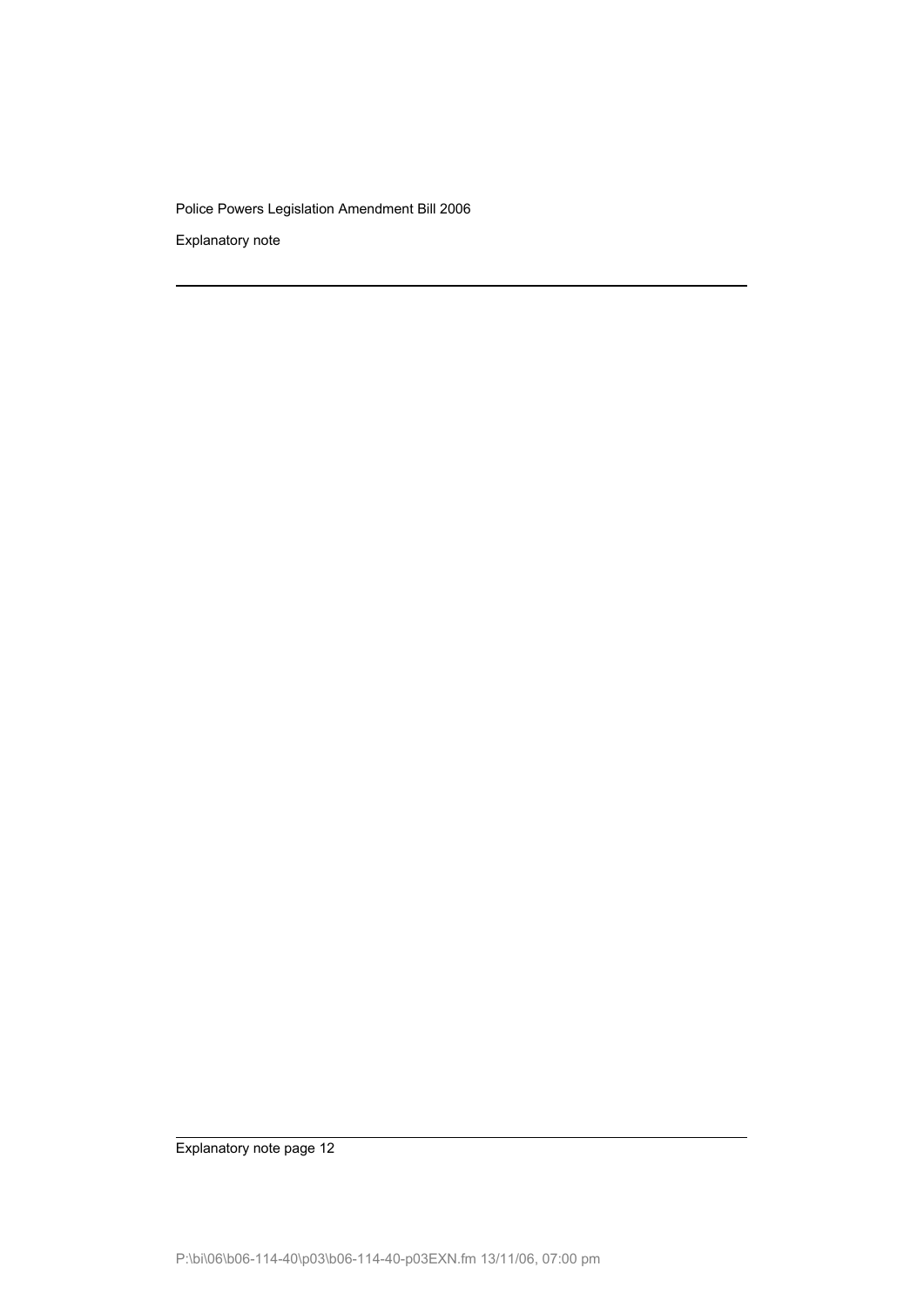First print



New South Wales

# **Police Powers Legislation Amendment Bill 2006**

# **Contents**

|                       |                                                                                     | Page |
|-----------------------|-------------------------------------------------------------------------------------|------|
| 1                     | Name of Act                                                                         | 2    |
| $\mathbf{2}^{\prime}$ | Commencement                                                                        | 2    |
| 3                     | Amendment of Law Enforcement (Powers and<br>Responsibilities) Act 2002 No 103       | 2    |
| 4                     | Amendment of Police Powers (Drug Detection in<br>Border Areas Trial) Act 2003 No 28 | 2    |
| 5.                    | Amendment of Terrorism (Police Powers) Act 2002<br>No 115                           | 2    |
| 6                     | Amendment of other Acts and regulation                                              | 2    |
|                       | Repeal of Act                                                                       | 2    |
| Schedule 1            | Amendment of Law Enforcement (Powers and<br>Responsibilities) Act 2002              | 3    |
| Schedule 2            | Amendment of Police Powers (Drug Detection in<br>Border Areas Trial) Act 2003       | 13   |
| Schedule 3            | Amendment of Terrorism (Police Powers) Act 2002                                     | 21   |
| Schedule 4            | Amendment of other Acts and regulation                                              | 23   |
|                       |                                                                                     |      |

b06-114-40.p03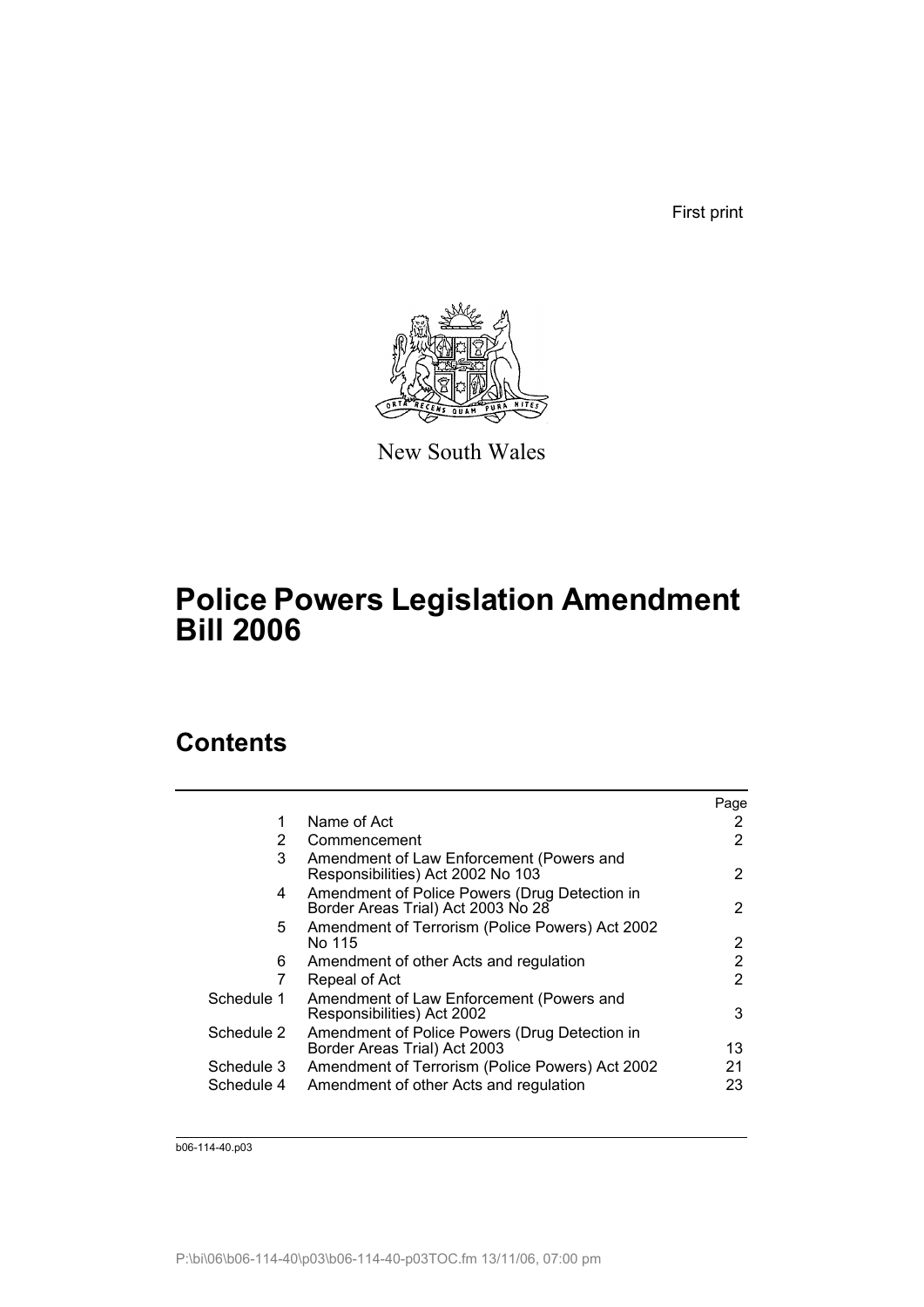Contents

Page

Contents page 2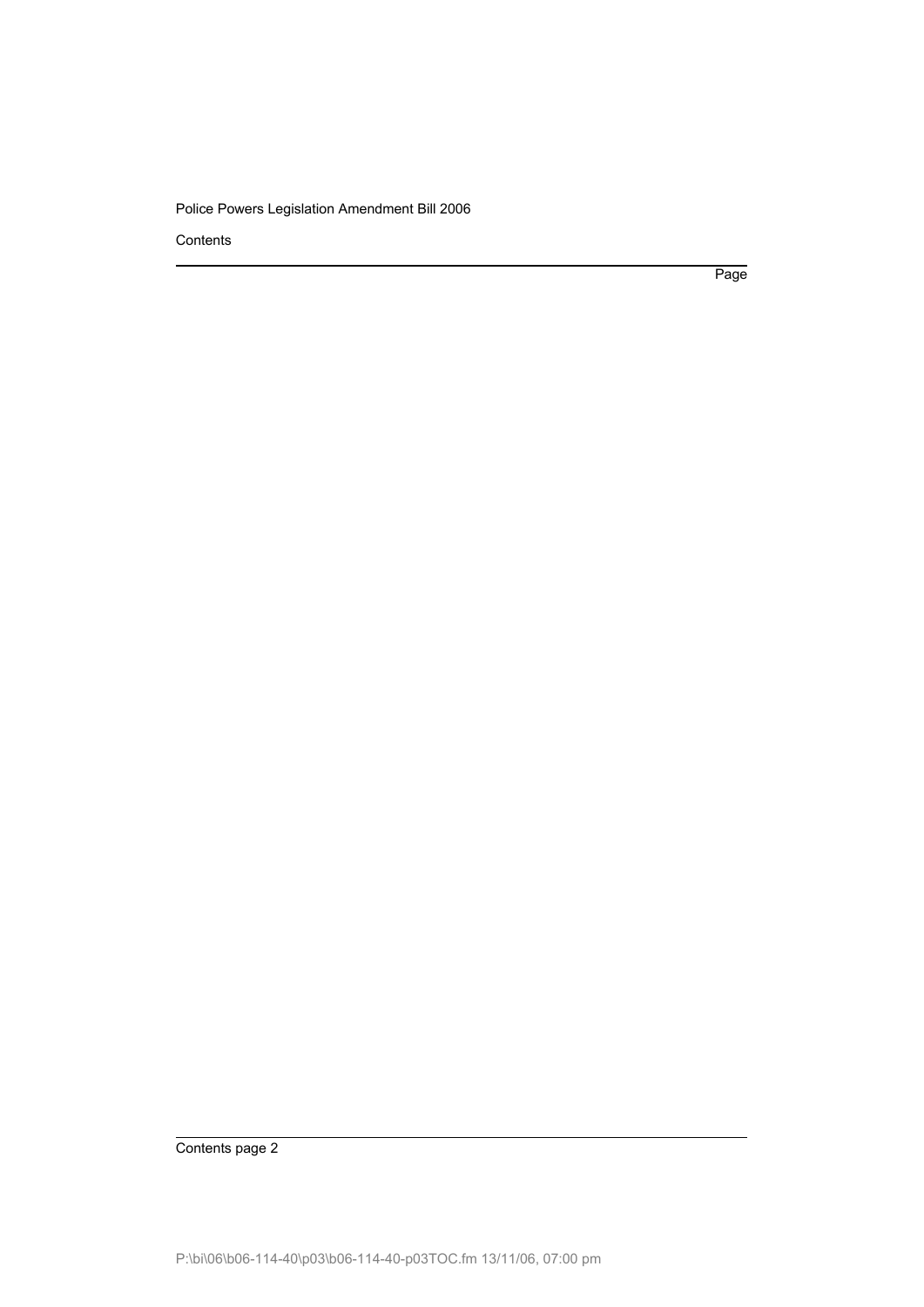

New South Wales

# **Police Powers Legislation Amendment Bill 2006**

No , 2006

# **A Bill for**

An Act to amend various Acts and other legislation to make further provision with respect to police powers.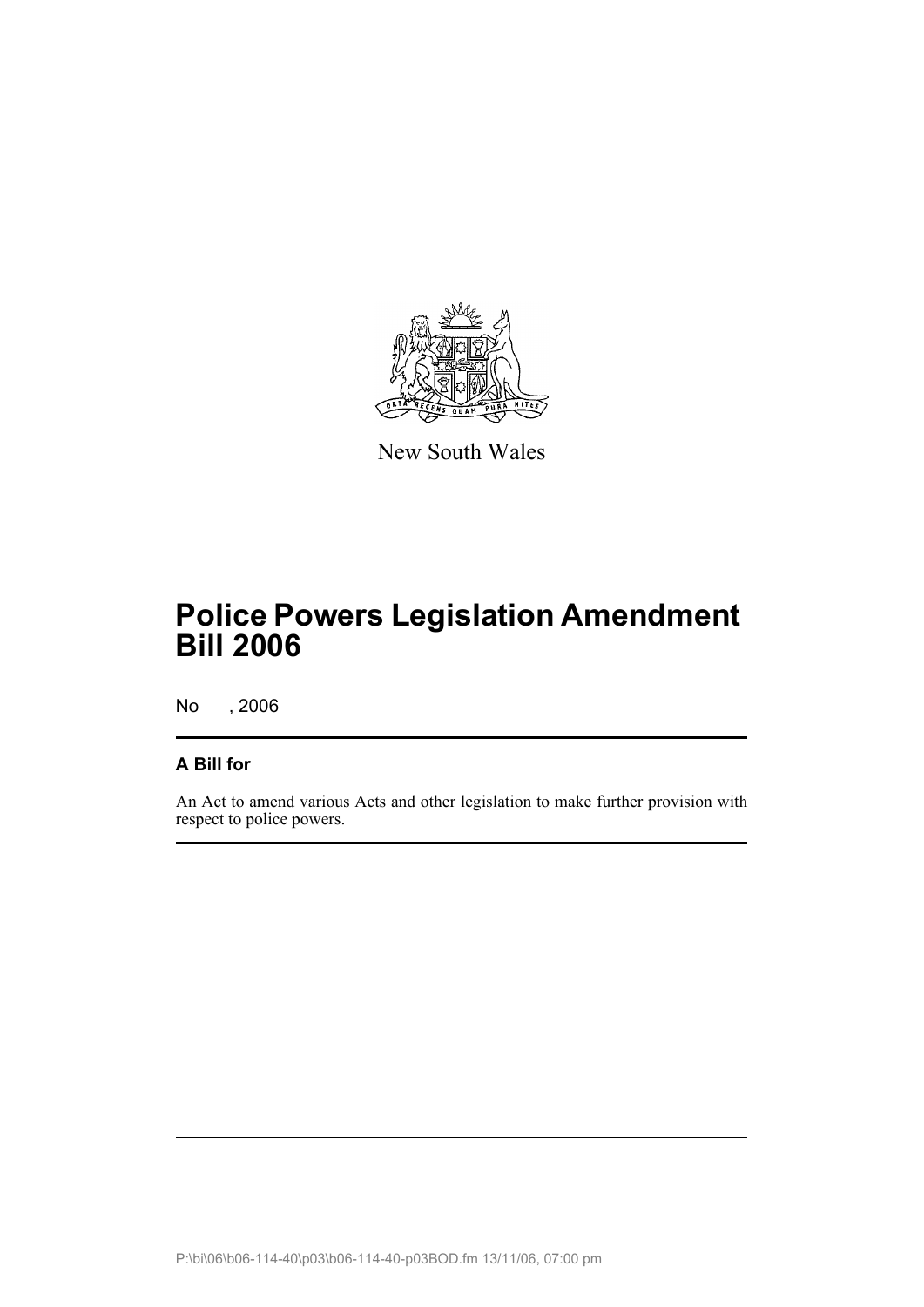<span id="page-15-6"></span><span id="page-15-5"></span><span id="page-15-4"></span><span id="page-15-3"></span><span id="page-15-2"></span><span id="page-15-1"></span><span id="page-15-0"></span>

|              |               | The Legislature of New South Wales enacts:                                                                                                                                                                                                                                       |  |
|--------------|---------------|----------------------------------------------------------------------------------------------------------------------------------------------------------------------------------------------------------------------------------------------------------------------------------|--|
| 1            |               | <b>Name of Act</b>                                                                                                                                                                                                                                                               |  |
|              |               | This Act is the <i>Police Powers Legislation Amendment Act 2006</i> .                                                                                                                                                                                                            |  |
| $\mathbf{2}$ |               | <b>Commencement</b>                                                                                                                                                                                                                                                              |  |
|              | (1)           | This Act commences on the date of assent to this Act, except as<br>otherwise provided by subsection (2).                                                                                                                                                                         |  |
|              | (2)           | The following provisions commence on the dates indicated:                                                                                                                                                                                                                        |  |
|              |               | Schedule 1 [15] and [16]—the date of commencement of section<br>(a)<br>87MA of the Law Enforcement (Powers and Responsibilities)<br>Act 2002, as inserted by the Crimes Legislation Amendment<br>(Gangs) Act 2006, or the date of assent to this Act, whichever is<br>the later, |  |
|              |               | Section 4 and Schedule 2—a day or days to be appointed by<br>(b)<br>proclamation.                                                                                                                                                                                                |  |
| 3            | <b>No 103</b> | Amendment of Law Enforcement (Powers and Responsibilities) Act 2002                                                                                                                                                                                                              |  |
|              |               | The Law Enforcement (Powers and Responsibilities) Act 2002 is<br>amended as set out in Schedule 1.                                                                                                                                                                               |  |
| 4            |               | Amendment of Police Powers (Drug Detection in Border Areas Trial) Act<br>2003 No 28                                                                                                                                                                                              |  |
|              |               | The Police Powers (Drug Detection in Border Areas Trial) Act 2003 is<br>amended as set out in Schedule 2.                                                                                                                                                                        |  |
| 5            |               | Amendment of Terrorism (Police Powers) Act 2002 No 115                                                                                                                                                                                                                           |  |
|              |               | The Terrorism (Police Powers) Act 2002 is amended as set out in<br>Schedule 3.                                                                                                                                                                                                   |  |
| 6            |               | Amendment of other Acts and regulation                                                                                                                                                                                                                                           |  |
|              |               | The Acts and regulation specified in Schedule 4 are amended as set out<br>in that Schedule.                                                                                                                                                                                      |  |
| 7            |               | <b>Repeal of Act</b>                                                                                                                                                                                                                                                             |  |
|              | (1)           | This Act is repealed on the day following the day on which all of the<br>provisions of this Act have commenced.                                                                                                                                                                  |  |
|              | (2)           | The repeal of this Act does not, because of the operation of section 30<br>of the <i>Interpretation Act 1987</i> , affect any amendment made by this Act.                                                                                                                        |  |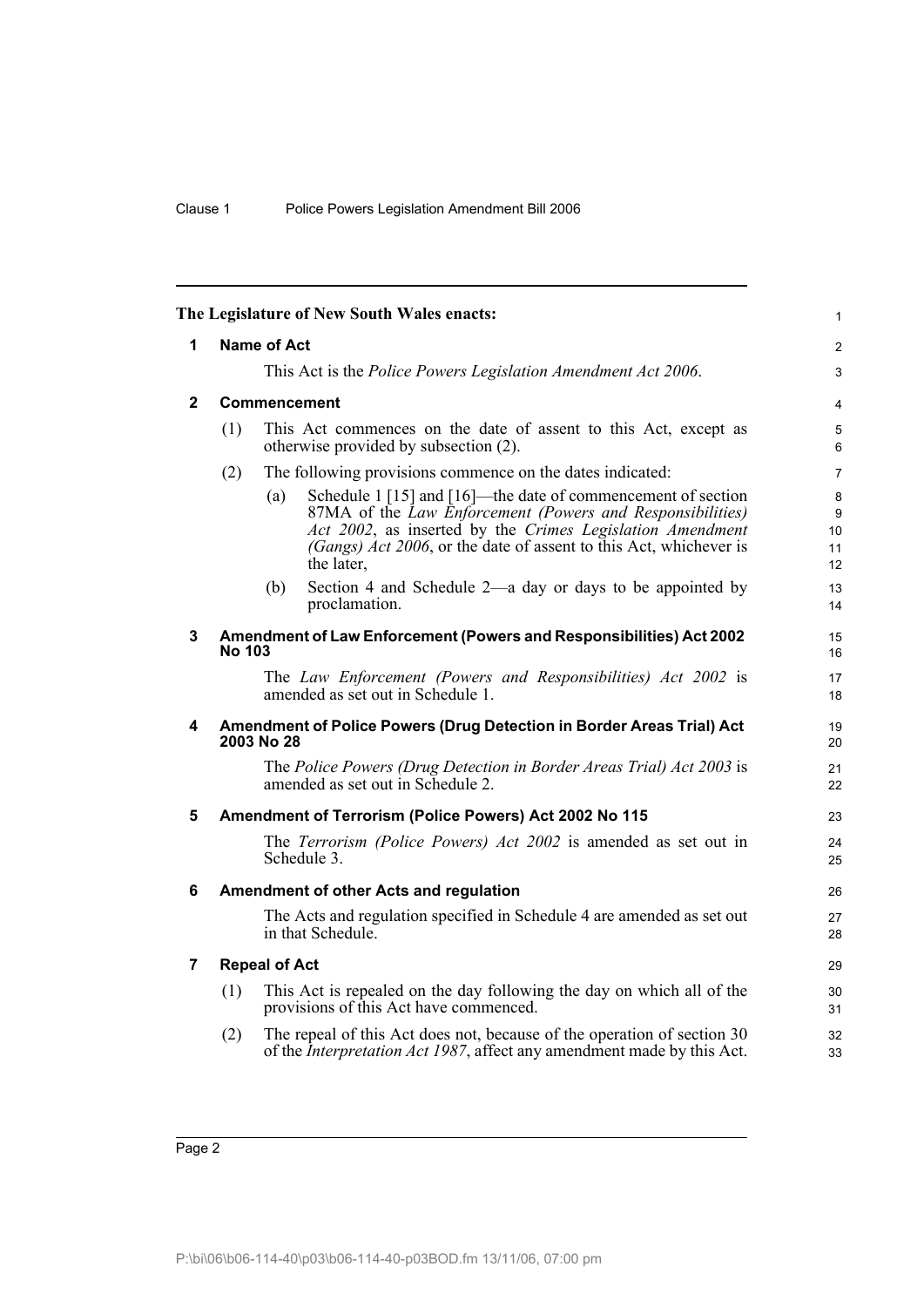Amendment of Law Enforcement (Powers and Responsibilities) Act 2002 Schedule 1

# <span id="page-16-0"></span>**Schedule 1 Amendment of Law Enforcement (Powers and Responsibilities) Act 2002**

|     |      |                          |     | (Section 3)                                                                                        | 3        |
|-----|------|--------------------------|-----|----------------------------------------------------------------------------------------------------|----------|
| [1] |      |                          |     | <b>Section 3 Interpretation</b>                                                                    | 4        |
|     |      |                          |     | Omit paragraph (b) of the definition of <i>authorised officer</i> in section 3 (1).                | 5        |
|     |      | Insert instead:          |     |                                                                                                    | 6        |
|     |      |                          | (b) | a registrar of a Local Court, or                                                                   | 7        |
| [2] |      |                          |     | Section 3 (1), definition of "ordinary search"                                                     | 8        |
|     |      |                          |     | Insert ", socks" after "shoes" in paragraph (a).                                                   | 9        |
| [3] |      | <b>Section 21A</b>       |     |                                                                                                    | 10       |
|     |      | Insert after section 21: |     |                                                                                                    | 11       |
|     | 21 A |                          |     | Ancillary power to search persons                                                                  | 12       |
|     |      |                          |     |                                                                                                    |          |
|     |      | (1)                      |     | In conducting a search of a person under section 21, a police                                      | 13       |
|     |      |                          |     | officer may, if the police officer suspects on reasonable grounds                                  | 14       |
|     |      |                          |     | that a thing referred to in section $21$ (1) (a), (b), (c) or (d) is                               | 15       |
|     |      |                          |     | concealed in the person's mouth or hair, request the person:                                       | 16       |
|     |      |                          | (a) | to open his or her mouth, or                                                                       | 17       |
|     |      |                          | (b) | to shake, or otherwise move, his or her hair.                                                      | 18       |
|     |      | (2)                      |     | Subsection (1) does not authorise a police officer to forcibly open<br>a person's mouth.           | 19<br>20 |
|     |      | (3)                      |     | A person must not, without reasonable excuse, fail or refuse to                                    | 21       |
|     |      |                          |     | comply with a request made by a police officer in accordance<br>with this section and section 201. | 22       |
|     |      |                          |     |                                                                                                    | 23       |
|     |      |                          |     | Maximum penalty: 5 penalty units.                                                                  | 24       |
| [4] |      |                          |     | Section 26 Power to search for knives and other dangerous implements                               | 25       |
|     |      |                          |     | Omit section 26 (2). Insert instead:                                                               | 26       |
|     |      | (2)                      |     | If the person is in a school and is a student at the school, the police                            | 27       |
|     |      |                          |     | officer may also request the person to do either or both of the<br>following:                      | 28       |
|     |      |                          |     |                                                                                                    | 29       |
|     |      |                          | (a) | to submit to a search of any bag or other personal effect<br>that is on or with the person,        | 30<br>31 |
|     |      |                          | (b) | to submit to a search of the person's locker at the school                                         | 32       |
|     |      |                          |     | and an examination of any bag or other personal effect that<br>is inside the locker.               | 33<br>34 |

Page 3

1 2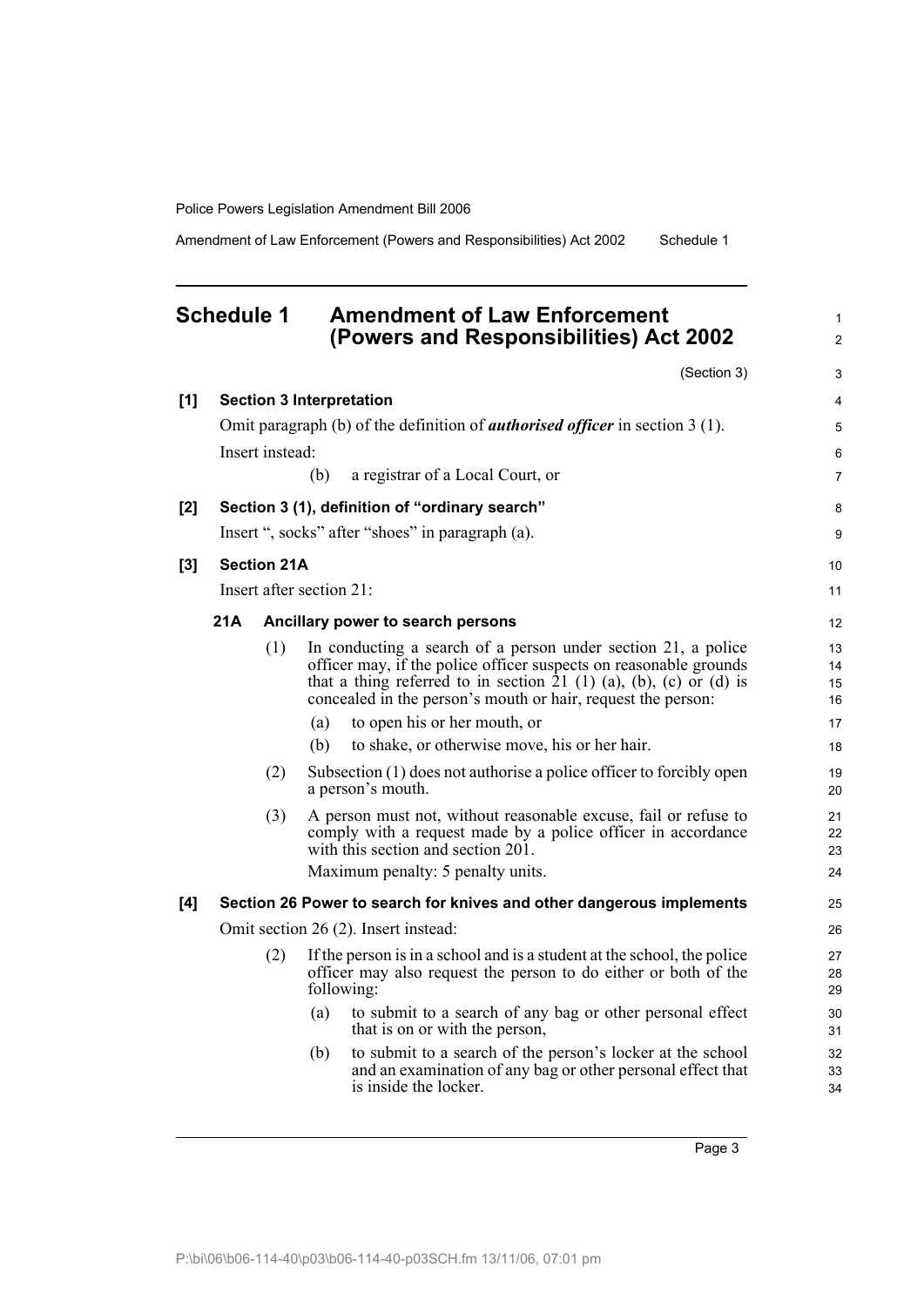Schedule 1 Amendment of Law Enforcement (Powers and Responsibilities) Act 2002

| [5]                | <b>Section 26 (6)</b>                                                                                                                                                                                                                                                                                                                                                                      | $\mathbf{1}$                     |  |  |  |
|--------------------|--------------------------------------------------------------------------------------------------------------------------------------------------------------------------------------------------------------------------------------------------------------------------------------------------------------------------------------------------------------------------------------------|----------------------------------|--|--|--|
|                    | Omit the subsection (and the note to the subsection).                                                                                                                                                                                                                                                                                                                                      | $\overline{2}$                   |  |  |  |
| [6]                | Section 28 Power to confiscate knives or other dangerous implements                                                                                                                                                                                                                                                                                                                        | 3                                |  |  |  |
|                    | Insert after section $28(2)$ :                                                                                                                                                                                                                                                                                                                                                             | 4                                |  |  |  |
|                    | The power conferred by subsection $(1)$ may be exercised whether<br>(3)<br>or not the police officer requests the person to produce the thing<br>under section 26.                                                                                                                                                                                                                         | $\mathbf 5$<br>6<br>7            |  |  |  |
| $\left[ 7 \right]$ | <b>Section 59 Application of Division</b>                                                                                                                                                                                                                                                                                                                                                  | 8                                |  |  |  |
|                    | Omit "61 (7)" wherever occurring in section 59 (2) and (3).                                                                                                                                                                                                                                                                                                                                | 9                                |  |  |  |
|                    | Insert instead "61 $(5)$ – $(8)$ ".                                                                                                                                                                                                                                                                                                                                                        | 10                               |  |  |  |
| [8]                | <b>Section 61 Telephone warrant</b>                                                                                                                                                                                                                                                                                                                                                        | 11                               |  |  |  |
|                    | Omit "in the case of a search warrant," from section 61 (5) (c).                                                                                                                                                                                                                                                                                                                           |                                  |  |  |  |
| [9]                | Section 61 (6) (b)                                                                                                                                                                                                                                                                                                                                                                         | 13                               |  |  |  |
|                    | Omit "in the case of a search warrant". Insert instead "in a case".                                                                                                                                                                                                                                                                                                                        |                                  |  |  |  |
| $[10]$             | Section 75 Death, absence of authorised officer who issued warrant                                                                                                                                                                                                                                                                                                                         | 15                               |  |  |  |
|                    | Omit "or 73 (4)" from section 75 (b). Insert instead ", 73 (4) or 73A".                                                                                                                                                                                                                                                                                                                    | 16                               |  |  |  |
| $[11]$             | <b>Section 82 Entry by invitation</b>                                                                                                                                                                                                                                                                                                                                                      | 17                               |  |  |  |
|                    | Omit section 82 (3). Insert instead:                                                                                                                                                                                                                                                                                                                                                       | 18                               |  |  |  |
|                    | (3)<br>A police officer may exercise a power to enter and remain in a<br>dwelling if the invitation to enter and remain is given by a person<br>who apparently resides in the dwelling and whom the police<br>officer believes to be the victim of a domestic violence offence,<br>even if another occupier of the dwelling expressly refuses<br>authority to the police officer to do so. | 19<br>20<br>21<br>22<br>23<br>24 |  |  |  |
|                    | For the purposes of this section, a victim of a domestic violence<br>(4)<br><i>offence</i> is any person against whom a domestic violence offence<br>is being, or may have been recently, committed, or is imminent,<br>or is likely to be committed.                                                                                                                                      | 25<br>26<br>27<br>28             |  |  |  |
| $[12]$             | Section 87B Emergency prohibition on sale or supply of liquor                                                                                                                                                                                                                                                                                                                              | 29                               |  |  |  |
|                    | Omit "Inspector" from section 87B (5). Insert instead "Superintendent".                                                                                                                                                                                                                                                                                                                    | 30                               |  |  |  |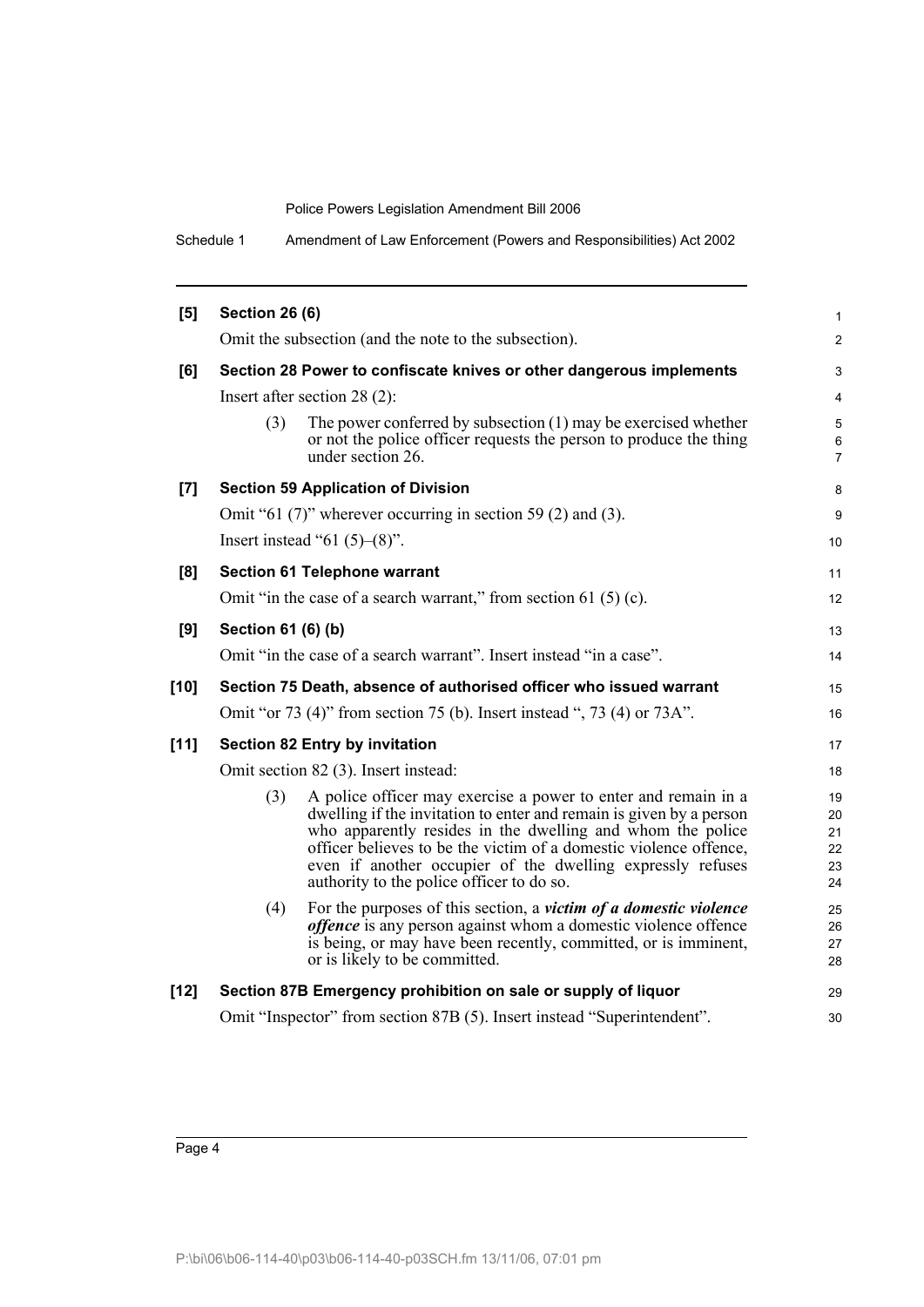Amendment of Law Enforcement (Powers and Responsibilities) Act 2002 Schedule 1

| $[13]$ |                                                   | <b>Section 87C Emergency alcohol-free zones</b>                                                                                                                                                                                                                                                                                | 1                          |  |  |
|--------|---------------------------------------------------|--------------------------------------------------------------------------------------------------------------------------------------------------------------------------------------------------------------------------------------------------------------------------------------------------------------------------------|----------------------------|--|--|
|        |                                                   | Omit "removed from the zone or put away" from section 87C (3).                                                                                                                                                                                                                                                                 | $\overline{2}$             |  |  |
|        |                                                   | Insert instead "immediately removed from the zone".                                                                                                                                                                                                                                                                            | 3                          |  |  |
| $[14]$ | Section 87C (7) (a)                               |                                                                                                                                                                                                                                                                                                                                | 4                          |  |  |
|        |                                                   | Omit "remove the liquor from the zone or put the liquor away".                                                                                                                                                                                                                                                                 | 5                          |  |  |
|        |                                                   | Insert instead "immediately remove the liquor from the zone".                                                                                                                                                                                                                                                                  | 6                          |  |  |
| $[15]$ |                                                   | Section 87MA Power to disperse groups (as inserted by the Crimes<br>Legislation Amendment (Gangs) Act 2006)                                                                                                                                                                                                                    | 7<br>8                     |  |  |
|        |                                                   | Omit section 87MA (2) and (3). Insert instead:                                                                                                                                                                                                                                                                                 | 9                          |  |  |
|        | (2)                                               | For the purpose of complying with section 201 $(1)$ (c), the police<br>officer giving the direction must inform the person or persons to<br>whom the direction is given that the direction is given for the<br>purpose of preventing or controlling a public disorder.                                                         | 10<br>11<br>12<br>13       |  |  |
| $[16]$ | Section 87MA (6)                                  |                                                                                                                                                                                                                                                                                                                                | 14                         |  |  |
|        |                                                   | Omit "referred to in subsection (2)".                                                                                                                                                                                                                                                                                          | 15                         |  |  |
|        |                                                   | Insert instead "required to be given under section 201".                                                                                                                                                                                                                                                                       | 16                         |  |  |
| $[17]$ | <b>Section 89 Application of Part to premises</b> |                                                                                                                                                                                                                                                                                                                                |                            |  |  |
|        |                                                   | Insert after section $89(2)$ :                                                                                                                                                                                                                                                                                                 | 18                         |  |  |
|        | (3)                                               | A police officer may exercise crime scene powers in relation to a<br>vehicle, vessel or aircraft that is within a crime scene established<br>in a public place, without obtaining a warrant, but may exercise a<br>crime scene power that involves seizing, detaining or searching<br>the vehicle, vessel or aircraft only if: | 19<br>20<br>21<br>22<br>23 |  |  |
|        |                                                   | the police officer suspects on reasonable grounds that it is<br>(a)<br>necessary to do so to preserve, or search for and gather,<br>evidence of the commission of the offence in connection<br>with which the crime scene was established, or                                                                                  | 24<br>25<br>26<br>27       |  |  |
|        |                                                   | the police officer is authorised to do so by a crime scene<br>(b)<br>warrant or other lawful authority.                                                                                                                                                                                                                        | 28<br>29                   |  |  |
| $[18]$ |                                                   | Section 90 When crime scene may be established                                                                                                                                                                                                                                                                                 | 30                         |  |  |
|        |                                                   | Insert after section $90(1)$ :                                                                                                                                                                                                                                                                                                 | 31                         |  |  |
|        | (1A)                                              | A crime scene may also be established on premises by a police<br>officer pursuant to the authority conferred by a crime scene<br>warrant.                                                                                                                                                                                      | 32<br>33<br>34             |  |  |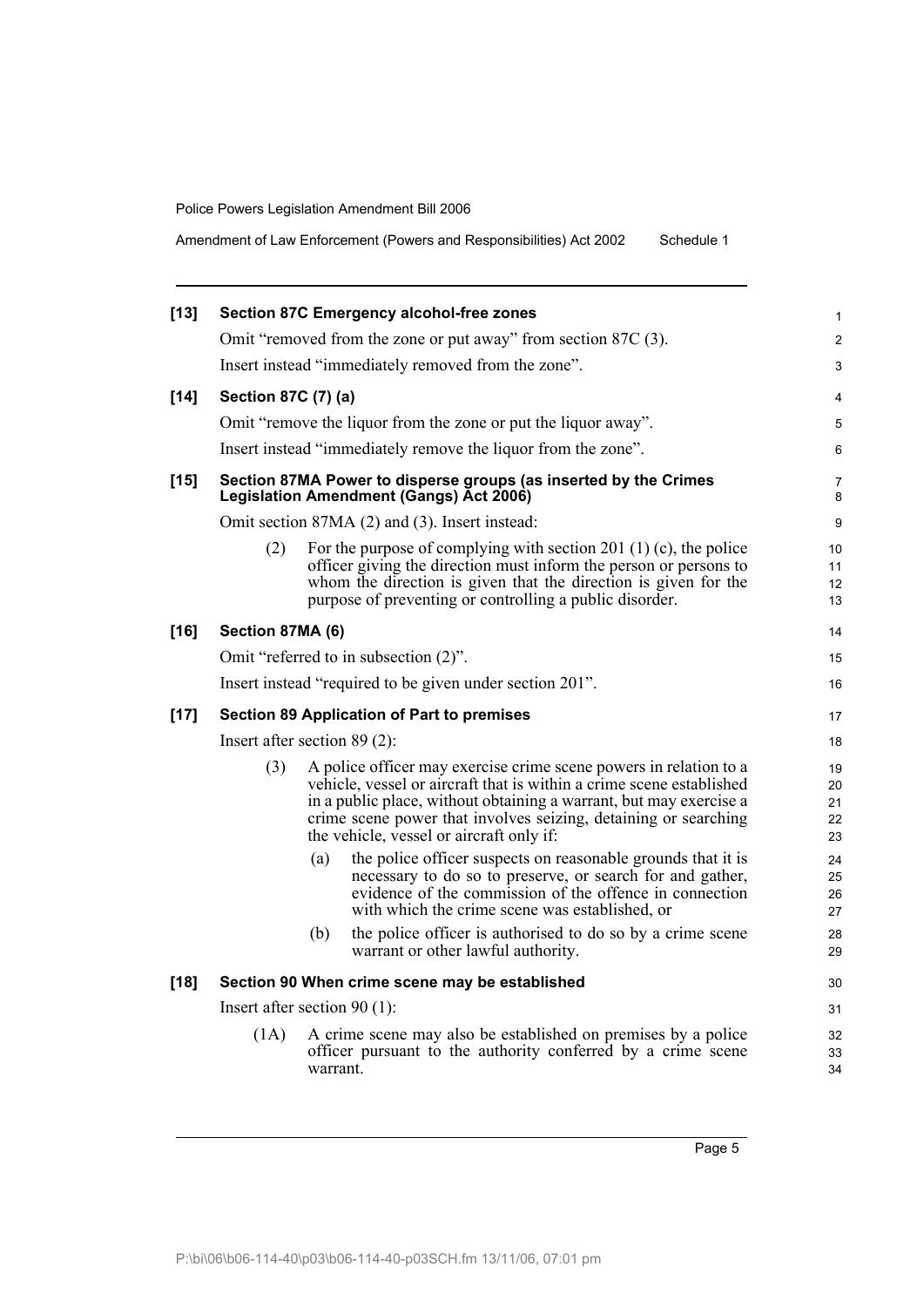Schedule 1 Amendment of Law Enforcement (Powers and Responsibilities) Act 2002

| $[19]$ |                          | Section 92 Exercise of powers at crime scene                                                                                                                                                                                                                                                                                                                                                                         | 1                                |
|--------|--------------------------|----------------------------------------------------------------------------------------------------------------------------------------------------------------------------------------------------------------------------------------------------------------------------------------------------------------------------------------------------------------------------------------------------------------------|----------------------------------|
|        |                          | Omit section 92 (5). Insert instead:                                                                                                                                                                                                                                                                                                                                                                                 | $\overline{\mathbf{c}}$          |
|        | (5)                      | A crime scene power that may be exercised by a police officer<br>under this section (other than the powers set out in section $95(1)$ )<br>$(a)$ –(f) and $(k)$ ) may be exercised by any member of NSW Police<br>responsible for examining or maintaining a crime scene, but only<br>with the authority of the police officer who established the crime<br>scene or is responsible for the crime scene at the time. | 3<br>4<br>5<br>6<br>7<br>8       |
|        | (6)                      | A crime scene power that may be exercised by a police officer<br>under this section may be exercised by the police officer with the<br>aid of such assistants as the police officer considers necessary.                                                                                                                                                                                                             | 9<br>10<br>11                    |
| $[20]$ |                          | Section 93 Notice to senior police officer where warrant not required                                                                                                                                                                                                                                                                                                                                                | 12                               |
|        |                          | Insert "(otherwise than by authority of a crime scene warrant)" after "is<br>established for a period of 3 hours or less".                                                                                                                                                                                                                                                                                           | 13<br>14                         |
| $[21]$ |                          | <b>Section 94 Crime scene warrants</b>                                                                                                                                                                                                                                                                                                                                                                               | 15                               |
|        |                          | Omit "at a crime scene" from section 94 (1).                                                                                                                                                                                                                                                                                                                                                                         | 16                               |
|        |                          | Insert instead "at specified premises".                                                                                                                                                                                                                                                                                                                                                                              | 17                               |
| $[22]$ | <b>Section 94 (2)</b>    |                                                                                                                                                                                                                                                                                                                                                                                                                      | 18                               |
|        |                          | Omit "to enter premises and".                                                                                                                                                                                                                                                                                                                                                                                        | 19                               |
|        |                          | Insert instead "to enter premises, to establish a crime scene on the premises (if<br>a crime scene has not already been established) and to".                                                                                                                                                                                                                                                                        | 20<br>21                         |
| $[23]$ | <b>Section 94 (4)</b>    |                                                                                                                                                                                                                                                                                                                                                                                                                      | 22                               |
|        |                          | Insert after section 94 $(3)$ (before the note):                                                                                                                                                                                                                                                                                                                                                                     | 23                               |
|        | (4)                      | A crime scene power that may be exercised by a police officer<br>under this section (other than the powers set out in section $95(1)$ )<br>$(a)$ –(f) and (k)) may be exercised by any member of NSW Police<br>responsible for examining or maintaining a crime scene, but only<br>with the authority of a police officer who is responsible for<br>executing the warrant.                                           | 24<br>25<br>26<br>27<br>28<br>29 |
| $[24]$ | <b>Schedule 4.1 [1])</b> | Section 104A Arrest by commander of aircraft (as transferred by                                                                                                                                                                                                                                                                                                                                                      | 30<br>31                         |
|        |                          | Omit "a Justice or other proper authority" from section 104A (1).                                                                                                                                                                                                                                                                                                                                                    | 32                               |
|        |                          | Insert instead "an authorised officer".                                                                                                                                                                                                                                                                                                                                                                              | 33                               |
|        |                          |                                                                                                                                                                                                                                                                                                                                                                                                                      |                                  |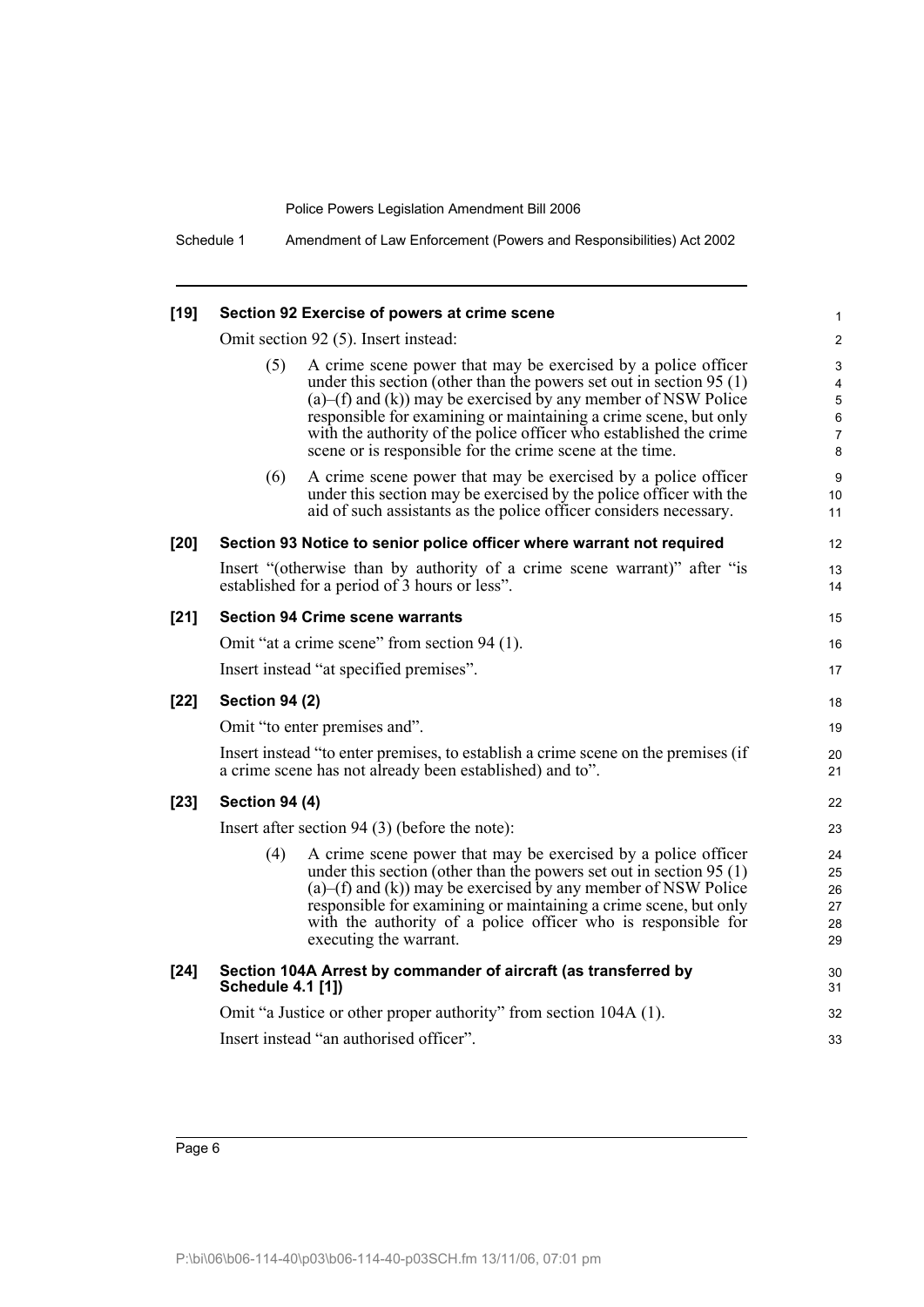Amendment of Law Enforcement (Powers and Responsibilities) Act 2002 Schedule 1

| $[25]$ |      | Section 117 Certain times to be disregarded in calculating investigation<br>period |                           |                                                                                                                                                                                                                                                                                                                        |                            |  |  |  |
|--------|------|------------------------------------------------------------------------------------|---------------------------|------------------------------------------------------------------------------------------------------------------------------------------------------------------------------------------------------------------------------------------------------------------------------------------------------------------------|----------------------------|--|--|--|
|        |      |                                                                                    |                           | Insert "or crime scene warrant" after "search warrant" in section 117 (1) (1).                                                                                                                                                                                                                                         | 3                          |  |  |  |
| $[26]$ |      | Part 10, heading                                                                   |                           |                                                                                                                                                                                                                                                                                                                        | 4                          |  |  |  |
|        |      |                                                                                    |                           | Insert "and to other offenders" after "custody".                                                                                                                                                                                                                                                                       | 5                          |  |  |  |
| $[27]$ |      |                                                                                    |                           | Part 10, Division 1, heading                                                                                                                                                                                                                                                                                           | 6                          |  |  |  |
|        |      |                                                                                    |                           | Insert "from persons in custody" after "particulars".                                                                                                                                                                                                                                                                  | 7                          |  |  |  |
| $[28]$ |      |                                                                                    | Sections 137A and 137B    |                                                                                                                                                                                                                                                                                                                        | 8                          |  |  |  |
|        |      |                                                                                    | Insert after section 137: |                                                                                                                                                                                                                                                                                                                        | 9                          |  |  |  |
|        | 137A |                                                                                    |                           | Destruction of finger-prints and palm-prints (adults and children)                                                                                                                                                                                                                                                     | 10                         |  |  |  |
|        |      | (1)                                                                                |                           | A person from whom any finger-prints or palm-prints are taken<br>under this Division in relation to an offence may request the<br>Commissioner to destroy the finger-prints or palm-prints if the<br>offence is not proven.                                                                                            | 11<br>12<br>13<br>14       |  |  |  |
|        |      | (2)                                                                                |                           | For the purposes of this section, an offence is <b><i>not proven</i></b> if:                                                                                                                                                                                                                                           | 15                         |  |  |  |
|        |      |                                                                                    | (a)                       | the person is found not guilty or is acquitted of the offence,<br>$\alpha$                                                                                                                                                                                                                                             | 16<br>17                   |  |  |  |
|        |      |                                                                                    | (b)                       | the conviction of the person for the offence is quashed, and<br>an acquittal is entered, on appeal, or                                                                                                                                                                                                                 | 18<br>19                   |  |  |  |
|        |      |                                                                                    | (c)                       | at the end of the period of 12 months after the finger-prints<br>or palm-prints were taken (or, if an extension to that period<br>is granted under section 137B, at the end of the extended<br>period) proceedings in respect of the offence have not been<br>instituted against the person or have been discontinued. | 20<br>21<br>22<br>23<br>24 |  |  |  |
|        |      | (3)                                                                                | writing.                  | A request under this section is to be made by application in                                                                                                                                                                                                                                                           | 25<br>26                   |  |  |  |
|        |      | (4)                                                                                |                           | If the person from whom the finger-prints or palm-prints were<br>taken is a child, the request may be made on behalf of the child<br>by a parent or guardian of the child.                                                                                                                                             | 27<br>28<br>29             |  |  |  |
|        |      | (5)                                                                                |                           | The Commissioner must, as soon as reasonably practicable after<br>receiving a request made in accordance with this section, destroy<br>or cause to be destroyed the finger-prints or palm-prints taken<br>from the person in relation to the offence that is not proven.                                               | 30<br>31<br>32<br>33       |  |  |  |
|        |      | (6)                                                                                |                           | This section does not require the destruction of any court records.                                                                                                                                                                                                                                                    | 34                         |  |  |  |
|        |      |                                                                                    |                           |                                                                                                                                                                                                                                                                                                                        |                            |  |  |  |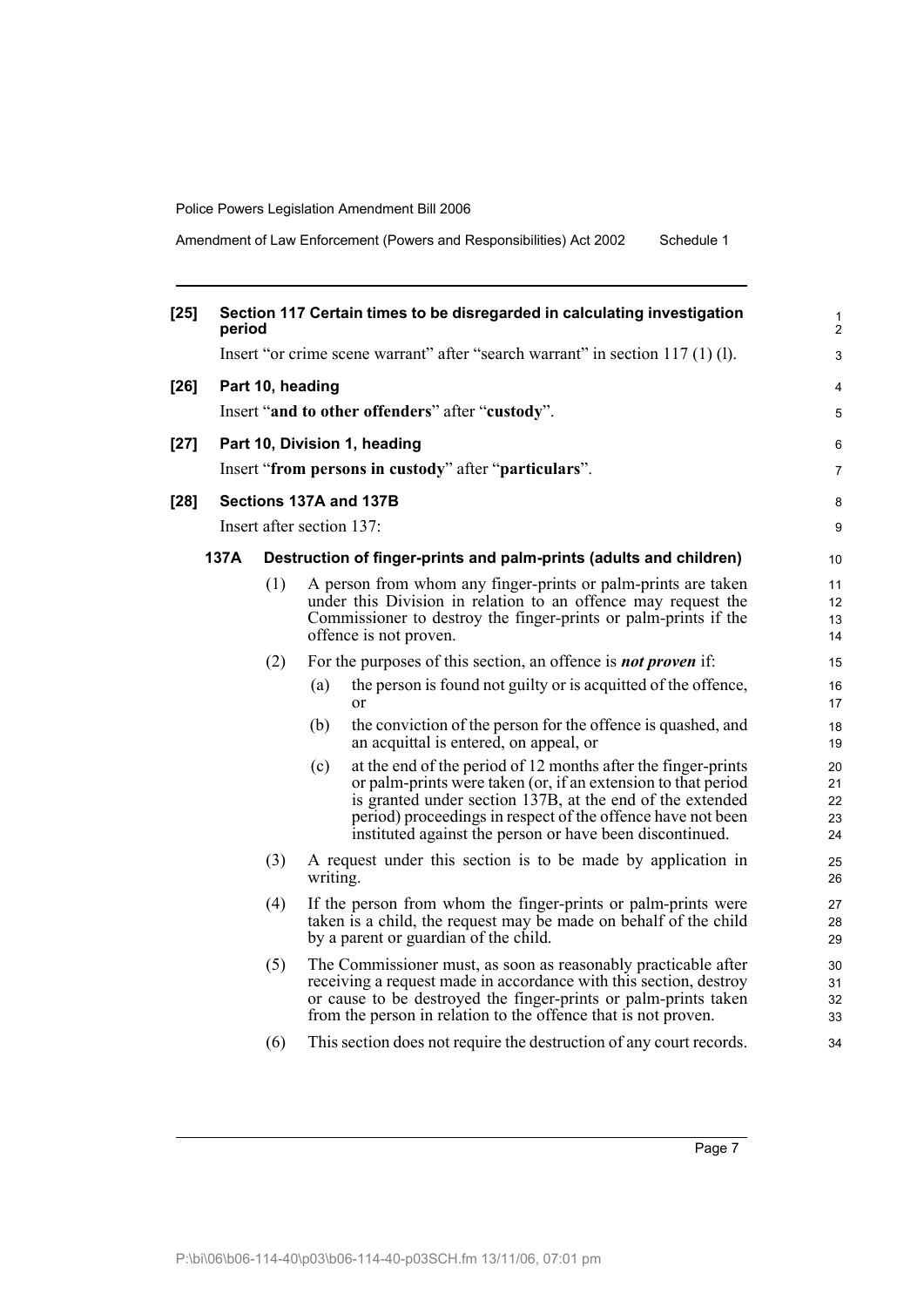Schedule 1 Amendment of Law Enforcement (Powers and Responsibilities) Act 2002

(7) This section does not affect the powers of the Children's Court to order the destruction of all identification particulars relating to a person under section 38 of the *Children (Criminal Proceedings) Act 1987*.

(8) This section extends to any finger-prints or palm-prints taken under section 134 (in relation to an offence that has been proven), if the person's conviction for the offence is subsequently quashed on appeal.

#### **137B Extension of period at the end of which finger-prints and palm-prints may be destroyed**

- (1) A Magistrate may, by order made on application in accordance with this section, grant an extension to the period of 12 months referred to in section 137A  $(2)$   $(c)$ , or that period as previously extended under this section, in relation to particular finger-prints or palm-prints if satisfied that there are special reasons for doing so.
- (2) An application for an extension may be made by a police officer or the Director of Public Prosecutions.
- (3) An application for an extension may be made at any time, whether or not the period proposed to be extended has elapsed and whether or not a request for the destruction of the finger-prints or palm-prints concerned has been made to the Commissioner.
- (4) A Magistrate to whom an application is made is not to grant an extension unless:
	- (a) the applicant for the extension has taken reasonable steps to notify the person from whom the finger-prints or palm-prints were taken of the making of the application, and
	- (b) the person or his or her legal representative has been given an opportunity to speak to or make a submission to the Magistrate concerning the extension.
- (5) The Director of Public Prosecutions is to ensure that the Commissioner is notified of an application made by the Director of Public Prosecutions under this section and any extension granted as a consequence of the application.
- (6) If an extension is granted, the Commissioner may refuse a request for the destruction of the finger-prints or palm-prints concerned made before the end of the extended period (including an application made before the extension was granted).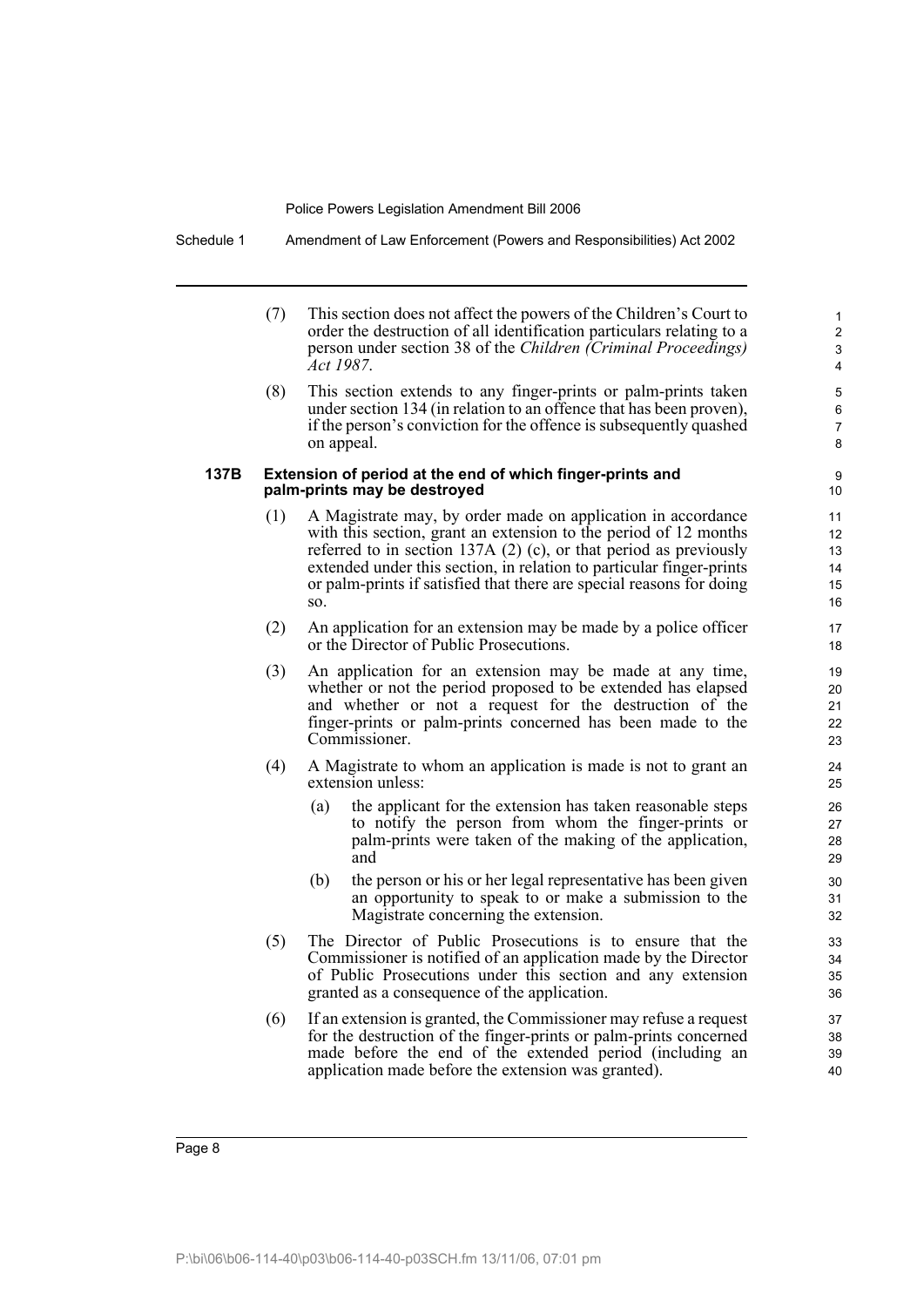Amendment of Law Enforcement (Powers and Responsibilities) Act 2002 Schedule 1

| $[29]$ | Part 10, Division 3      |     |                                                                                                                                                                                                                                                                                                                                                                                                                                              | $\mathbf{1}$                           |
|--------|--------------------------|-----|----------------------------------------------------------------------------------------------------------------------------------------------------------------------------------------------------------------------------------------------------------------------------------------------------------------------------------------------------------------------------------------------------------------------------------------------|----------------------------------------|
|        | Insert after Division 2: |     |                                                                                                                                                                                                                                                                                                                                                                                                                                              | $\overline{2}$                         |
|        | <b>Division 3</b>        |     | Taking of identification particulars from other<br>offenders                                                                                                                                                                                                                                                                                                                                                                                 | 3<br>$\overline{4}$                    |
|        | 1900.                    |     | Note. Sections 138A, 138B and 138C are transferred from Part 10 of the Crimes Act                                                                                                                                                                                                                                                                                                                                                            | 5<br>6                                 |
| $[30]$ |                          |     | Section 138A Taking of finger-prints and palm-prints from persons<br>issued penalty notices (as transferred by Schedule 4.1 [1])                                                                                                                                                                                                                                                                                                             | 7<br>8                                 |
|        |                          |     | Insert "(whether before or after the penalty notice has been served)" before<br>"require" in section $138A(1)$ .                                                                                                                                                                                                                                                                                                                             | 9<br>10                                |
| $[31]$ | <b>Section 138A (3)</b>  |     |                                                                                                                                                                                                                                                                                                                                                                                                                                              | 11                                     |
|        |                          |     | Omit the subsection. Insert instead:                                                                                                                                                                                                                                                                                                                                                                                                         | 12                                     |
|        | (3)                      |     | The Commissioner must ensure that a finger-print or palm-print<br>taken under this section is destroyed:                                                                                                                                                                                                                                                                                                                                     | 13<br>14                               |
|        |                          | (a) | on payment of the penalty under the penalty notice, or                                                                                                                                                                                                                                                                                                                                                                                       | 15                                     |
|        |                          | (b) | if the relevant penalty notice offence is dealt with by a<br>court and the court dismisses the charge in relation to the<br>penalty notice or arrives at a finding of not guilty for the<br>charge, or                                                                                                                                                                                                                                       | 16<br>17<br>18<br>19                   |
|        |                          | (c) | if the penalty notice is withdrawn.                                                                                                                                                                                                                                                                                                                                                                                                          | 20                                     |
| $[32]$ |                          |     | Section 138C Safeguards for exercise of powers to obtain finger-prints<br>and palm-prints without arrest (as transferred by Schedule 4.1 [1])                                                                                                                                                                                                                                                                                                | 21<br>22                               |
|        |                          |     | Omit "section 353AC or 353AD" from section 138C (1).                                                                                                                                                                                                                                                                                                                                                                                         | 23                                     |
|        |                          |     | Insert instead "section 138A or 138B".                                                                                                                                                                                                                                                                                                                                                                                                       | 24                                     |
| $[33]$ |                          |     | Section 140 Issue of search warrant-suspected drug premises                                                                                                                                                                                                                                                                                                                                                                                  | 25                                     |
|        |                          |     | Omit section 140 (1). Insert instead:                                                                                                                                                                                                                                                                                                                                                                                                        | 26                                     |
|        | (1)                      |     | A police officer who is in charge of an investigation into the<br>suspected use of premises as drug premises may apply to an<br>authorised officer for a search warrant in respect of the premises<br>if the officer has reasonable grounds for believing that the<br>premises are being used for the unlawful supply or manufacture<br>of any prohibited drug or the unlawful cultivation of prohibited<br>plants by enhanced indoor means. | 27<br>28<br>29<br>30<br>31<br>32<br>33 |
| $[34]$ |                          |     | Section 142 Search and arrest of persons pursuant to search warrant                                                                                                                                                                                                                                                                                                                                                                          | 34                                     |
|        |                          |     | Omit "require" from section 142 (1) (e). Insert instead "request".                                                                                                                                                                                                                                                                                                                                                                           | 35                                     |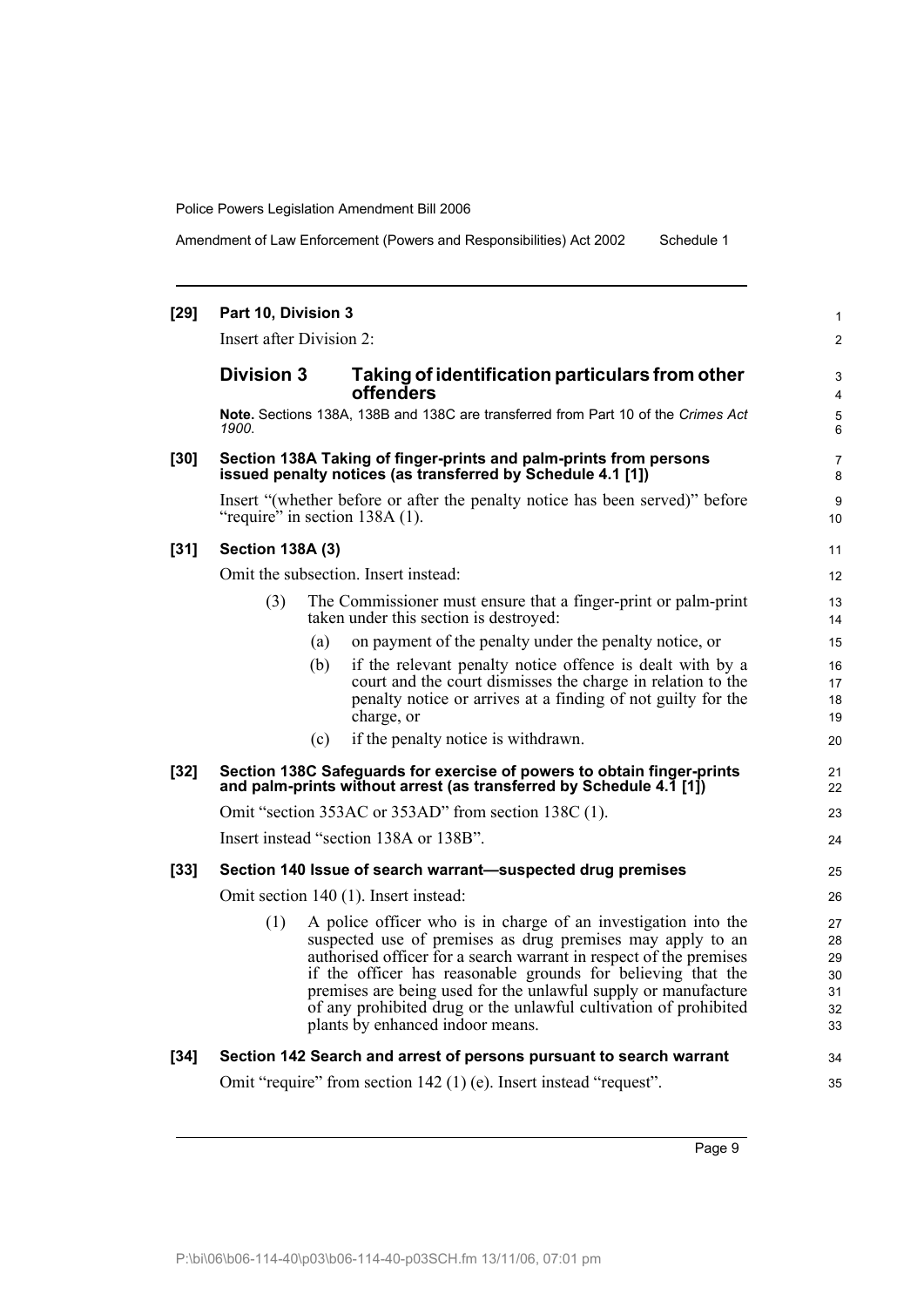Schedule 1 Amendment of Law Enforcement (Powers and Responsibilities) Act 2002

| $[35]$ |                                |     | Section 198 Requirements relating to direction                                                                                                                                                                                                                                                                              | 1                          |
|--------|--------------------------------|-----|-----------------------------------------------------------------------------------------------------------------------------------------------------------------------------------------------------------------------------------------------------------------------------------------------------------------------------|----------------------------|
|        | Omit section 198 (2).          |     |                                                                                                                                                                                                                                                                                                                             | 2                          |
| $[36]$ | Omit section 201 $(1)$ $(d)$ . |     | Section 201 Supplying police officer's details and giving warnings                                                                                                                                                                                                                                                          | 3<br>4                     |
| $[37]$ | <b>Section 201 (2A)</b>        |     |                                                                                                                                                                                                                                                                                                                             | 5                          |
|        |                                |     | Insert ", except as otherwise provided by subsection (2B)" after "the power".                                                                                                                                                                                                                                               | 6                          |
| $[38]$ | Section 201 (2B) and (2C)      |     |                                                                                                                                                                                                                                                                                                                             | 7                          |
|        |                                |     | Insert after section 201 $(2A)$ :                                                                                                                                                                                                                                                                                           | 8                          |
|        | (2B)                           |     | If a police officer is exercising a power to give a direction to a<br>person (as referred to in subsection $(3)(i)$ ) by giving the direction<br>to a group of 2 or more persons, the police officer must comply<br>with subsection $(1)$ in relation to the power:                                                         | 9<br>10<br>11<br>12        |
|        |                                | (a) | if it is practicable to do so, before or at the time of<br>exercising the power, or                                                                                                                                                                                                                                         | 13<br>14                   |
|        |                                | (b) | if it is not practicable to do so, as soon as is reasonably<br>practicable after exercising the power.                                                                                                                                                                                                                      | 15<br>16                   |
|        | (2C)                           |     | If a police officer exercises a power that involves the making of<br>a request or direction that a person is required to comply with by<br>law, the police officer must, as soon as is reasonably practicable<br>after making the request or direction, provide the person the<br>subject of the request or direction with: | 17<br>18<br>19<br>20<br>21 |
|        |                                | (a) | a warning that the person is required by law to comply with<br>the request or direction (unless the person has already<br>complied or is in the process of complying), and                                                                                                                                                  | 22<br>23<br>24             |
|        |                                | (b) | if the person does not comply with the request or direction<br>after being given that warning, and the police officer<br>believes that the failure to comply by the person is an<br>offence, a warning that the failure to comply with the<br>request or direction is an offence.                                           | 25<br>26<br>27<br>28<br>29 |
| $[39]$ | Section 201 (3) (j) and (k)    |     |                                                                                                                                                                                                                                                                                                                             | 30                         |
|        |                                |     | Omit section 201 (3) (j). Insert instead:                                                                                                                                                                                                                                                                                   | 31                         |
|        |                                | (i) | a power under section 21A to request a person to open his<br>or her mouth or shake or move his or her hair,                                                                                                                                                                                                                 | 32<br>33                   |
|        |                                | (k) | a power under section 26 to request a person to submit to a<br>frisk search or to produce a dangerous implement or<br>metallic object.                                                                                                                                                                                      | 34<br>35<br>36             |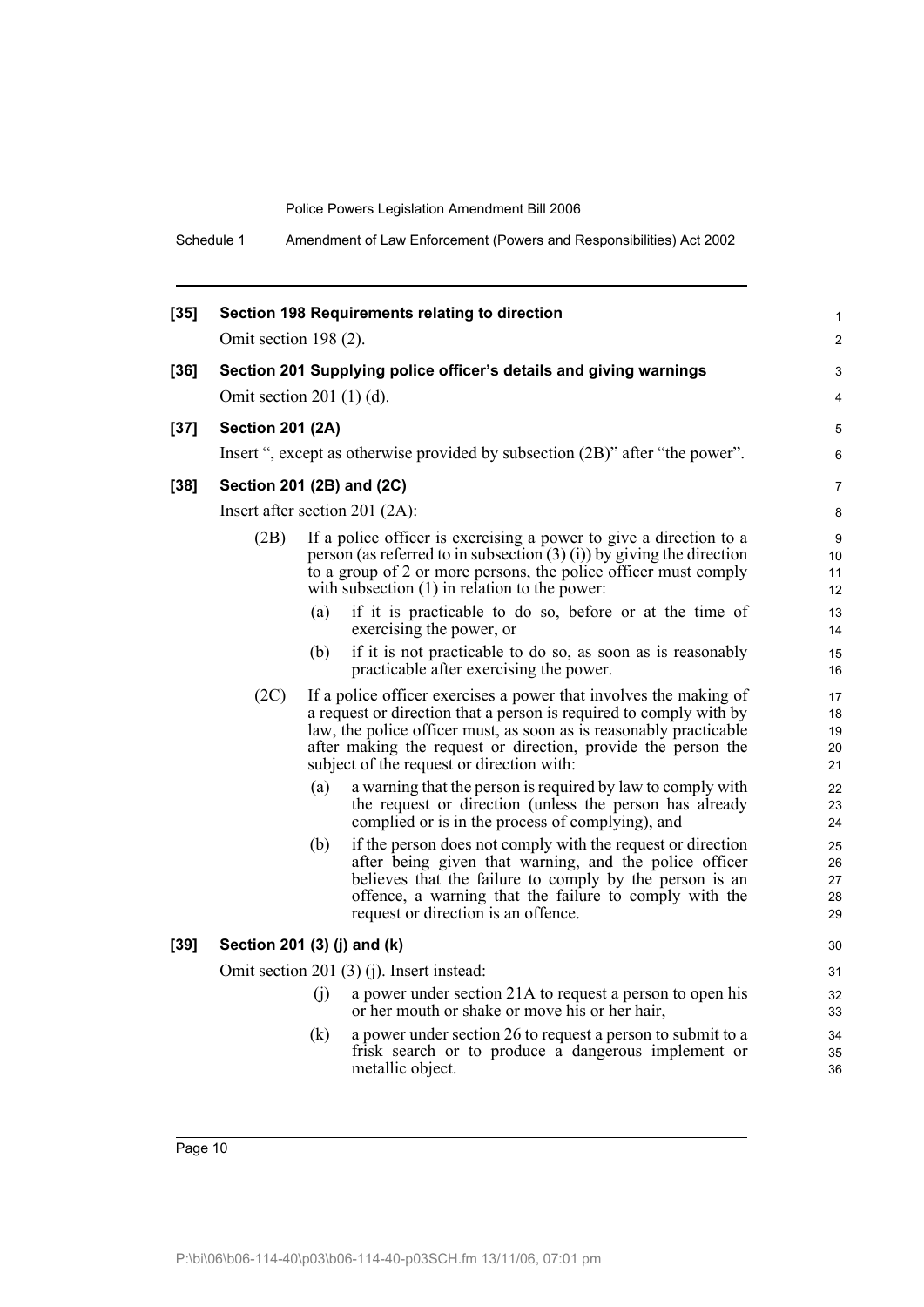Amendment of Law Enforcement (Powers and Responsibilities) Act 2002 Schedule 1

| [40]   | <b>Section 201 (3A)</b> |                                                                                                                                                                                                                                                                                                  | 1                          |
|--------|-------------------------|--------------------------------------------------------------------------------------------------------------------------------------------------------------------------------------------------------------------------------------------------------------------------------------------------|----------------------------|
|        |                         | Insert after section 201 $(3)$ :                                                                                                                                                                                                                                                                 | $\overline{c}$             |
|        | (3A)                    | If a police officer is exercising more than one power to which this<br>section applies on a single occasion, and in relation to the same<br>person, the police officer is required to comply with subsection<br>(1) (a) and (b) in relation to that person only once on that<br>occasion.        | 3<br>4<br>5<br>6<br>7      |
| $[41]$ | <b>Section 201 (4)</b>  |                                                                                                                                                                                                                                                                                                  | 8                          |
|        |                         | Omit the subsection. Insert instead:                                                                                                                                                                                                                                                             | 9                          |
|        | (4)                     | If 2 or more police officers are exercising a power to which this<br>section applies, only one officer present is required to comply<br>with this section.                                                                                                                                       | 10<br>11<br>12             |
| $[42]$ | <b>Section 201 (6)</b>  |                                                                                                                                                                                                                                                                                                  | 13                         |
|        |                         | Insert after section 201 $(5)$ :                                                                                                                                                                                                                                                                 | 14                         |
|        | (6)                     | This section does not apply to the exercise of a power that is<br>conferred by an Act or regulation specified in Schedule 1.<br>Note. See section 5 (1), which provides that this Act does not limit the<br>functions of a police officer under an Act or regulation specified in<br>Schedule 1. | 15<br>16<br>17<br>18<br>19 |
| $[43]$ |                         | <b>Section 209 Records</b>                                                                                                                                                                                                                                                                       | 20                         |
|        |                         | Insert after section $209(3)$ :                                                                                                                                                                                                                                                                  | 21                         |
|        | (4)                     | This section does not require a person to make a record of a<br>matter in relation to the detention or search of an intoxicated<br>person, if another person has already made a record of that matter<br>as required by this section.                                                            | 22<br>23<br>24<br>25       |
| $[44]$ | Ombudsman               | Section 242 Monitoring of operation of certain provisions of Act by                                                                                                                                                                                                                              | 26<br>27                   |
|        |                         | Insert "or any public authority" after "the Commissioner" in section 242 (2).                                                                                                                                                                                                                    | 28                         |
| $[45]$ |                         | <b>Section 243 Review of Act</b>                                                                                                                                                                                                                                                                 | 29                         |
|        |                         | Omit section 243 (2). Insert instead:                                                                                                                                                                                                                                                            | 30                         |
|        | (2)                     | The review is to be carried out (and is taken to have always been<br>required to be carried out) as soon as possible after the period of<br>3 years from 1 December 2005.                                                                                                                        | 31<br>32<br>33             |
|        |                         | Note. 1 December 2005 is the date on which this Act, other than Part 8A,<br>commenced.                                                                                                                                                                                                           | 34<br>35                   |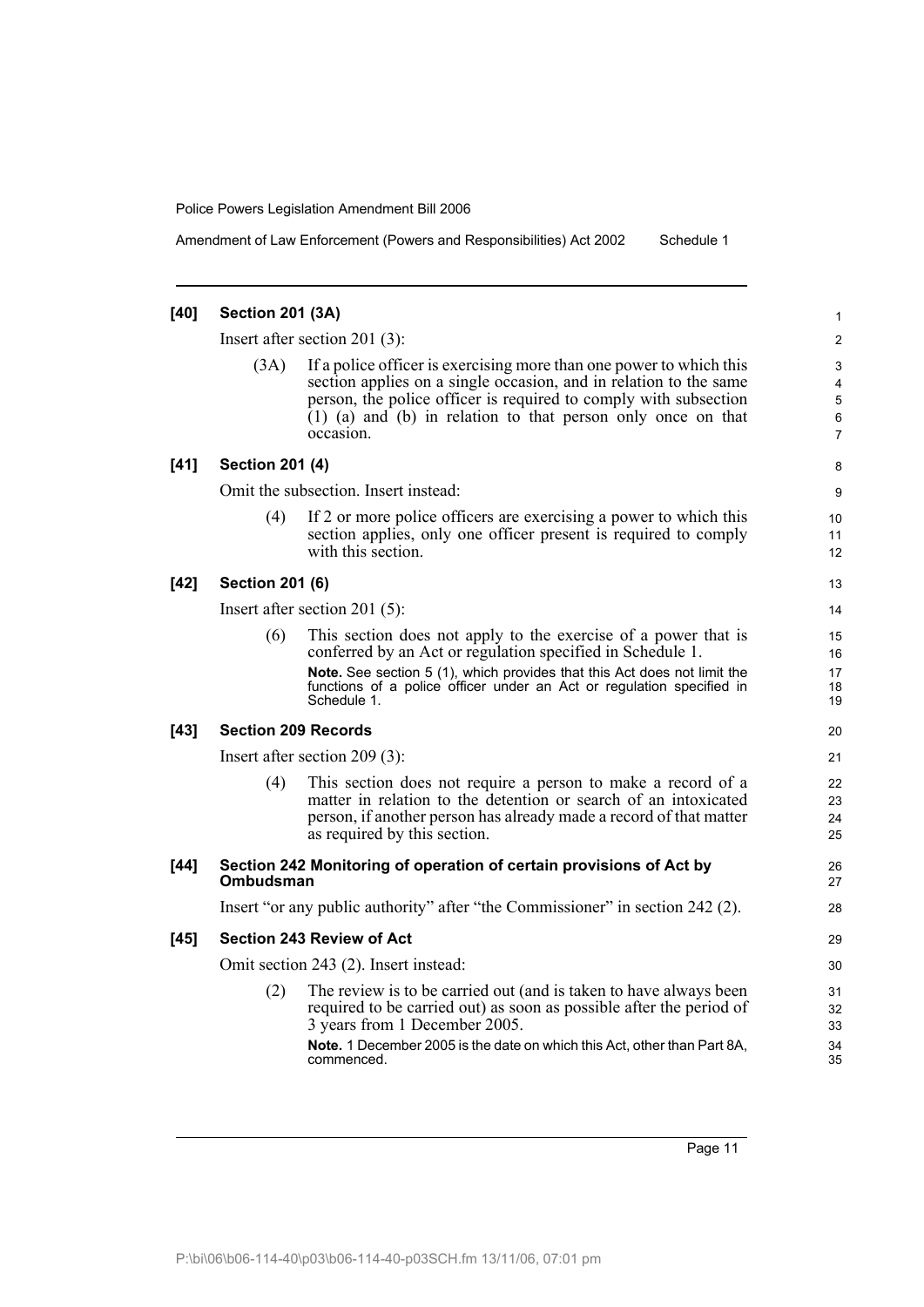Schedule 1 Amendment of Law Enforcement (Powers and Responsibilities) Act 2002

| $[46]$ |        |     | <b>Schedule 5 Savings and transitional provisions</b>                | 1              |
|--------|--------|-----|----------------------------------------------------------------------|----------------|
|        |        |     | Insert at the end of clause $1(1)$ :                                 | 2              |
|        |        |     | Police Powers Legislation Amendment Act 2006                         | 3              |
| $[47]$ |        |     | Schedule 5, Part 4                                                   | 4              |
|        |        |     | Insert at the end of the Schedule:                                   | 5              |
|        | Part 4 |     | Provisions consequent on enactment of                                | 6              |
|        |        |     | <b>Police Powers Legislation Amendment Act</b>                       | $\overline{7}$ |
|        |        |     | 2006                                                                 | 8              |
|        | 9      |     | Destruction of finger-prints and palm-prints                         | 9              |
|        |        | (1) | Section 137A, as inserted by the <i>Police Powers Legislation</i>    | 10             |
|        |        |     | <i>Amendment Act 2006</i> , extends to finger-prints and palm-prints | 11             |
|        |        |     | taken before the commencement of that section.                       | 12             |
|        |        | (2) | In section $138A(3)$ , a reference to finger-prints and palm-prints  | 13             |
|        |        |     | taken under section 138A includes a reference to finger-prints       | 14             |
|        |        |     | and palm-prints taken under section 353AC of the Crimes Act          | 15             |
|        |        |     | 1900 before that section was transferred to this Act.                | 16             |
|        |        |     |                                                                      |                |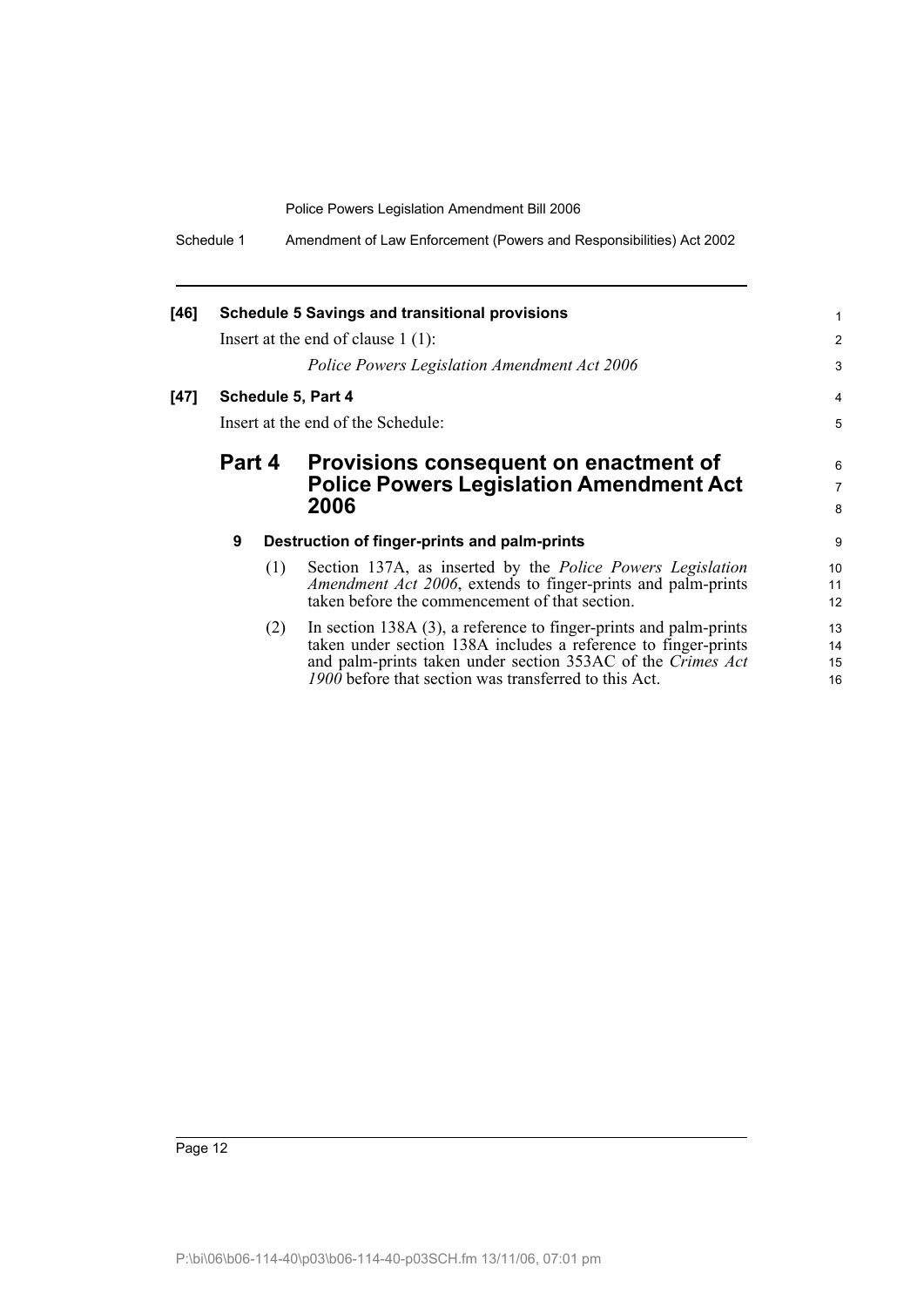Amendment of Police Powers (Drug Detection in Border Areas Trial) Act 2003 Schedule 2

# <span id="page-26-0"></span>**Schedule 2 Amendment of Police Powers (Drug Detection in Border Areas Trial) Act 2003**

|                     |                         | (Section 4)                                                                                                                                                                                                                                                                                                                                                                                                                                                                                       | 3                                            |
|---------------------|-------------------------|---------------------------------------------------------------------------------------------------------------------------------------------------------------------------------------------------------------------------------------------------------------------------------------------------------------------------------------------------------------------------------------------------------------------------------------------------------------------------------------------------|----------------------------------------------|
| [1]                 |                         | <b>Section 1 Name of Act</b>                                                                                                                                                                                                                                                                                                                                                                                                                                                                      | 4                                            |
|                     |                         | Omit "in Border Areas".                                                                                                                                                                                                                                                                                                                                                                                                                                                                           | 5                                            |
| [2]                 |                         | <b>Section 3 Definitions</b>                                                                                                                                                                                                                                                                                                                                                                                                                                                                      | 6                                            |
|                     |                         | Insert in alphabetical order in section $3(1)$ :                                                                                                                                                                                                                                                                                                                                                                                                                                                  | 7                                            |
|                     |                         | <i>authorisation</i> means an authorisation granted and in force under<br>Part 2.                                                                                                                                                                                                                                                                                                                                                                                                                 | 8<br>9                                       |
|                     |                         | <i>designated officer</i> has the meaning given by section 4.                                                                                                                                                                                                                                                                                                                                                                                                                                     | 10                                           |
|                     |                         | <b><i>outer metropolitan area</i></b> means any land within this State that is<br>located outside the metropolitan area of the State (with the<br>metropolitan area of the State being the area to the east of the<br>State bounded by, and including, the local government areas of<br>Newcastle City, Lake Macquarie City, Wyong, Gosford City,<br>Hawkesbury City, Blue Mountains City, Penrith City, Liverpool<br>City, Camden, Campbelltown City, Wollongong City and<br>Shellharbour City). | 11<br>12<br>13<br>14<br>15<br>16<br>17<br>18 |
| [3]                 |                         | Section 3 (1), definitions of "border area", "drug detection warrant",<br>"eligible Judge" and "Judge"                                                                                                                                                                                                                                                                                                                                                                                            | 19<br>20                                     |
|                     |                         | Omit the definitions.                                                                                                                                                                                                                                                                                                                                                                                                                                                                             | 21                                           |
| [4]                 |                         | Section 3 (1), definition of "search area'                                                                                                                                                                                                                                                                                                                                                                                                                                                        | 22                                           |
|                     |                         | Omit "a drug detection warrant". Insert instead "an authorisation".                                                                                                                                                                                                                                                                                                                                                                                                                               | 23                                           |
| $\bm{\mathsf{[5]}}$ | <b>Section 4</b>        |                                                                                                                                                                                                                                                                                                                                                                                                                                                                                                   | 24                                           |
|                     |                         | Omit the section. Insert instead:                                                                                                                                                                                                                                                                                                                                                                                                                                                                 | 25                                           |
|                     | $\overline{\mathbf{4}}$ | <b>Designated officer</b>                                                                                                                                                                                                                                                                                                                                                                                                                                                                         | 26                                           |
|                     | (1)                     | For the purposes of this Act, a <i>designated officer</i> means:                                                                                                                                                                                                                                                                                                                                                                                                                                  | 27                                           |
|                     |                         | the Commissioner of Police, or<br>(a)                                                                                                                                                                                                                                                                                                                                                                                                                                                             | 28                                           |
|                     |                         | (b)<br>a Deputy Commissioner of Police, or                                                                                                                                                                                                                                                                                                                                                                                                                                                        | 29                                           |
|                     |                         | an Assistant Commissioner of Police, or<br>(c)                                                                                                                                                                                                                                                                                                                                                                                                                                                    | 30                                           |
|                     |                         | (d)<br>a police officer authorised by the Commissioner of Police<br>to exercise the functions of a designated officer under this<br>Act.                                                                                                                                                                                                                                                                                                                                                          | 31<br>32<br>33                               |
|                     |                         |                                                                                                                                                                                                                                                                                                                                                                                                                                                                                                   |                                              |

Page 13

1 2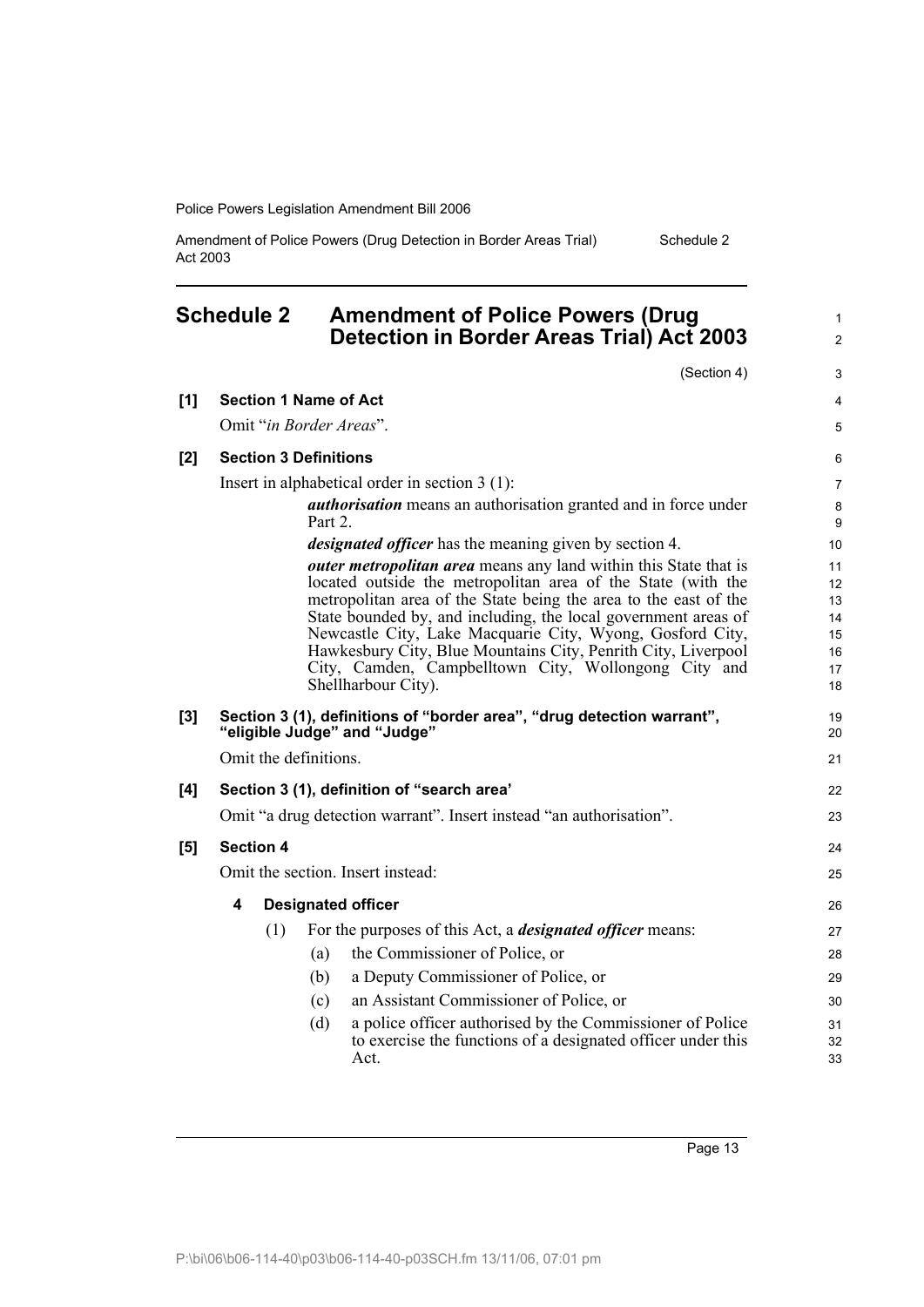Schedule 2 Amendment of Police Powers (Drug Detection in Border Areas Trial) Act 2003

|     |                         | (2)             | No more than 2 police officers may be authorised by the<br>Commissioner of Police at any one time to exercise the functions<br>of a designated officer under this Act.                                                                                                                                                                                                         | 1<br>$\mathbf{2}$<br>3           |  |  |
|-----|-------------------------|-----------------|--------------------------------------------------------------------------------------------------------------------------------------------------------------------------------------------------------------------------------------------------------------------------------------------------------------------------------------------------------------------------------|----------------------------------|--|--|
|     |                         | (3)             | Any police officer so authorised must be a police officer of or<br>above the rank of Superintendent.                                                                                                                                                                                                                                                                           | 4<br>5                           |  |  |
| [6] |                         | Part 2, heading |                                                                                                                                                                                                                                                                                                                                                                                | 6                                |  |  |
|     | Omit "in border areas". |                 |                                                                                                                                                                                                                                                                                                                                                                                |                                  |  |  |
| [7] |                         | Sections 5-8    |                                                                                                                                                                                                                                                                                                                                                                                | 8                                |  |  |
|     |                         |                 | Omit the sections. Insert instead:                                                                                                                                                                                                                                                                                                                                             | 9                                |  |  |
|     | 5                       |                 | Authorisation to exercise powers conferred by Act                                                                                                                                                                                                                                                                                                                              | 10                               |  |  |
|     |                         | (1)             | A designated officer may, on application made by a police officer<br>in accordance with this Act, grant an authorisation that authorises<br>the exercise of the powers conferred by this Act in connection<br>with a drug detection operation.                                                                                                                                 | 11<br>12<br>13<br>14             |  |  |
|     |                         | (2)             | In this section, a <i>drug detection operation</i> means an operation<br>carried out for the purposes of obtaining evidence of, or<br>frustrating, any criminal activity involving the supply of<br>prohibited drugs or prohibited plants, or for the purposes of<br>arresting any person involved in any such criminal activity, or for<br>any combination of those purposes. | 15<br>16<br>17<br>18<br>19<br>20 |  |  |
|     | 6                       |                 | <b>Application for authorisation</b>                                                                                                                                                                                                                                                                                                                                           | 21                               |  |  |
|     |                         | (1)             | A police officer who suspects on reasonable grounds that any part<br>or all of an area is being, or is to be, used on a regular basis for or<br>in connection with the supply of indictable quantities of<br>prohibited drugs or prohibited plants may apply to a designated<br>officer for an authorisation.                                                                  | 22<br>23<br>24<br>25<br>26       |  |  |
|     |                         | (2)             | An application for an authorisation is to be made in writing and<br>contain the following particulars:                                                                                                                                                                                                                                                                         | 27<br>28                         |  |  |
|     |                         |                 | a statement identifying the search area for the proposed<br>(a)<br>authorisation,                                                                                                                                                                                                                                                                                              | 29<br>30                         |  |  |
|     |                         |                 | the grounds on which the authorisation is sought,<br>(b)                                                                                                                                                                                                                                                                                                                       | 31                               |  |  |
|     |                         |                 | (c)<br>a plan of the operation proposed to be carried out,<br>including the number of officers and dogs proposed to be<br>used,                                                                                                                                                                                                                                                | 32<br>33<br>34                   |  |  |
|     |                         |                 | a statement setting out the consultation that has taken place<br>(d)<br>with the Roads and Traffic Authority,                                                                                                                                                                                                                                                                  | 35<br>36                         |  |  |
|     |                         |                 |                                                                                                                                                                                                                                                                                                                                                                                |                                  |  |  |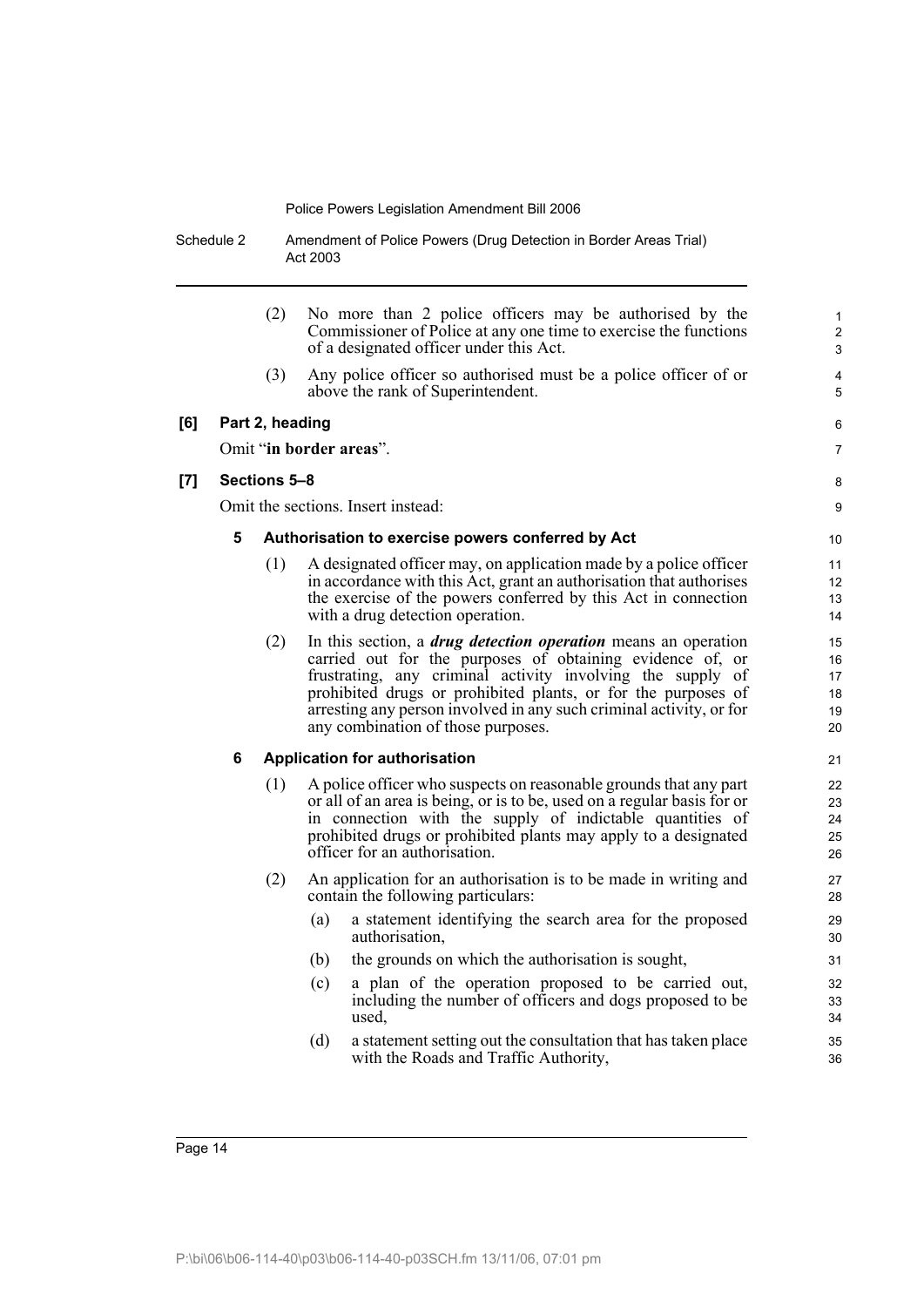Act 2003

Amendment of Police Powers (Drug Detection in Border Areas Trial)

Schedule 2

(e) a statement as to whether the proposed search area has been the subject of any other application for an authorisation within the last 12 months and, if so, whether the application was granted, (f) a statement outlining the results of any operation carried out pursuant to an authorisation in the proposed search area within the last 12 months, (g) the proposed expiry date for the authorisation, (h) any other particulars prescribed by the regulations. (3) The designated officer to whom the application is made may require the applicant to provide such additional information concerning the application as is necessary for the designated officer's proper consideration of the application. **7 Restrictions on search areas** The search area for which an authorisation is granted must consist of not more than 3 areas, each of which must: (a) be located in an outer metropolitan area, and (b) be not more than 5 square kilometres in area. **8 Grant of authorisation** (1) A designated officer to whom an application for an authorisation is made may grant the authorisation only if satisfied that: (a) there are reasonable grounds for suspecting that any part or all of the search area proposed for the authorisation is being, or is to be, used on a regular basis for or in connection with the supply of indictable quantities of prohibited drugs or prohibited plants, and (b) the nature and extent of the operation proposed to be carried out is appropriate to the suspected criminal activity, and (c) the application has been made in accordance with this Part, and (d) the proposed search area complies with this Part. (2) In considering the matters referred to in subsection (1) (a) and (b), the designated officer is to have regard to the following: (a) the reliability of any information on which the application is based, 10 11 12 13 14 15 16 17 18 19  $20$ 21 22 23 24 25 26 27 28 29 30 31 32 33 34 35 36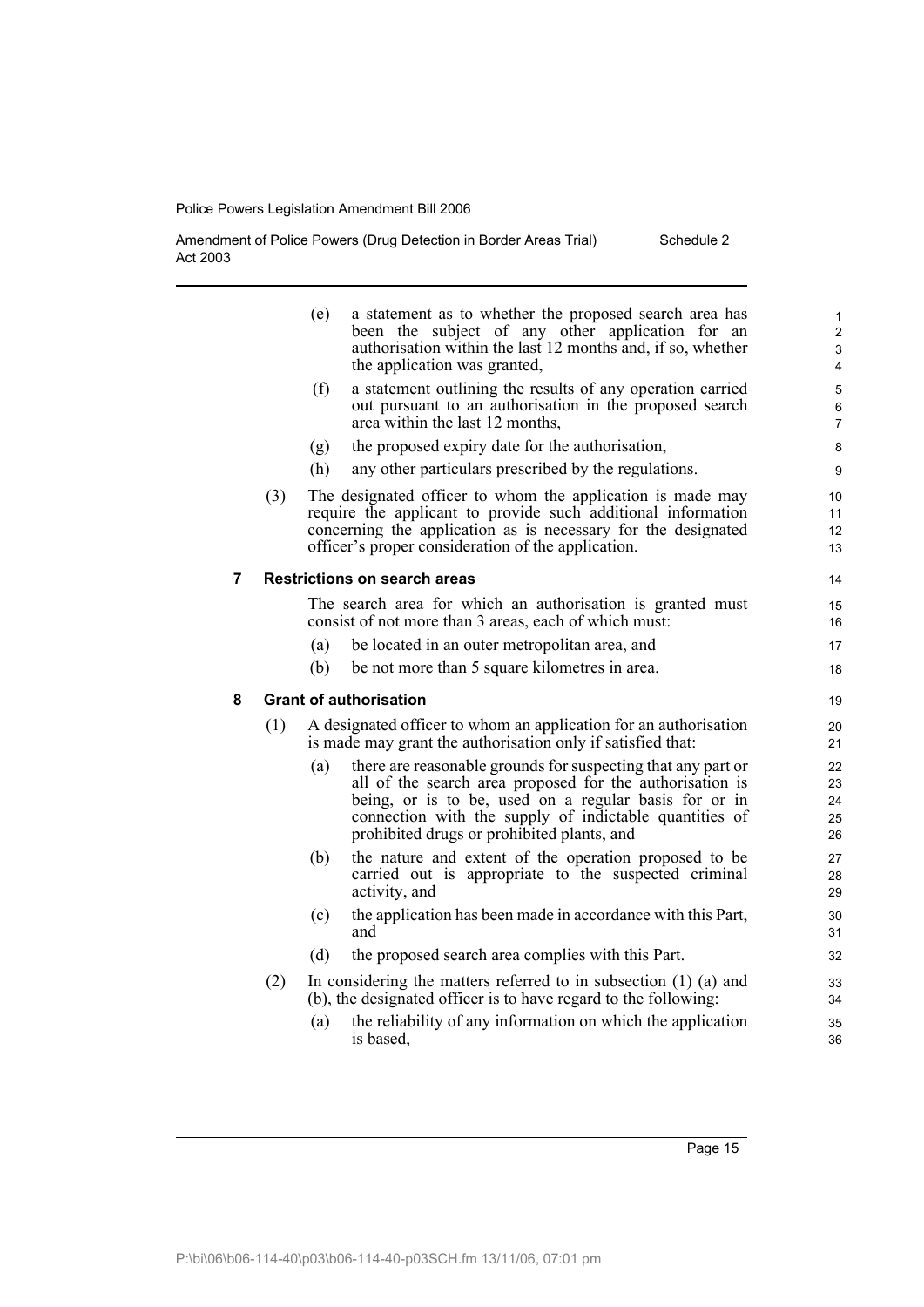Schedule 2 Amendment of Police Powers (Drug Detection in Border Areas Trial) Act 2003

|        |                     | the likelihood of success of the proposed operation<br>(b)<br>compared with the likelihood of success of any other law<br>enforcement operation that it would be reasonably<br>practicable to conduct for the same purposes.                                                                                                                                                                                                                        | 1<br>$\overline{c}$<br>3<br>4          |
|--------|---------------------|-----------------------------------------------------------------------------------------------------------------------------------------------------------------------------------------------------------------------------------------------------------------------------------------------------------------------------------------------------------------------------------------------------------------------------------------------------|----------------------------------------|
|        | (3)                 | The authorisation may be granted unconditionally or subject to<br>conditions.                                                                                                                                                                                                                                                                                                                                                                       | 5<br>6                                 |
|        | (4)                 | An authorisation is to be in the form (if any) prescribed by the<br>regulations.                                                                                                                                                                                                                                                                                                                                                                    | 7<br>8                                 |
|        | (5)                 | If a designated officer grants an authorisation, the designated<br>officer is to make a record of the reasons for which the designated<br>officer was satisfied of the matters referred to subsection $(1)$ (a)<br>and $(b)$ .                                                                                                                                                                                                                      | 9<br>10<br>11<br>12                    |
|        | (6)                 | If an application for an authorisation is refused by a designated<br>officer, the police officer who made the application (and any<br>other police officer who is aware of the application) may not<br>make a further application for the same authorisation to that<br>designated officer or any other designated officer unless the<br>further application provides additional information that justifies<br>the making of a further application. | 13<br>14<br>15<br>16<br>17<br>18<br>19 |
| [8]    |                     | <b>Section 9 Functions under authorisation</b>                                                                                                                                                                                                                                                                                                                                                                                                      | 20                                     |
|        | section $9(1)$ .    | Omit "A police officer who is executing a drug detection warrant may" from                                                                                                                                                                                                                                                                                                                                                                          | 21<br>22                               |
|        |                     | Insert instead "A police officer may, in accordance with an authorisation,".                                                                                                                                                                                                                                                                                                                                                                        | 23                                     |
| [9]    | Section 9 (1) (a)   |                                                                                                                                                                                                                                                                                                                                                                                                                                                     | 24                                     |
|        |                     | Omit the paragraph. Insert instead:                                                                                                                                                                                                                                                                                                                                                                                                                 | 25                                     |
|        |                     | establish one or more check points,<br>(a)                                                                                                                                                                                                                                                                                                                                                                                                          | 26                                     |
| [10]   | Section 9 (2)       |                                                                                                                                                                                                                                                                                                                                                                                                                                                     | 27                                     |
|        |                     | Omit "the drug detection warrant". Insert instead "the authorisation".                                                                                                                                                                                                                                                                                                                                                                              | 28                                     |
| $[11]$ | Section 9 (3) (d)   |                                                                                                                                                                                                                                                                                                                                                                                                                                                     | 29                                     |
|        | Omit the paragraph. |                                                                                                                                                                                                                                                                                                                                                                                                                                                     | 30                                     |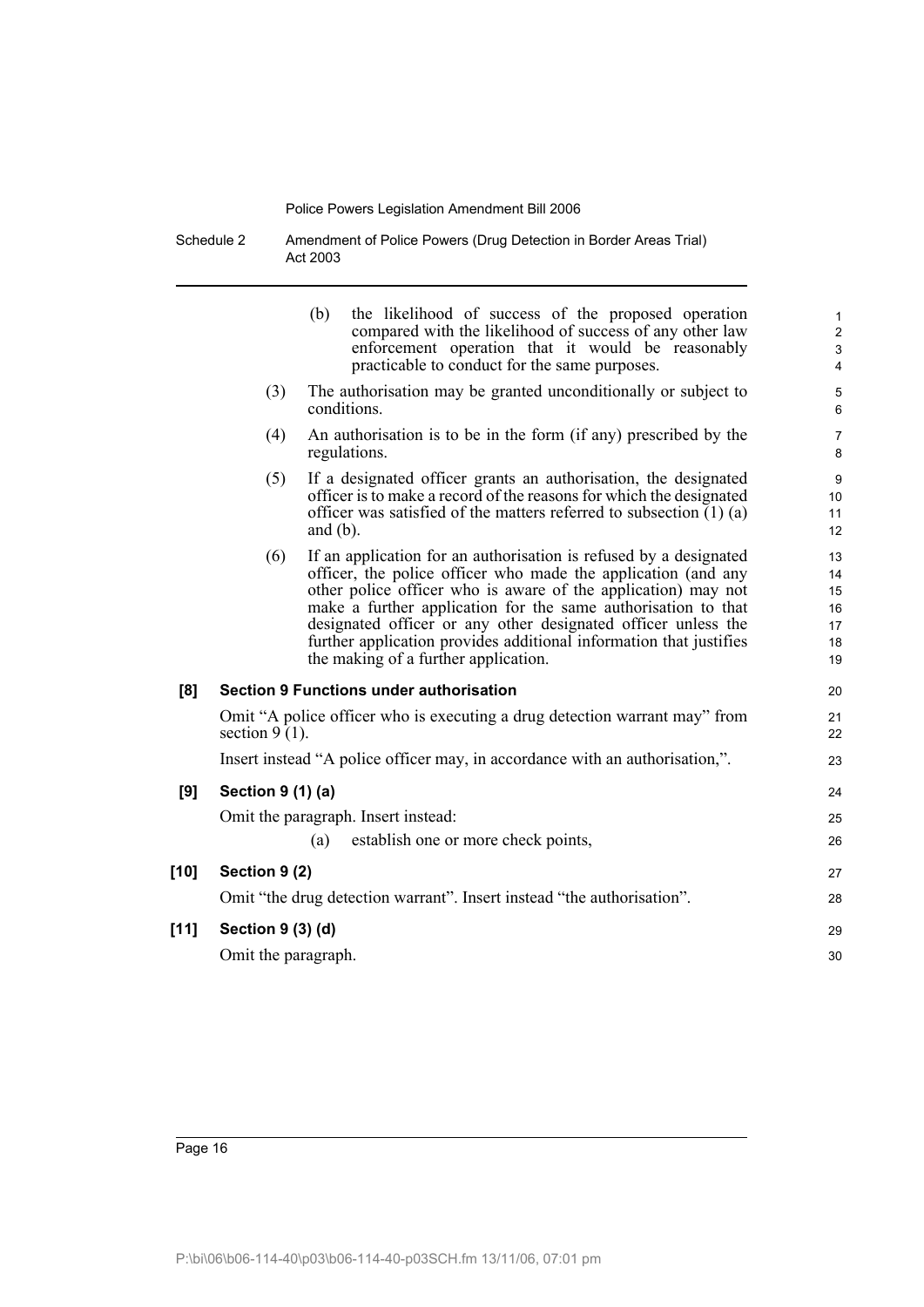Amendment of Police Powers (Drug Detection in Border Areas Trial) Act 2003 Schedule 2

| $[12]$ |                                          | Section 9 (4) |                               |                                                                                                                                                                                                                                                                                        |  |
|--------|------------------------------------------|---------------|-------------------------------|----------------------------------------------------------------------------------------------------------------------------------------------------------------------------------------------------------------------------------------------------------------------------------------|--|
|        |                                          |               | Insert after section $9(3)$ : |                                                                                                                                                                                                                                                                                        |  |
|        |                                          | (4)           | with:                         | If a police officer exercises a function under this Act that involves<br>making a request that a person is required to comply with by law,<br>the police officer must, as soon as is reasonably practicable after<br>making the request, provide the person the subject of the request |  |
|        |                                          |               | (a)                           | a warning that the person is required by law to comply with<br>the request (unless the person has already complied or is in<br>the process of complying), and                                                                                                                          |  |
|        |                                          |               | (b)                           | if the person does not comply with the request after being<br>given that warning, and the police officer believes that the<br>failure to comply by the person is an offence, a warning<br>that the failure to comply with the request is an offence.                                   |  |
| $[13]$ | <b>Section 10</b>                        |               |                               |                                                                                                                                                                                                                                                                                        |  |
|        |                                          |               |                               | Omit the section. Insert instead:                                                                                                                                                                                                                                                      |  |
|        | 10                                       |               | <b>Check points</b>           |                                                                                                                                                                                                                                                                                        |  |
|        |                                          | (1)           | area.                         | A police officer may, at any time during the period in which an<br>authorisation remains in force, remove a check point from one<br>location and re-establish it at any other location in the search                                                                                   |  |
|        |                                          | (2)           |                               | A police officer who establishes a check point must ensure that<br>adequate measures are taken to ensure the safety of persons and<br>vehicles approaching the check point.                                                                                                            |  |
| $[14]$ |                                          |               |                               | Sections 11 (2) and (3), 12 (1) and 13                                                                                                                                                                                                                                                 |  |
|        |                                          |               |                               | Omit "a drug detection warrant" wherever occurring.                                                                                                                                                                                                                                    |  |
|        | Insert instead "an authorisation".       |               |                               |                                                                                                                                                                                                                                                                                        |  |
| $[15]$ |                                          |               |                               | Sections 14, 15, 15A and 15B                                                                                                                                                                                                                                                           |  |
|        | Omit sections 14 and 15. Insert instead: |               |                               |                                                                                                                                                                                                                                                                                        |  |
|        | 14                                       |               |                               | <b>Duration of authorisation</b>                                                                                                                                                                                                                                                       |  |
|        |                                          | (1)           |                               | An authorisation has effect, unless sooner revoked, during the<br>period beginning at the time it is given and ending at a time<br>specified in the authorisation by the designated officer who<br>grants the authorisation.                                                           |  |
|        |                                          | (2)           |                               | The period during which an authorisation has effect must not<br>exceed 14 days, beginning with the day on which it is granted.                                                                                                                                                         |  |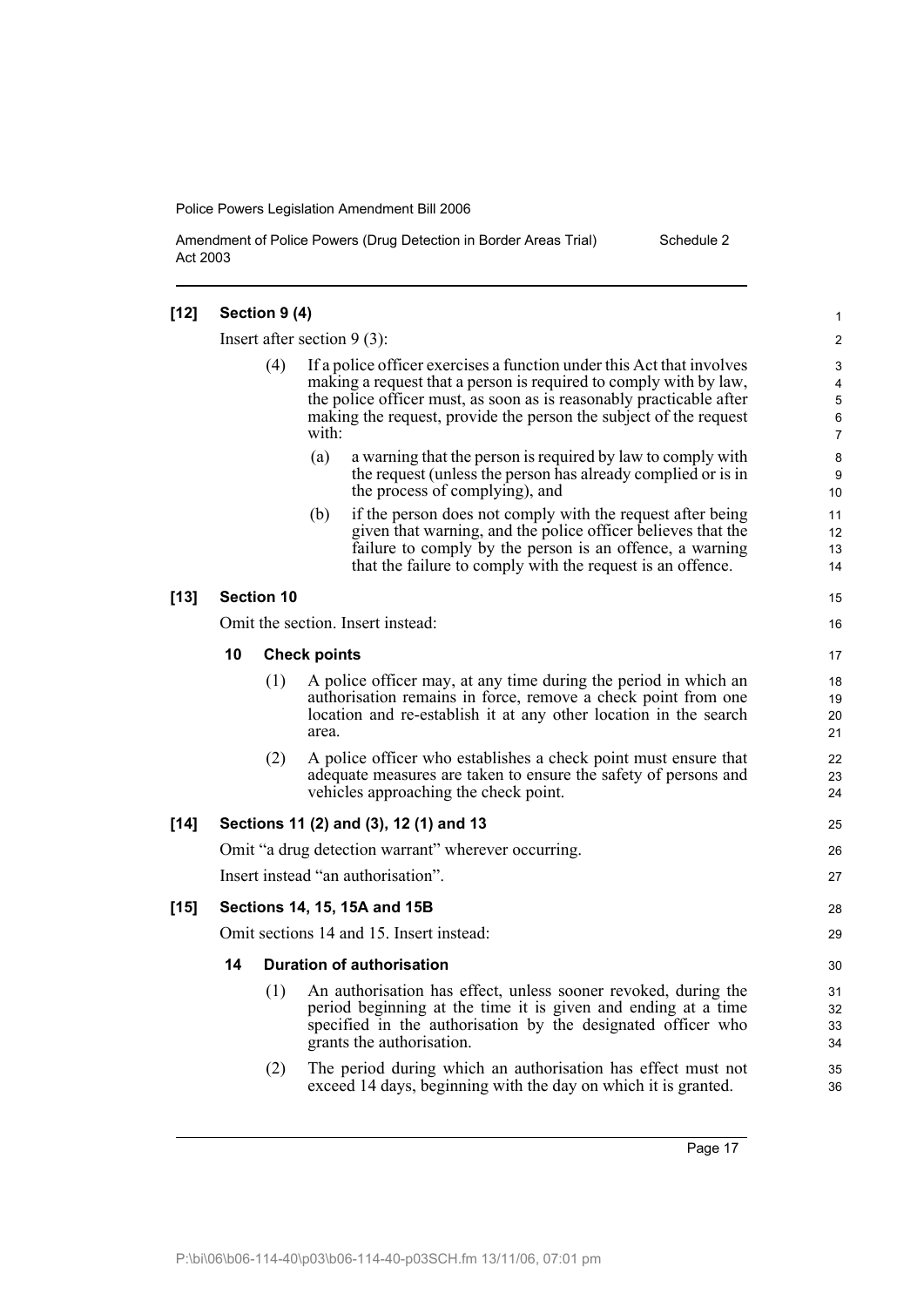Schedule 2 Amendment of Police Powers (Drug Detection in Border Areas Trial) Act 2003

> (3) An authorisation cannot be extended but a further authorisation may be granted for the same or part of the same area.

1  $\overline{2}$ 

### **15 Revocation of authorisation**

- (1) The police officer who gives an authorisation, or a designated officer of a more senior rank, may revoke an authorisation at any time.
- (2) A revocation of an authorisation does not affect anything lawfully done in reliance on the authorisation before it ceased to have effect.

### **15A Defects in authorisations**

An application for an authorisation, and any authorisation granted on the basis of such an application, is not invalidated by any procedural defect, other than a defect that affects the substance of the application or authorisation in a material particular.

### **15B Report on conduct of operation**

Within 14 days after the expiry of an authorisation, the police officer to whom the authorisation was granted must cause a report to be given to the designated officer who granted the authorisation:

- (a) stating whether or not the operation proposed to be carried out under the authorisation was carried out, and
- (b) if the operation was carried out—setting out briefly the result of the operation (including a brief description of anything seized), and
- (c) if the operation was not carried out—setting out briefly the reasons why the operation was not carried out, and
- (d) containing such other particulars as may be prescribed by the regulations.

#### **[16] Section 16 Offences relating to authorisations**

Omit "a person executing or assisting in the execution of a drug detection warrant" from section 16 (1).

Insert instead "a person exercising functions under an authorisation".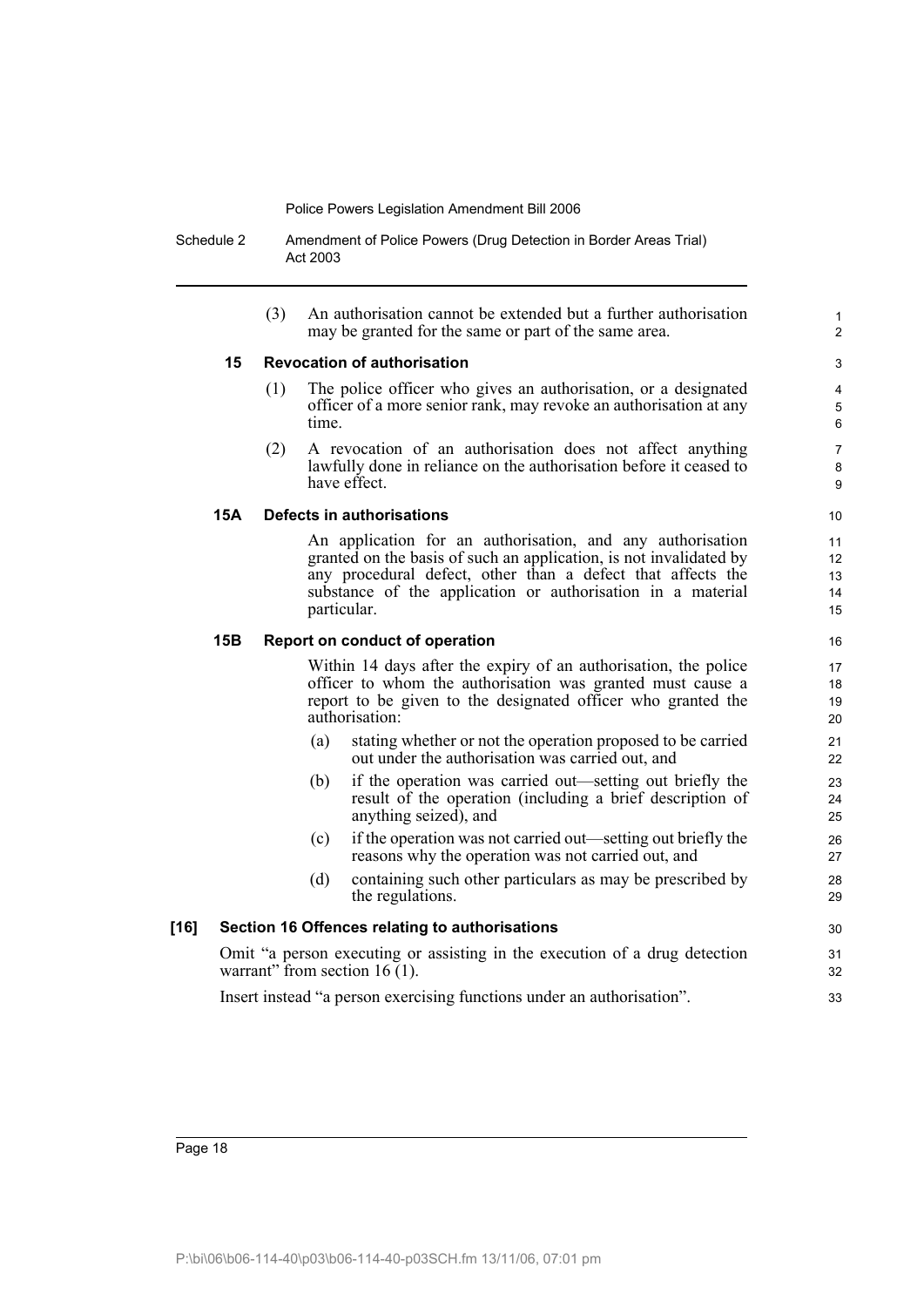| Amendment of Police Powers (Drug Detection in Border Areas Trial) | Schedule 2 |
|-------------------------------------------------------------------|------------|
| Act 2003                                                          |            |

| $[17]$ | Section 17 Search records to be kept                                                                                                                                                                                                           | $\mathbf{1}$         |  |  |  |
|--------|------------------------------------------------------------------------------------------------------------------------------------------------------------------------------------------------------------------------------------------------|----------------------|--|--|--|
|        | Omit "drug detection warrants obtained" and "such warrant" from section<br>$17(1)$ .                                                                                                                                                           | $\overline{c}$<br>3  |  |  |  |
|        | Insert instead "authorisations granted" and "such authorisation" respectively.                                                                                                                                                                 | 4                    |  |  |  |
| $[18]$ | Section 18 Search warrants and other powers not affected                                                                                                                                                                                       | 5                    |  |  |  |
|        | Omit "Search Warrants Act 1985" from section 18 (1) (a).                                                                                                                                                                                       | 6                    |  |  |  |
|        | Insert instead "Law Enforcement (Powers and Responsibilities) Act 2002".                                                                                                                                                                       | $\overline{7}$       |  |  |  |
| $[19]$ | <b>Section 18A</b>                                                                                                                                                                                                                             | 8                    |  |  |  |
|        | Insert after section 18:                                                                                                                                                                                                                       | 9                    |  |  |  |
|        | 18A<br>Use of assistants                                                                                                                                                                                                                       | 10                   |  |  |  |
|        | The functions conferred on a police officer under this Act may be<br>exercised by the police officer with the aid of such assistants as<br>the police officer considers necessary, subject to any conditions<br>of the relevant authorisation. | 11<br>12<br>13<br>14 |  |  |  |
| [20]   | Section 22 Monitoring of operation of Act by Ombudsman                                                                                                                                                                                         | 15                   |  |  |  |
|        | Omit "9 months from the date of commencement of this section" from section<br>$22(1)$ .                                                                                                                                                        | 16<br>17             |  |  |  |
|        | Insert instead "12 months from the date of commencement of Schedule 2 [1]<br>to the Police Powers Legislation Amendment Act 2006".                                                                                                             |                      |  |  |  |
| $[21]$ | <b>Section 22 (2)</b>                                                                                                                                                                                                                          | 20                   |  |  |  |
|        | Omit the subsection. Insert instead:                                                                                                                                                                                                           | 21                   |  |  |  |
|        | For that purpose, the Ombudsman may:<br>(2)                                                                                                                                                                                                    | 22                   |  |  |  |
|        | require the Commissioner of Police to provide information<br>(a)<br>about the exercise of those functions, and                                                                                                                                 | 23<br>24             |  |  |  |
|        | inspect the records of NSW Police at any time.<br>(b)                                                                                                                                                                                          | 25                   |  |  |  |
| $[22]$ | Section 22 (3) and (4)                                                                                                                                                                                                                         | 26                   |  |  |  |
|        | Omit "9-month period" wherever occurring. Insert instead "12-month period".                                                                                                                                                                    |                      |  |  |  |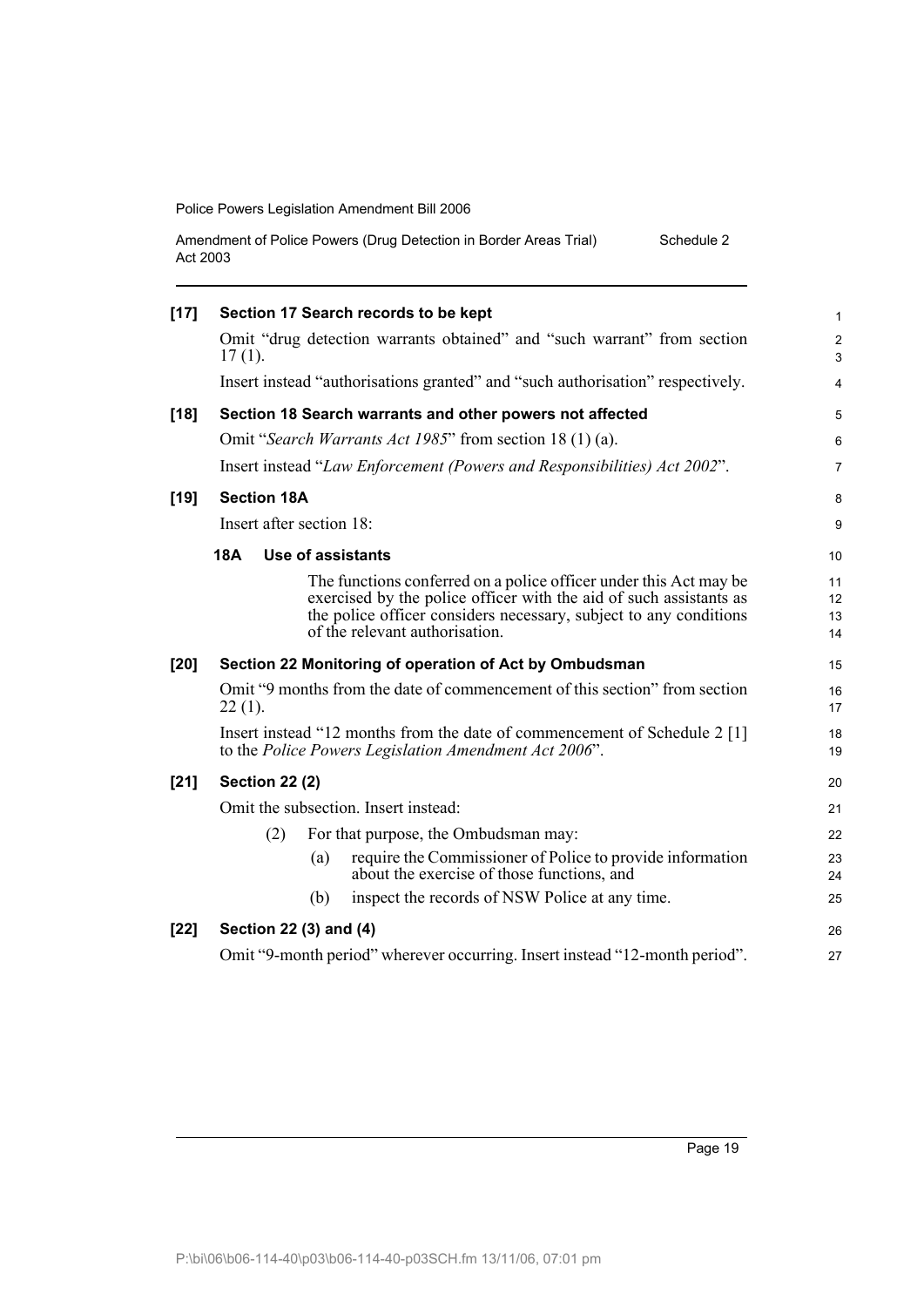Schedule 2 Amendment of Police Powers (Drug Detection in Border Areas Trial) Act 2003

# **[23] Section 23**

|      |                                                                 | Omit the section. Insert instead |                                                                                                                           |        |
|------|-----------------------------------------------------------------|----------------------------------|---------------------------------------------------------------------------------------------------------------------------|--------|
|      | 23                                                              | <b>Revival and expiry of Act</b> |                                                                                                                           |        |
|      |                                                                 | (1)                              | On the commencement of Schedule 2 [23] to the <i>Police Powers</i><br>Legislation Amendment Act 2006 this Act is revived. | 4<br>5 |
|      |                                                                 | (2)                              | This Act expires on the day that is 18 months after the revival of<br>this Act.                                           | 6<br>7 |
| [24] | Long title                                                      |                                  | 8                                                                                                                         |        |
|      | Omit "border areas". Insert instead "outer metropolitan areas". |                                  |                                                                                                                           | 9      |

1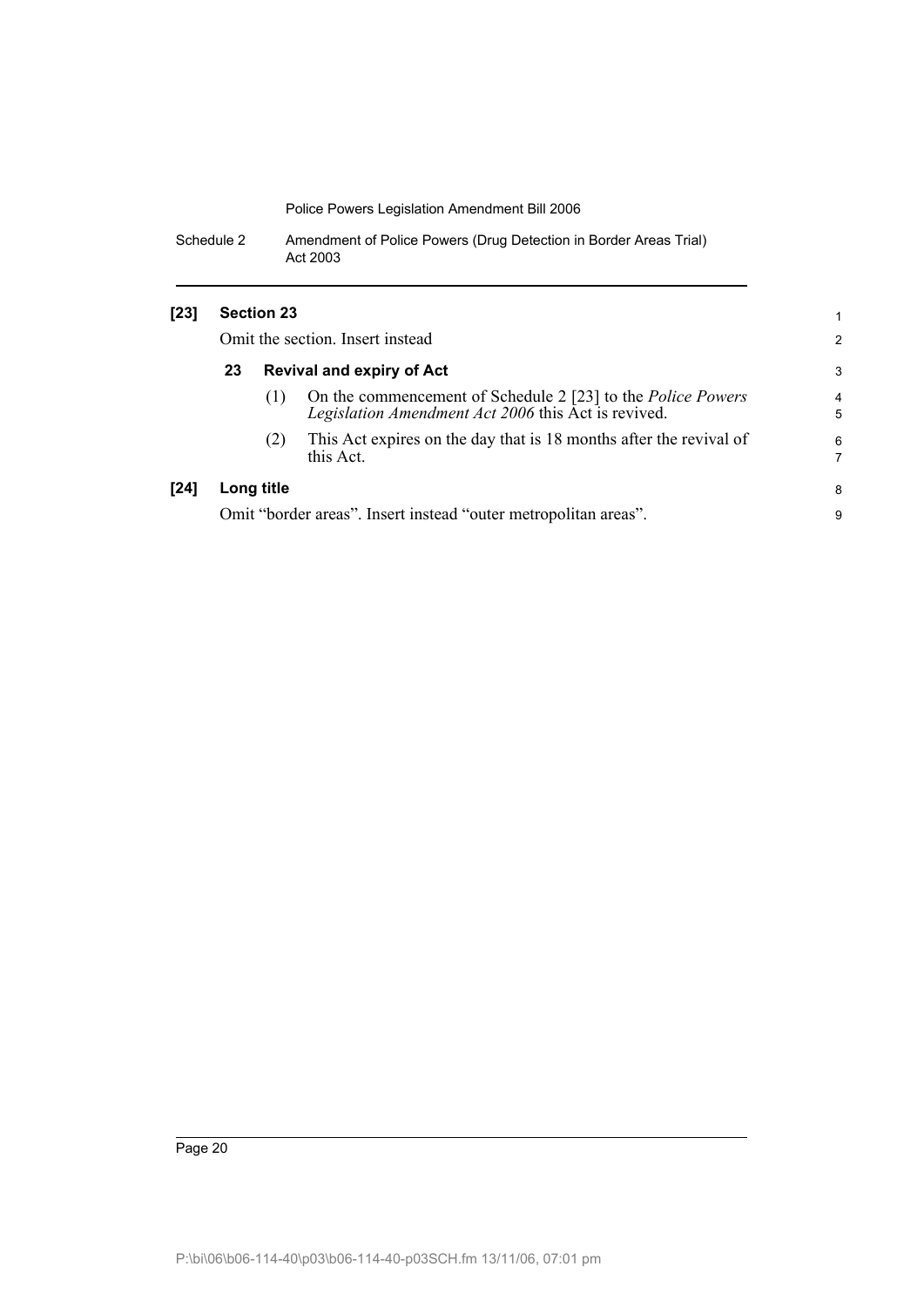Amendment of Terrorism (Police Powers) Act 2002 Schedule 3

#### <span id="page-34-0"></span>**Schedule 3 Amendment of Terrorism (Police Powers) Act 2002** (Section 5) **[1] Section 8 Who may give an authorisation** Insert after section 8 (2): (3) In giving an authorisation, the Commissioner of Police, Deputy Commissioner of Police or other police officer is to be satisfied that the nature and extent of the powers to be conferred by the authorisation are appropriate to the threatened or suspected terrorist act. **[2] Section 14 Exercise of special powers conferred by authorisation by police officers** Omit section 14 (2). Insert instead: (2) A police officer may exercise those powers whether or not the officer has been provided with a copy of the authorisation or notified of all the terms of the authorisation. **[3] Section 17 Power to search persons** Omit section 17 (3). Insert instead: (3) A police officer must not detain a person for any longer than is reasonably necessary for the purpose of conducting a search under this section. **[4] Section 18 Power to search vehicles** Omit section 18 (2). Insert instead: (2) A police officer must not detain a vehicle for any longer than is reasonably necessary for the purpose of conducting a search under this section. **[5] Section 23 Supplying police officer's details and other information** Omit "if requested to do so" from section 23 (1). 1  $\mathfrak{p}$ 3 4 5 6 7 8 9 10 11 12 13 14 15 16 17 18 19  $20$ 21 22  $23$  $24$ 25 26 27 28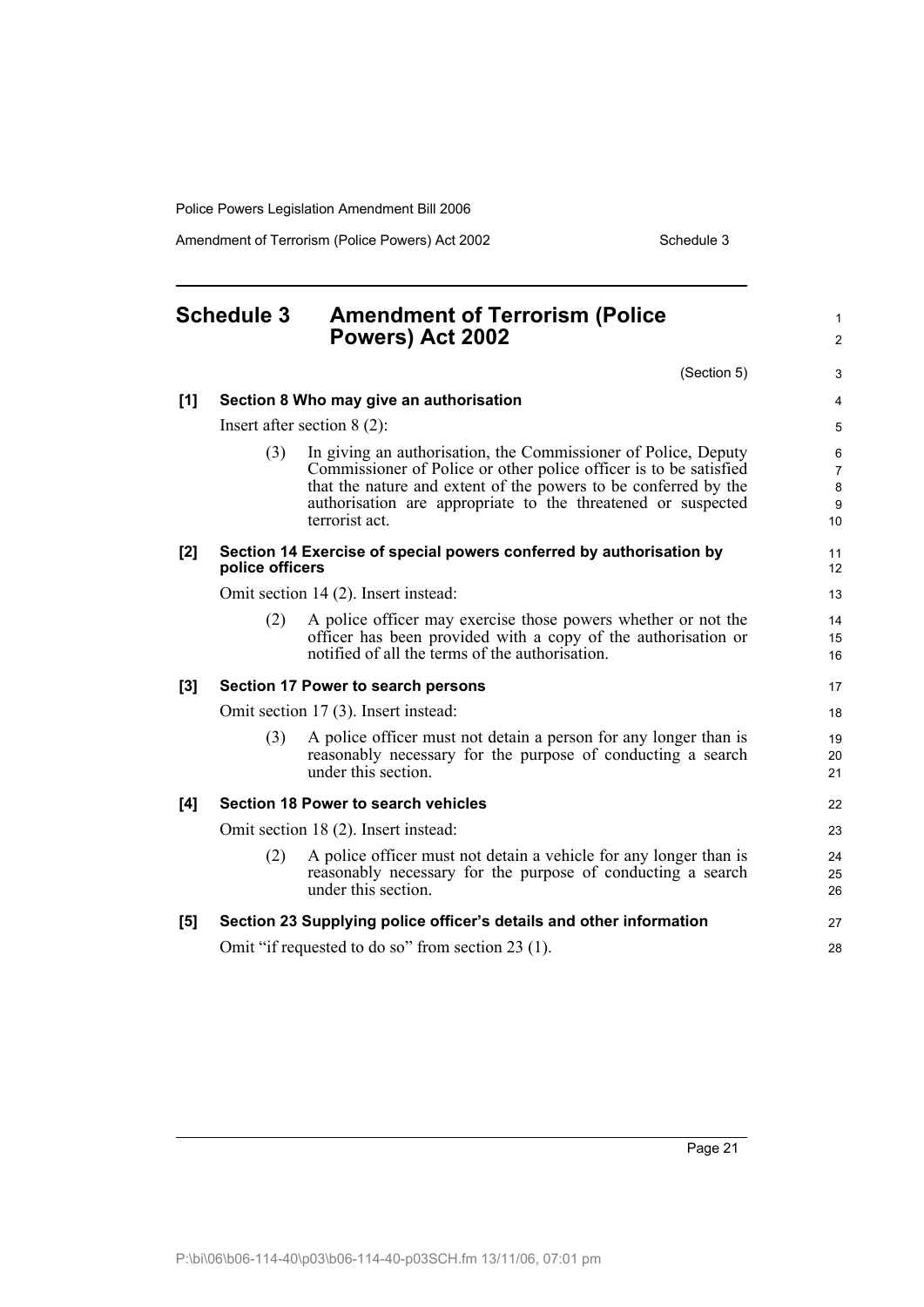Schedule 3 Amendment of Terrorism (Police Powers) Act 2002

#### **[6] Section 23 (3)–(5)** Insert after section 23 (2): (3) If a police officer exercises a power that involves the making of a request that a person is required to comply with by law, the police officer must, as soon as is reasonably practicable after making the request, provide the person the subject of the request with: (a) a warning that the person is required by law to comply with the request (unless the person has already complied or is in the process of complying), and (b) if the person does not comply with the request after being given that warning, and the police officer believes that the failure to comply by the person is an offence, a warning that the failure to comply with the request is an offence. (4) If a police officer is exercising more than one power to which this section applies on a single occasion, and in relation to the same person, the police officer is required to comply with subsection (1) (a) and (b) in relation to that person only once on that occasion. (5) If 2 or more police officers are exercising a power to which this section applies, only one officer present is required to comply with this section. **[7] Section 27O Powers conferred by covert search warrant** Insert at the end of section 27O (1) (l): , and (m) to do anything else that is reasonable for the purpose of concealing anything done in the execution of the warrant from the occupier of the premises. **[8] Section 36 Review of Act** Omit "every 12 months thereafter" from section 36 (2). Insert instead "every 24 months thereafter". 1  $\mathfrak{p}$ 3 4 5 6 7 8 9 10 11 12 13 14 15 16 17 18 19 20 21 22 23 24 25 26 27 28 29 30 31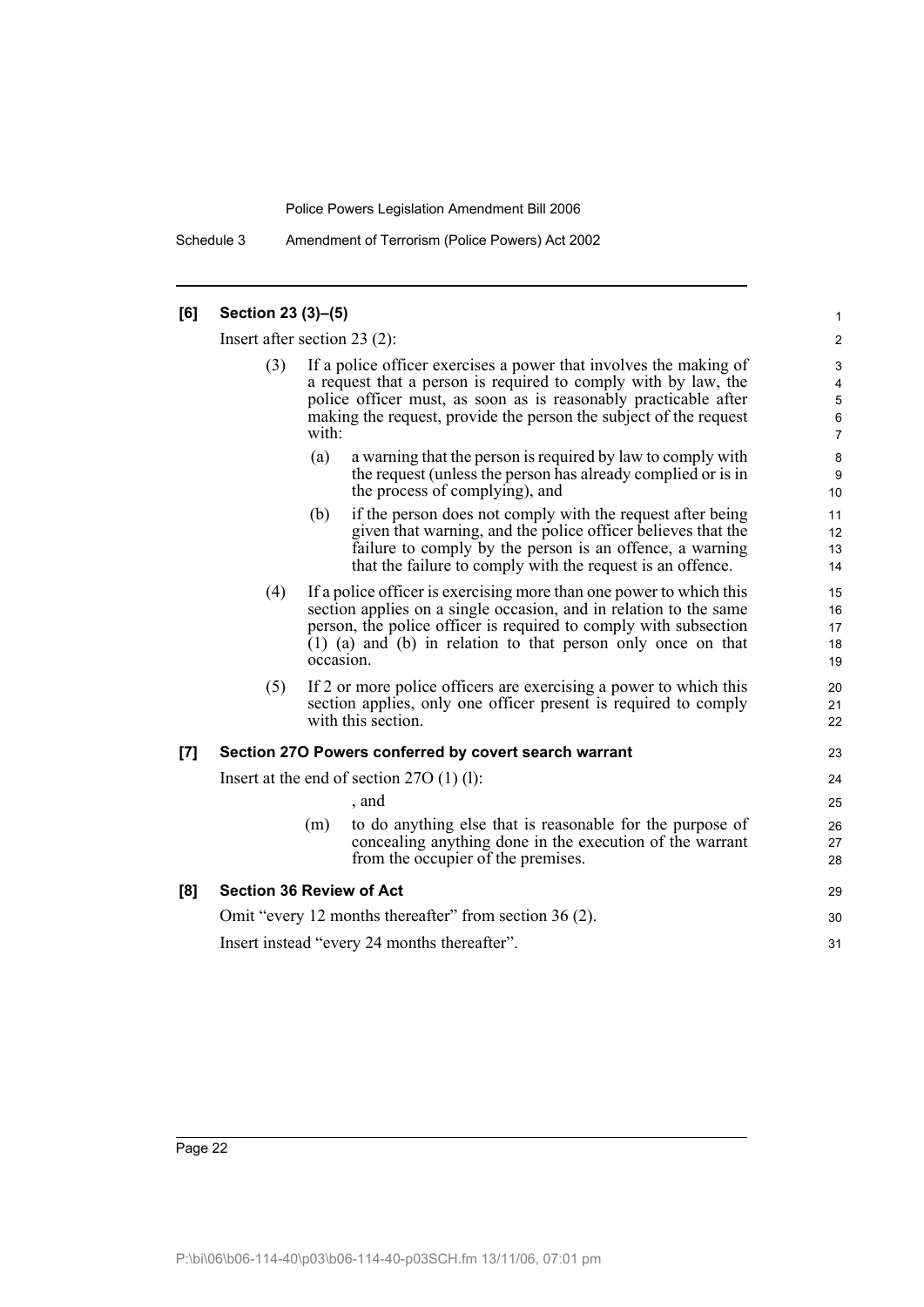Amendment of other Acts and regulation Schedule 4

<span id="page-36-0"></span>

|       | <b>Schedule 4</b><br><b>Amendment of other Acts and regulation</b>                                                                                                                                                          | 1              |
|-------|-----------------------------------------------------------------------------------------------------------------------------------------------------------------------------------------------------------------------------|----------------|
|       | (Section 6)                                                                                                                                                                                                                 | $\overline{c}$ |
| 4.1   | Crimes Act 1900 No 40                                                                                                                                                                                                       | 3              |
| [1]   | <b>Part 10 Arrest of offenders</b>                                                                                                                                                                                          | 4              |
|       | Omit the Part.                                                                                                                                                                                                              | 5              |
|       | Transfer sections 353AC, 353AD and 353AE to the Law Enforcement<br>(Powers and Responsibilities) Act 2002 as sections 138A, 138B and 138C,<br>respectively, in Division 3 of Part 10 of that Act (as inserted by this Act). | 6<br>7<br>8    |
|       | Renumber section 353B as section 547D in Division 2 of Part 14A.                                                                                                                                                            | 9              |
|       | Transfer section 353C to the Law Enforcement (Powers and Responsibilities)<br><i>Act 2002</i> as section 104A of that Act.                                                                                                  | 10<br>11       |
| $[2]$ | Section 547D (as renumbered by Schedule 4.1 [1])                                                                                                                                                                            | 12             |
|       | Omit "justice before whom the person is brought". Insert instead "court".                                                                                                                                                   | 13             |
| 4.2   | Crimes (Forensic Procedures) Act 2000 No 59                                                                                                                                                                                 | 14             |
|       | Section 112 Relationship with Part 10 of the Law Enforcement (Powers<br>and Responsibilities) Act 2002 and other Acts                                                                                                       | 15<br>16       |
|       | Omit "section 353AC or 353AD of the <i>Crimes Act 1900</i> " from section 112 (d).                                                                                                                                          | 17             |
|       | Insert instead "section 138A or 138B of the Law Enforcement (Powers and<br>Responsibilities) Act 2002."                                                                                                                     | 18<br>19       |
| 4.3   | <b>Criminal Procedure Act 1986 No 209</b>                                                                                                                                                                                   | 20             |
| [1]   | <b>Section 334 Penalty notices</b>                                                                                                                                                                                          | 21             |
|       | Omit "must be served personally" from section 334 (2).                                                                                                                                                                      | 22             |
|       | Insert instead "may be served personally or by post".                                                                                                                                                                       | 23             |
| [2]   | Section 340 Withdrawal of penalty notice                                                                                                                                                                                    | 24             |
|       | Omit section 340 (1). Insert instead:                                                                                                                                                                                       | 25             |
|       | A senior police officer may at any time withdraw a penalty notice<br>(1)<br>issued by a police officer under this Part.                                                                                                     | 26<br>27       |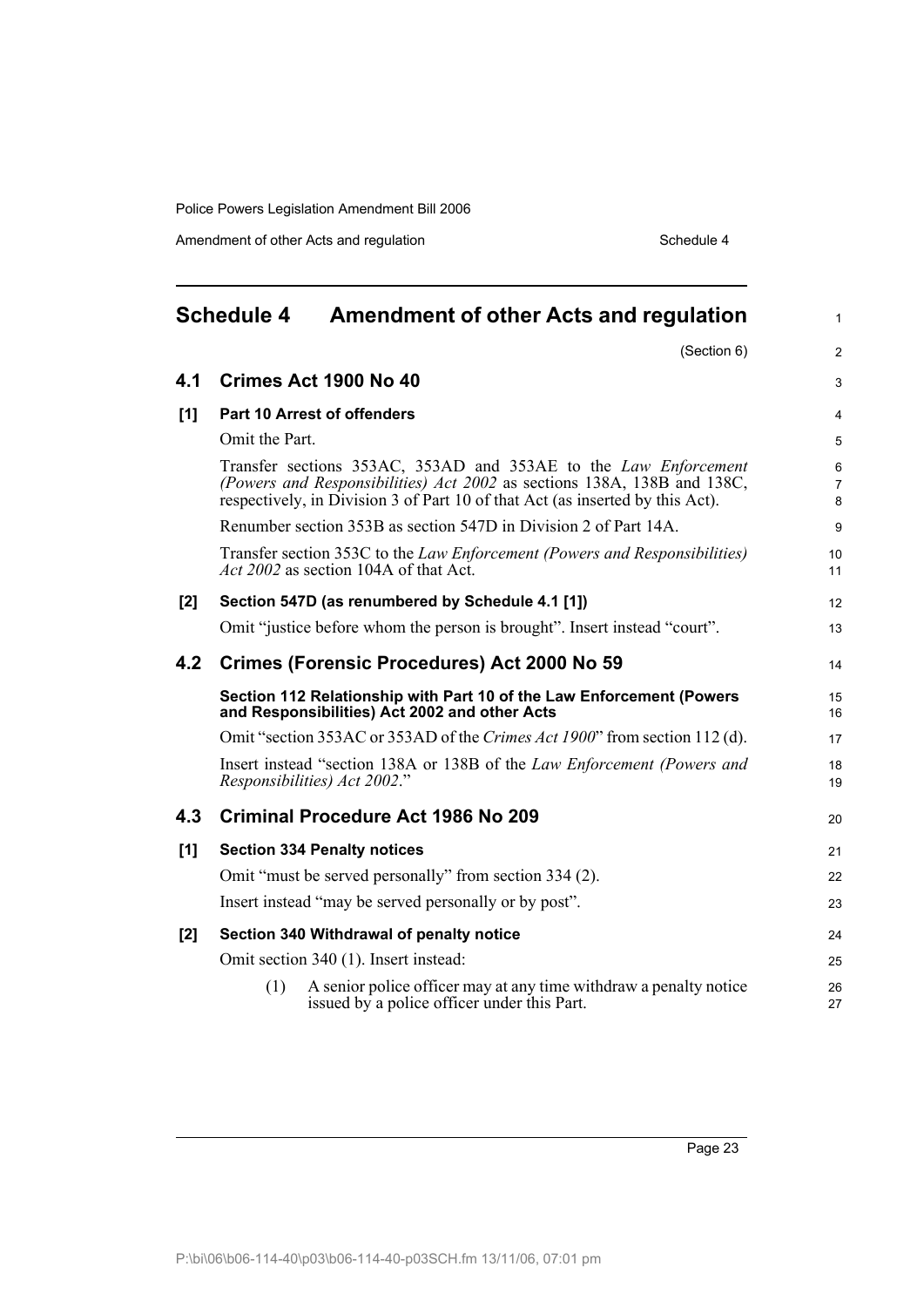Schedule 4 Amendment of other Acts and regulation

#### **[3] Section 340 (3) (b1) and (b2)** Insert after section 340 (3) (b): (b1) Any subsequent action already taken in relation to the notice, including any enforcement action, is to be reversed. (b2) Any costs relating to that subsequent action are not payable and, if paid, are repayable. **[4] Section 340 (3) (c)** Insert ", subject to any time limit within which such proceedings are required to be commenced," after "may". **[5] Section 344 Monitoring of Part by Ombudsman** Omit "sections 353AC and 353AE (in so far as it relates to the exercise of powers under section 353AC) of the *Crimes Act 1900*" from section 344 (1). Insert instead "sections 138A and 138C (in so far as it relates to the exercise of powers under section 138A) of the *Law Enforcement (Powers and Responsibilities) Act 2002*". **[6] Section 344A** Insert after section 344: **344A Further review by Ombudsman—Aboriginal and Torres Strait Islander communities** (1) The Ombudsman is to review the operation of the provisions of: (a) this Part, and (b) the regulations made under this Part, and (c) sections 138A and 138C (in so far as it relates to the exercise of powers under section 138A) of the *Law Enforcement (Powers and Responsibilities) Act 2002*, in so far as those provisions impact on Aboriginal and Torres Strait Islander communities. (2) A report in relation to the review is to be provided to the Attorney General and the Minister for Police by 30 November 2008. 1 2 3 4 5 6 7 8 9 10 11 12 13 14 15 16 17 18 19  $20$ 21 22  $23$  $24$ 25 26 27 28 29